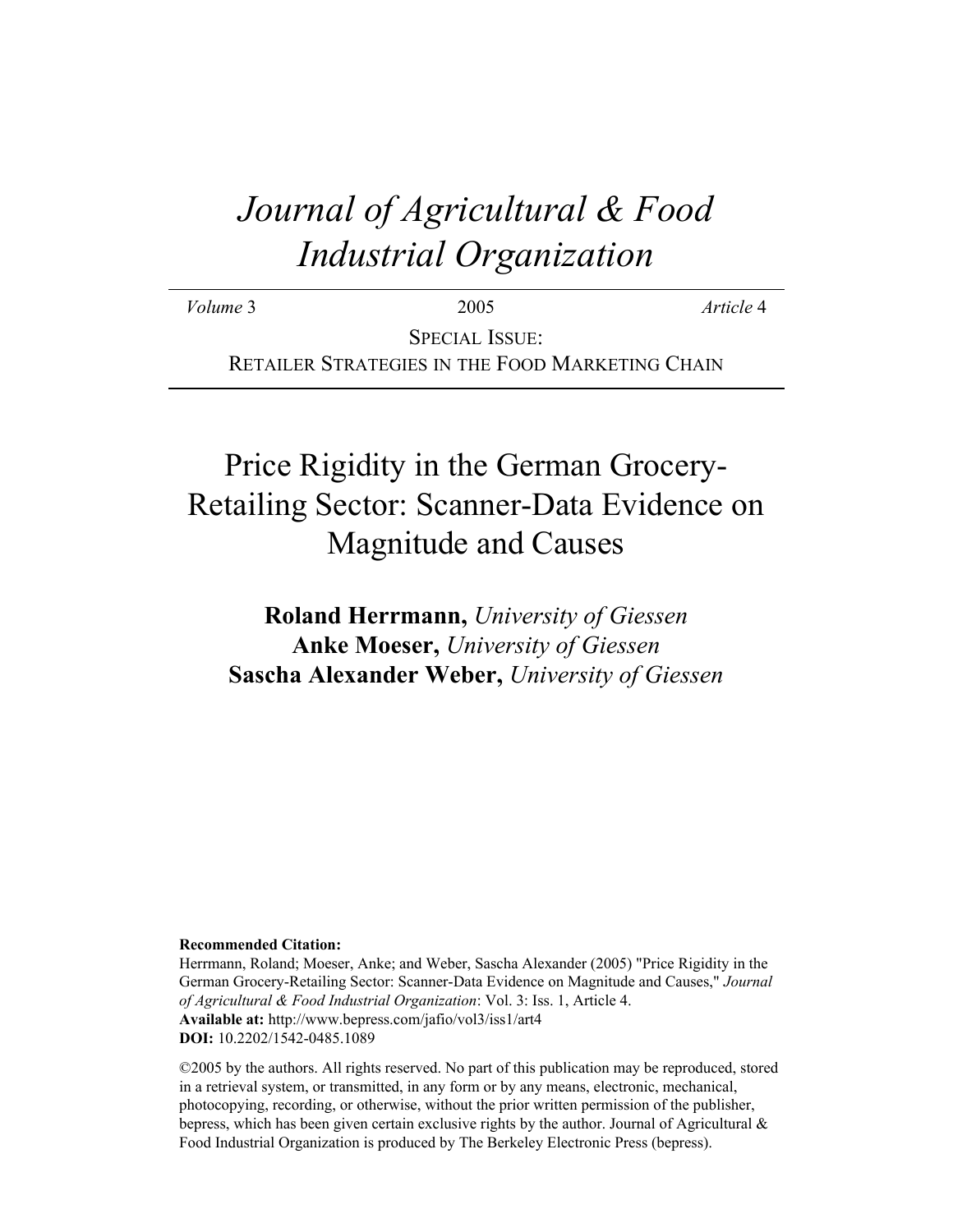# Price Rigidity in the German Grocery-Retailing Sector: Scanner-Data Evidence on Magnitude and Causes

Roland Herrmann, Anke Moeser, and Sascha Alexander Weber

#### **Abstract**

The theoretical and empirical macroeconomic literature suggests that price rigidity in industrialized countries is substantial and its causes are manifold. This article provides empirical evidence on the importance of price rigidity in the grocery-retailing sector and on the role of some major determinants of food price rigidity. The analysis is based on a comprehensive weekly dataset of 20 branded foods in German food stores. The statistical analysis shows that food price rigidity is strong in spite of the widespread use of retail sales. Moreover, the importance of psychological pricing in grocery retailing is overwhelming. Econometric results indicate that food prices get more sticky as the number of price actions declines and as psychological pricing becomes more concentrated on a few important price barriers. Firms' pricing strategies are crucial for food price rigidity, too.

**KEYWORDS:** price rigidity, food prices, grocery retailing, scanner data, Germany, retail sales, psychological pricing

**Author Notes:** Financial support provided by Deutsche Forschungsgemeinschaft in the project "Intertemporal price formation in the grocery-retailing sector: Theory and empirical tests" (He/ 1419/8-1) is gratefully acknowledged. This project made it possible to use the scanner data set on which the empirical analysis is based. Thanks are also due to the H. Wilhelm Schaumann Stiftung for funding a more recent scanner dataset (2000/01) which was used in parts for this research. A first version was presented as Contributed Paper at the seminar of the European Association of Agricultural Economists, "Retailing and Producer-Retailer Relationships in the Food Chains", Paris, May 5-6, 2004. Thanks are due to seminar participants for helpful suggestions and to an anonymous referee of this journal and Prof. Azzedine Azzam for their helpful comments on earlier drafts of this paper. Roland Herrmann and Sascha Weber are Professor and Ph.D. Student respectively at the Institute of Agricultural Policy and Market Research, University of Giessen, Senckenbergstr. 3, D-35390 Giessen, Germany. E-mail: Roland.Herrmann@agrar.uni-giessen.de; Sascha.A.Weber@agrar.uni-giessen.de Dr. Anke Moeser is a postgraduate research scholar at the Institute of Nutrition Science, University of Giessen, Senckenbergstr. 3, D-35390 Giessen, Germany. E-mail: Anke.Moeser@ernaehrung.uni-giessen.de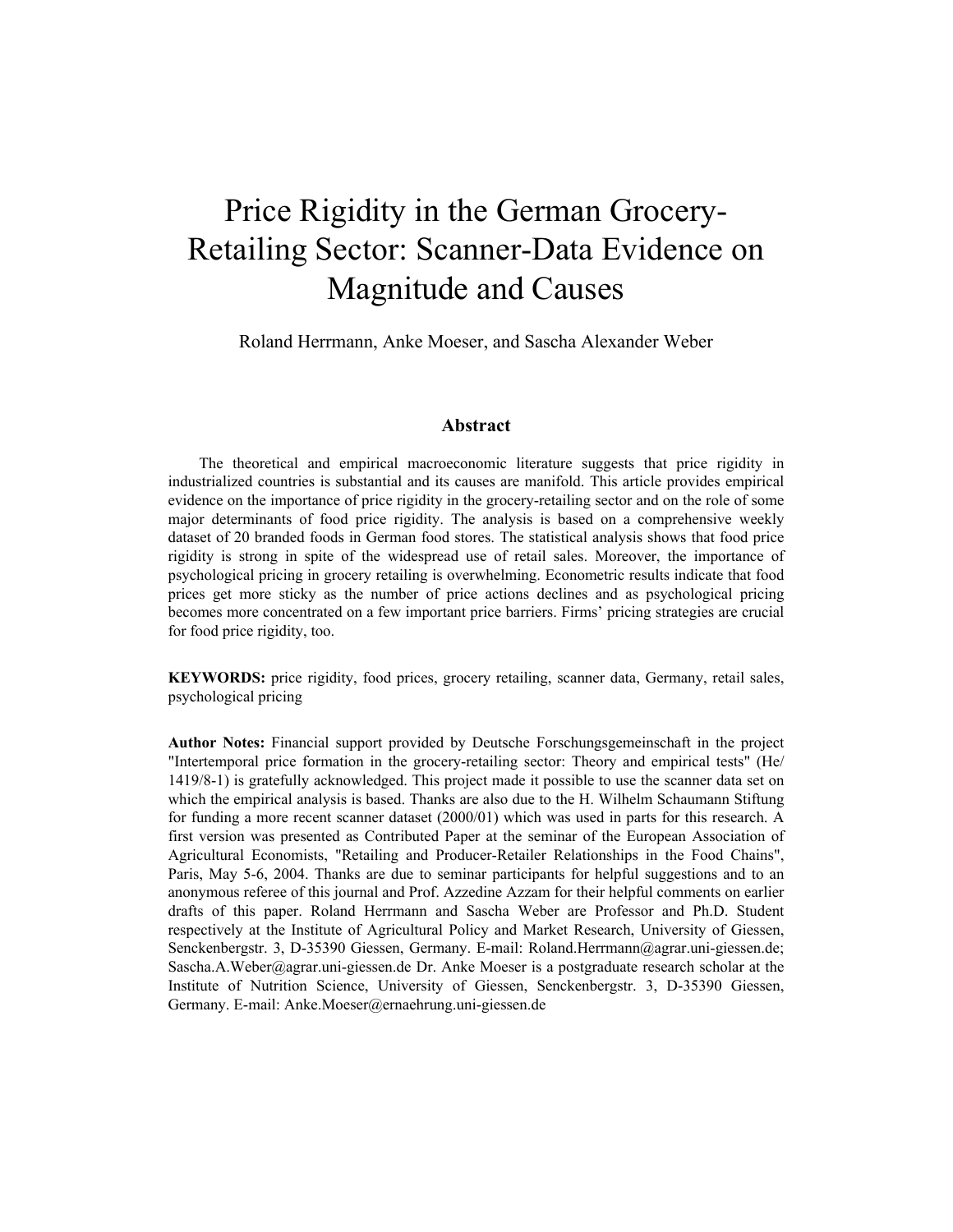# **1. Introduction**

Survey results confirm what many theories from the macroeconomic literature suggest: There is a substantial amount of price rigidity in industrialized countries (Blinder et al., 1998). It might be questioned whether this is also the case for the grocery-retailing sector given the high degree of price instability of agricultural commodity prices and the special importance of the sale phenomenon in the retailing sector (Hosken and Reiffen, 2001). First results for four national food brands in Germany revealed that price rigidity does exist in the grocery-retailing sector although sales are apparently an essential part of retailers' marketing strategies (Herrmann and Moeser, 2003).

In this paper, we will elaborate the magnitude of price rigidity in the German grocery-retailing sector for a much wider range of products and explain the evidence within an econometric analysis. A comprehensive set of scanner data for the German retailing sector will be utilized, which was available commercially until 2002. The dataset contains price and quantity information for many products and retailers and is available at a weekly basis for the period 1996 to 1999. The data include information on sales and details of promotion activities, too, and allow conclusions on differential marketing strategies of the individual firms.

It has been shown in the industrial-organization (IO) and macroeconomic literature that many causes of price rigidity may exist (Blinder et al., 1998). The following of these causes will be analyzed here primarily: the sales phenomenon as one major determinant of price variability (or price rigidity) in the groceryretailing sector, the existence of psychological pricing points for foods, and different pricing strategies across grocery-retailing firms and store types.

The following detailed questions will be addressed:

- (i) How important is price rigidity in German grocery retailing? Does it differ across products, firms and store types? We will answer this question by an analysis of mean durations of unchanged prices for a selection of 20 national food brands and will compare results across firms, store types and products.
- (ii) How important is the sale phenomenon in German grocery retailing for the 20 selected food brands and how does it differ across products, firms and store types?
- (iii) Is psychological pricing important in German grocery retailing and is it evenly distributed across firms, store types and the 20 food brands analyzed?
- (iv) To what extent are differences in price rigidities driven by the frequency of price actions, by the existence of psychological pricing points, by the type of product and by differential pricing strategies of firms and store types? We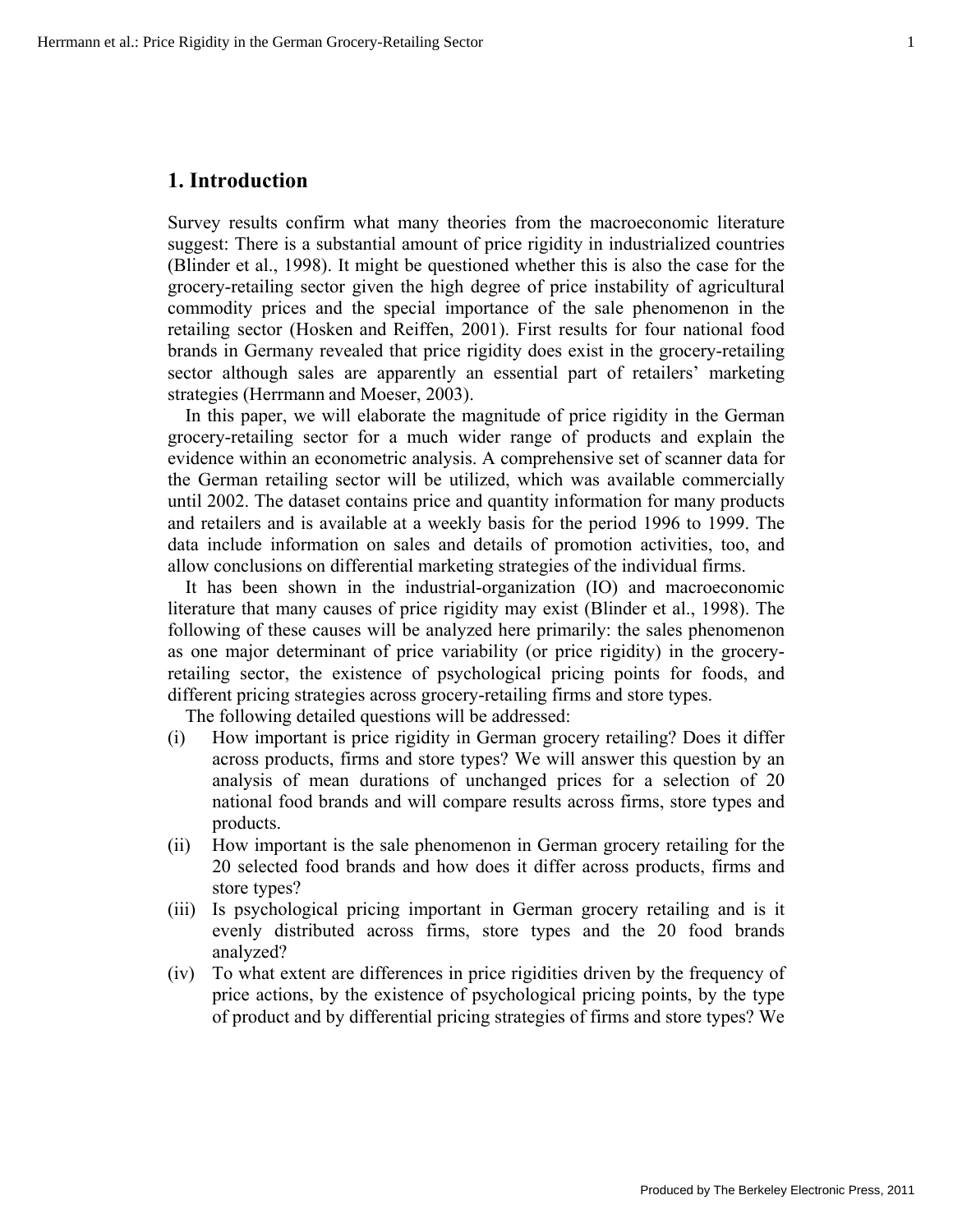will examine this question by econometric techniques in which price rigidity is explained by its economic determinants.

The paper is organized as follows. In Section 2, a short literature review on magnitude and causes of price rigidity in grocery retailing is given. Then, in Section 3, the economic hypotheses are formulated and the scanner dataset is described. Section 4 contains the first of two quantitative parts. Based on descriptive statistics, an overview is given on the magnitude of price rigidity, the sale phenomenon and psychological pricing in German grocery retailing. The results are distinguished by products, by grocery-retailing firms, and by store types. In Section 5, econometric estimates are presented on how the crosssectional evidence of price rigidity can be explained and how price rigidity, the sale phenomenon, psychological pricing and firm strategies are related. The paper ends with a summary and conclusions for future research.

# **2. Literature Review on Magnitude and Causes of Price Rigidity in Grocery Retailing**

The food-retailing industry is characterized by a great variety of goods with a high degree of product differentiation. Although each grocery store carries only a small share of the available foods, thousands of items are typically available and pricing decisions are those of a multiproduct firm. Retail pricing is much more difficult even from a static profit-maximation point of view than the standard textbook case of profit maximization for one output. Substitutive and complementary relationships between products are crucial for static and, even more, for dynamic pricing decisions. Single goods are often used for promotion actions in order to attract consumers to relevant stores. Existing empirical studies show that many food products in retailing are characterized by relatively long periods of unchanged prices, followed by recurring periods of lower prices and after that a return to the initial level (Hosken and Reiffen, 2001; Moeser, 2002). The study by Hosken, Matsa and Reiffen (2001) points out that within each product category the same items are put on sale repeatedly, while others are rarely or never used for specific offers.

A large set of possible reasons for price rigidity does exist of which only a selection will be surveyed.

It is often argued that a strategical distinction does exist between retail formats. Owen and Trzepacz (2002) arrive at the conclusion that "firm strategy is the most important determinant of the probability of a price change" (p. 347). The two typical strategies are "everyday low price" (EDLP) and "high-low prices" (Hi-Lo). EDLP means that a retailer charges a constantly low everyday price with no temporary price discounts. A retailer following a Hi-Lo strategy charges a higher price on an everyday basis and will temporarily allow price discounts which are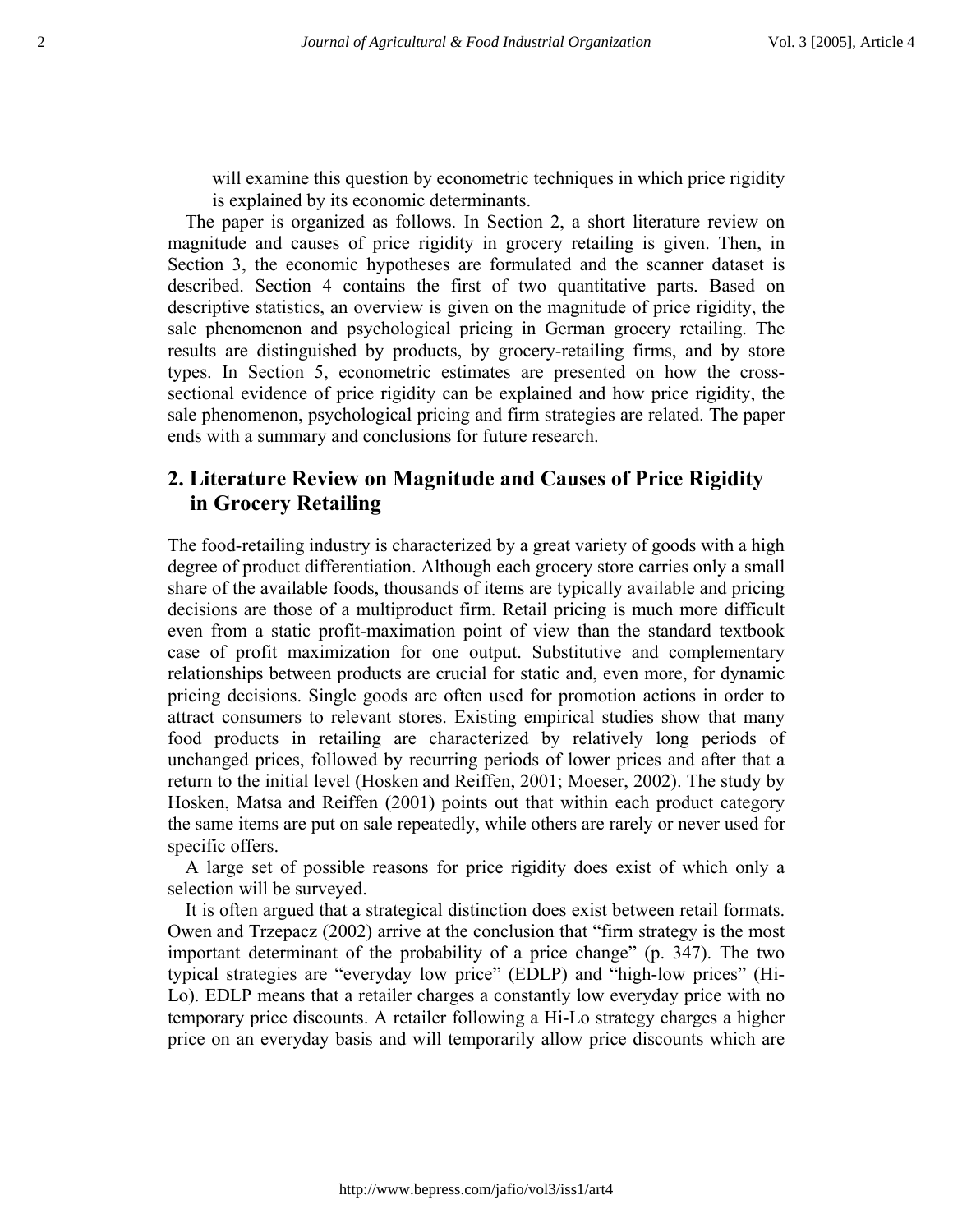below the EDLP level in order to attract new customers (Hoch, Drèze and Purk, 1994). Thus, retail prices following EDLP will have a higher degree of price stability.

With its special offers the Hi-Lo strategy represents the sale phenomenon. Within this strategy differences in frequency and magnitude of promotion activities occur across products (Hosken and Reiffen, 2001). But the corporate objective is to increase the quantity sold. It is only possible to reach this objective if consumers can be distinguished who are characterized by varying reservation prices. This point is analyzed in the study of Conlisk, Gerstner and Sobel (1984). The authors formulate a model to explain cyclical pricing by a durable-goods monopolist. The consumers are divided into two groups. One group consists of consumers with a low reservation price, i.e. this type of consumers is more willing to wait for price reductions. The other group consists of consumers with a high reservation price meaning that these consumers' willingness to wait is lower as their costs of waiting are higher. Thus, the latter group is willing to purchase now if the next sale is still far in the future. This dividing practice enables the monopolist to apply intertemporal price discrimination between the two groups of consumers. The authors' key result is that intertemporal price discrimination is more profitable than a uniform price as a higher share of consumer surplus is captured.

Another approach has received some attention, too, which has its origin in the marketing literature. It is more closely related to psychological concepts as to economic models of optimization behaviour (Blinder et al., 1998). This pattern is called "psychological pricing" or "odd pricing" and is discussed by Slade (1998) analyzing U.S. grocery-store pricing and Kashyap (1995) studying warehouse catalogue prices. Kashyap argued that "goods being near a price point in the low inflation period reduced the probability of a price change" (p. 268). Hereby retailers set the rightmost digits just below a round number, i.e. prices with 9- or 99-ending. It is the rationale for this practice that level and image effects of specific price endings are expected. Consumers often limit their search for information and use heuristics in their consumption behaviour. According to cognitive psychology, they round down prices or they compare price digits from the left to the right. Thus, prices will be underestimated by consumers. In the marketing literature these kinds of behaviour characterize level effects. Level effects are confirmed by the field experiment of Schindler and Kibarian (1996) with catalogue prices. Schindler and Kirby (1997) provide evidence, too, for an overrepresentation of the digit 9 with their analysis of price advertisements in newspapers. Additionally, price endings may lead to a quality image and a price image. Certain price endings may be associated with a high- or low-price image or a low- or high-quality image. These are image effects. Stiving and Winter (1997) prove the existence of such image effects of price endings.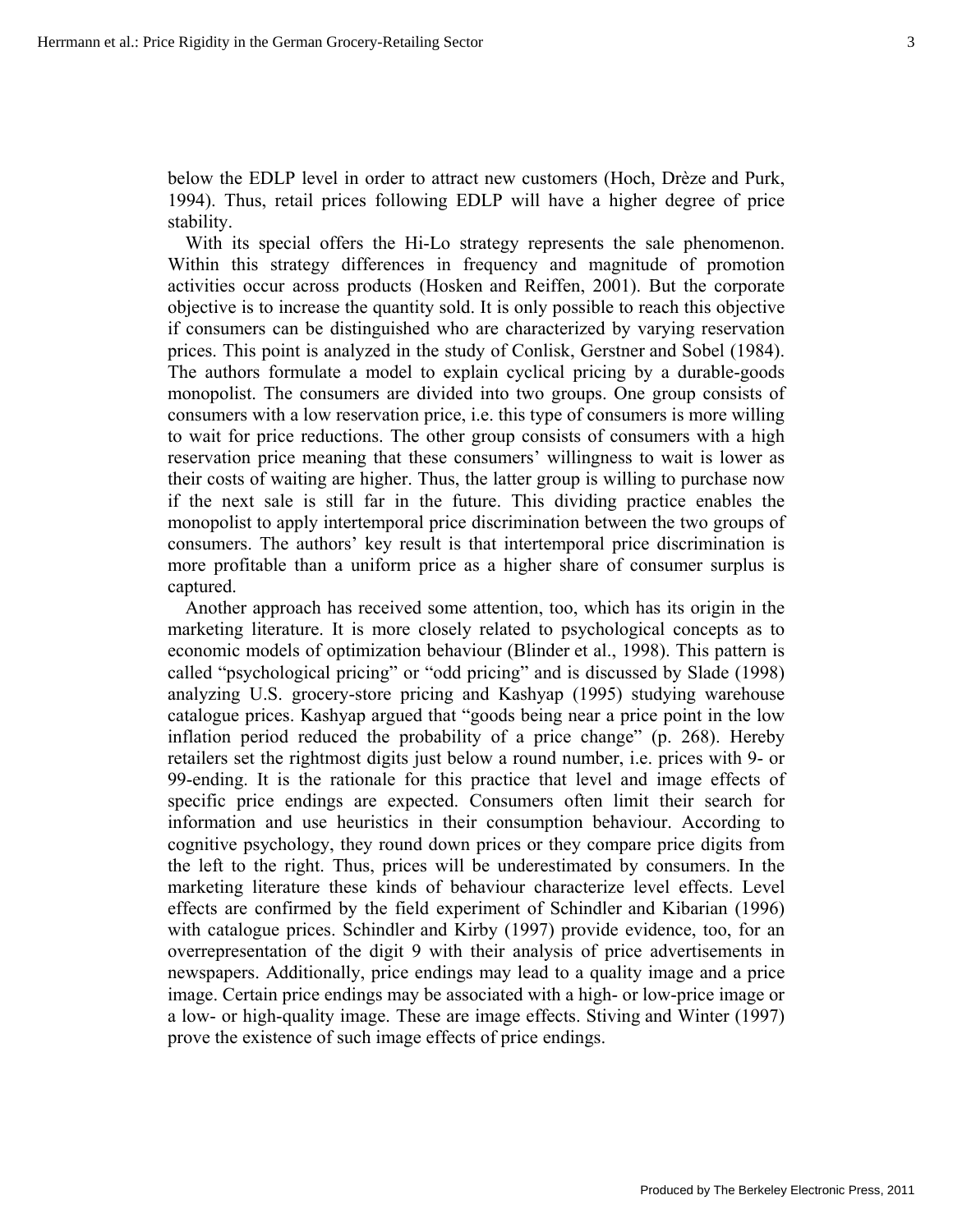Hence, the key implication of a 9- or 99-ending is that customers will spend larger amounts because these price endings represent the signal of a discount price. If retail prices will increase above that point, consumers will react with a declining demand. Thus, pricing points create rigidity in prices, because retailers wait longer until they alter prices. The theory behind this is a kinked demand curve – with several kinks at different pricing points – where demand is strongly elastic above the kinks. For the macroeconomic analysis of price stickiness, psychological pricing points provide one of the few possible explanations of nominal rigidity (Blinder et al., 1998).

A distinction between durable and nondurable goods can be useful in explaining price rigidity, too. Retailers use different pricing strategies for different products and these distinctions may be explained by product characteristics. Therefore, Hosken and Reiffen (2001) analyze differences in average price changes for durable and nondurable goods and whether price changes are negatively correlated at the individual store level between a selected durable and a nondurable product. The chosen durable is represented by different brands of peanut butter, and different brands of margarine stand for the selected nondurable. Key results are that prices for the durable and the nondurable good seem to be negatively correlated. Moreover, the magnitude of observed price changes is larger for the durable good.

### **3. Hypotheses and Data**

 $\overline{a}$ 

From the presented theoretical and empirical approaches to analyze price rigidity, the following testable hypotheses can be derived.<sup>1</sup> A first hypothesis is that the sale phenomenon determines price rigidity. More specifically, a lower price rigidity (higher price flexibility) may be expected with an increasing role of sales. Moreover, an increasing role of psychological pricing may cause higher price rigidity for foods. The explanation could be the existence of important psychological pricing points which act as a barrier and lead to a kinked demand function. Another rationale could be the existence of level and image effects of price endings as stressed by cognitive psychology. Additionally, it is likely that strategies of store types and firms are heterogeneous and will affect food price rigidity, either directly or indirectly.

<sup>&</sup>lt;sup>1</sup> Many other alternative or complementary hypotheses on price rigidity are explained, e.g., in Blinder et al. (1998) or Carlton (1986).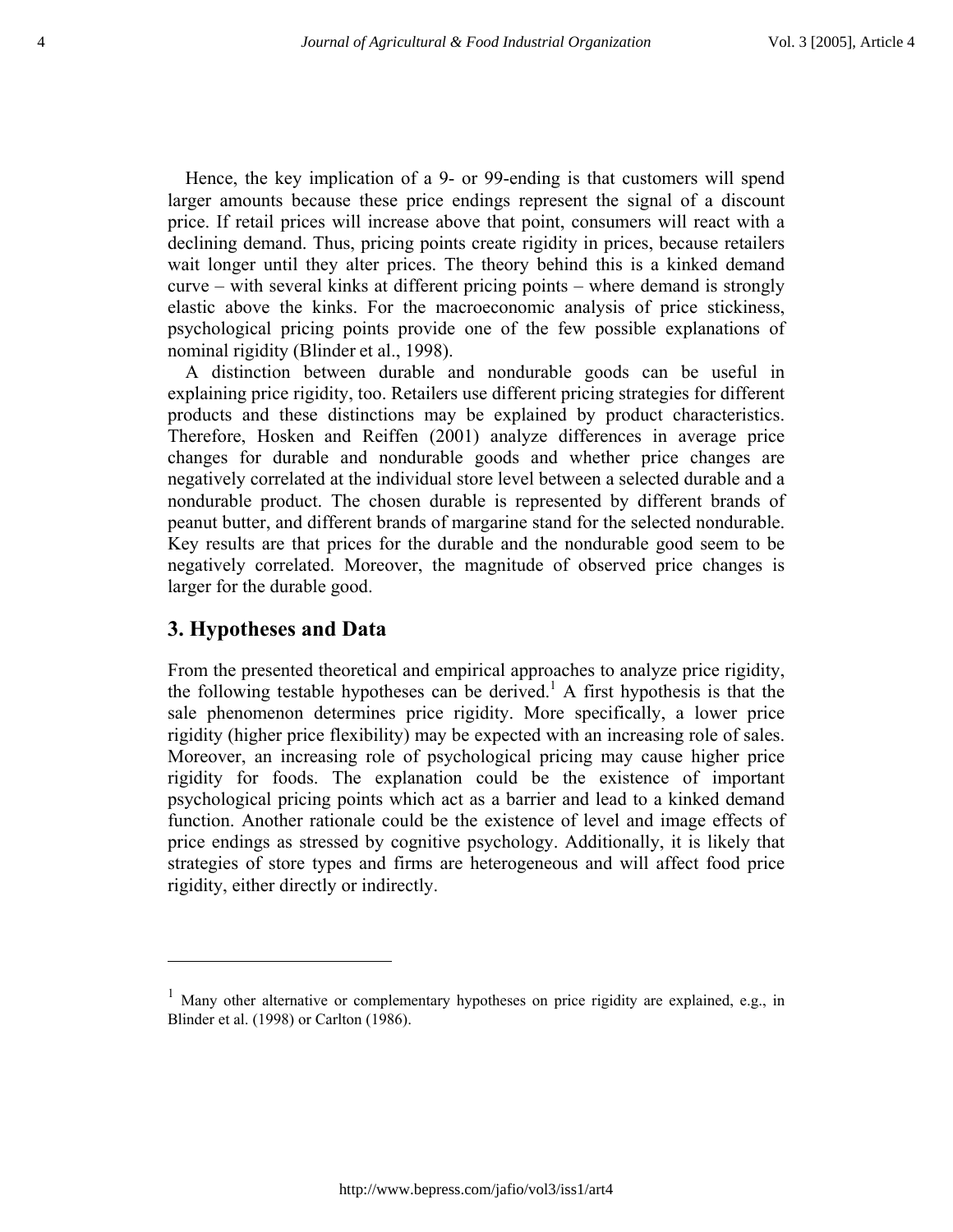$\overline{a}$ 

A very general summary of these hypotheses is for the analysis across store types

*Price rigidity = f {retail sales, psychological pricing, store types}* (1) and across firms

*Price rigidity = f {retail sales, psychological pricing, firms}*, (2)

if store types and firms determine price rigidity itself for strategic reasons. It might be alternatively that store types and firms rather choose retail sales and psychological prices as strategic options and, thus, indirectly affect price rigidity. This would yield

*Price rigidity = f {retail sales (store types), psychological pricing (store types)}*(1') and

*Price rigidity = f {retail sales (firms), psychological pricing (firms)}*. (2')

We will come back to the precise causalities in the econometric part.

The quantitative analysis is based on a commercially available scanner dataset provided by Madakom GmbH (Madakom, 1999a). It captures scanner data from the German food-retailing sector for 144 weeks, i.e. the period from September 30, 1996, to June 28, 1999. Four types of retailing firms were selected for this study: (i) large consumer markets  $(1,500 \text{ to } 5,000 \text{ m}^2 \text{ sales area})$ ; (ii) small consumer markets (800 to 1,499 m<sup>2</sup> area); (iii) supermarkets (400 to  $\frac{799 \text{ m}^2}{\text{m}^2}$ ) and (iv) discounters. A further selection criterion was that data were available for 100 consecutive weeks. 38 stores remained in the sample after applying this criterion as well as the rule that the regional distribution of stores should approximately picture the structure of the German food-retailing sector. The empirical evidence will be provided at two different aggregation levels: (i) at the level of the four store types mentioned above; (ii) at the level of six grocery-retailing firms which stand behind the different stores and store types.

The selection of brands covers 20 national food brands<sup>2</sup>, which are well-known in Germany. They belong to the group of breakfast products in the broadest sense.

<sup>&</sup>lt;sup>2</sup> Brand 1 is a 170g-bottle of coffee cream with 12% fat (Baerenmarke "Feine 12", 170g), brand 2 is a 170g-bottle of evaporated milk with 8% fat (Baerenmarke Kaffeetraum 8%, 170g), brand 3 is a nine-piece package of frozen rolls (Coppenrath & Wiese "Unsere Goldstuecke", 9 Stueck), brand 4 is a 500g-package of ground coffee (Dallmayr Prodomo, 500g), brand 5 is a package of four bottles at 100g of a probiotic drink (Danone Actimel Drink Classic, 4x100g), brand 6 is a 500gpackage of butter toast (Golden Toast Butter Toast, 500g), brand 7 is an eight-piece package of warm-up rolls (Golden Toast Sonntagsbroetchen, 8 Stueck), brand 8 is a 200g-tin of cappuccino with 10g milk chocolate extra (Jacob's Café Zauber Cappuccino, 200g plus 10g Milchschokolade),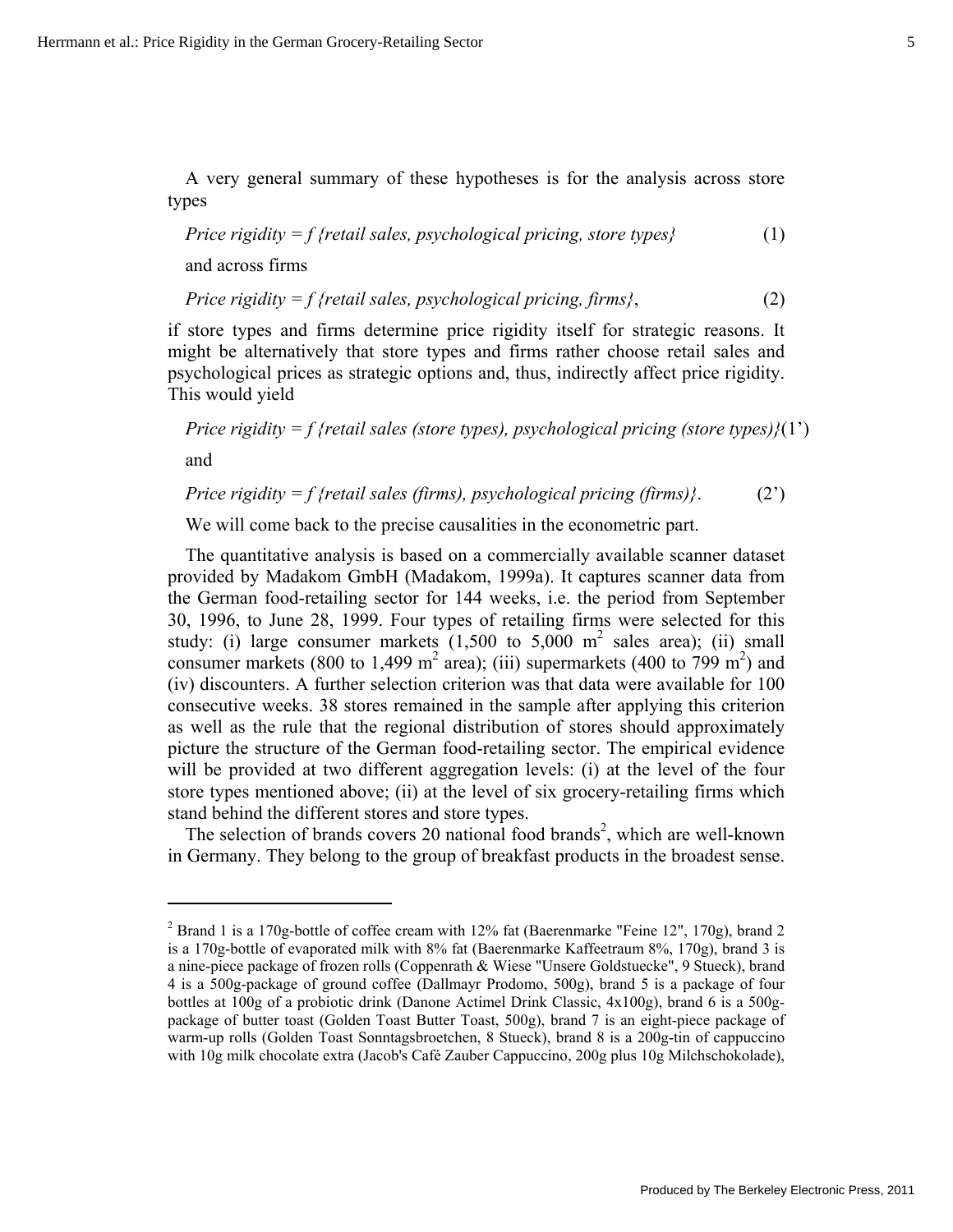It was possible to identify the individual articles within the considerably larger scanner dataset with their EAN codes. EAN codes contain 13 or 8 numbers which are printed on the product and they contain an identification of the manufacturer and the details of the product.

Comprehensive information was available on the items. This information includes the quantity sold, the product price, the name of the product and the package size. Information on different promotion activities at the point of sale were measured as those prices which remain for four weeks or less by at least five percent below the normal price. After more than four weeks, such low prices are counted as normal price (Madakom, 1999b).

It has to be stressed that this is a unique dataset at the individual retailers' level. Substantial work in recent years is based on consumer panel data (e.g., Fengler and Winter, 2001; Loy and Weiss, 2003; Bils and Klenow, 2002) which might include the customers' switching from store to store and, thus, a different type of price rigidity. The utilized scanner dataset covers the retailers' pricing decisions irrespective of potential consumer switching between stores. However, as is in most comparable studies, the data do not include sociodemographic variables of consumers as these are typically not available in either the retailer or consumer panels.

# **4. Empirical Analysis on the Magnitude of Price Rigidity and Its Potential Determinants**

This section is supposed to give a broad statistical survey of price rigidity, the sales phenomenon and psychological pricing in the German grocery-retailing sector based on scanner data evidence. The empirical evidence presented here will be utilized then in Section 5 to investigate in detail how price rigidity depends on its economic determinants.

 $\overline{a}$ 

brand 9 is a 375g-package of cornflakes (Kellogg's Cornflakes, 375 g), brand 10 is a 250g-piece of Irish butter (Kerrygold Original Irische Butter, 250g), brand 11 is a 1l-bottle of fresh milk with 3.8% fat (Landliebe Landmilch 3,8%, 1l), brand 12 is a 500g-package of full corn bread (Lieken Urkorn "Das Vollkorn-Saftige", 500g), brand 13 is a 500ml-beaker of chocolate drink (Muellermilch Schoko, 500ml), brand 14 is a 375g-package of breakfast cereals (Nestlé Cini Minis, 375g), brand 15 is a 375g-package of muesli-like breakfast cereals (Nestlé Nesquik fuer ein Knusperfruehstueck, 375g), brand 16 is a 400g-glass of nut-and-chocolate cream (Nutella, 400g), brand 17 is a 500g-beaker of margarine (Rama, 500g), brand 18 is a 450g-glass of strawberry jam (Schwartau Extra Erdbeerkonfituere Extra, 450g), brand 19 is a package of 25 tea bags (Teekanne Teefix, 43, 75g, 25 Teebeutel) and brand 20 is a 150g-package of crispbread with chocolate (Wasa Schoko Wikinger, 150g).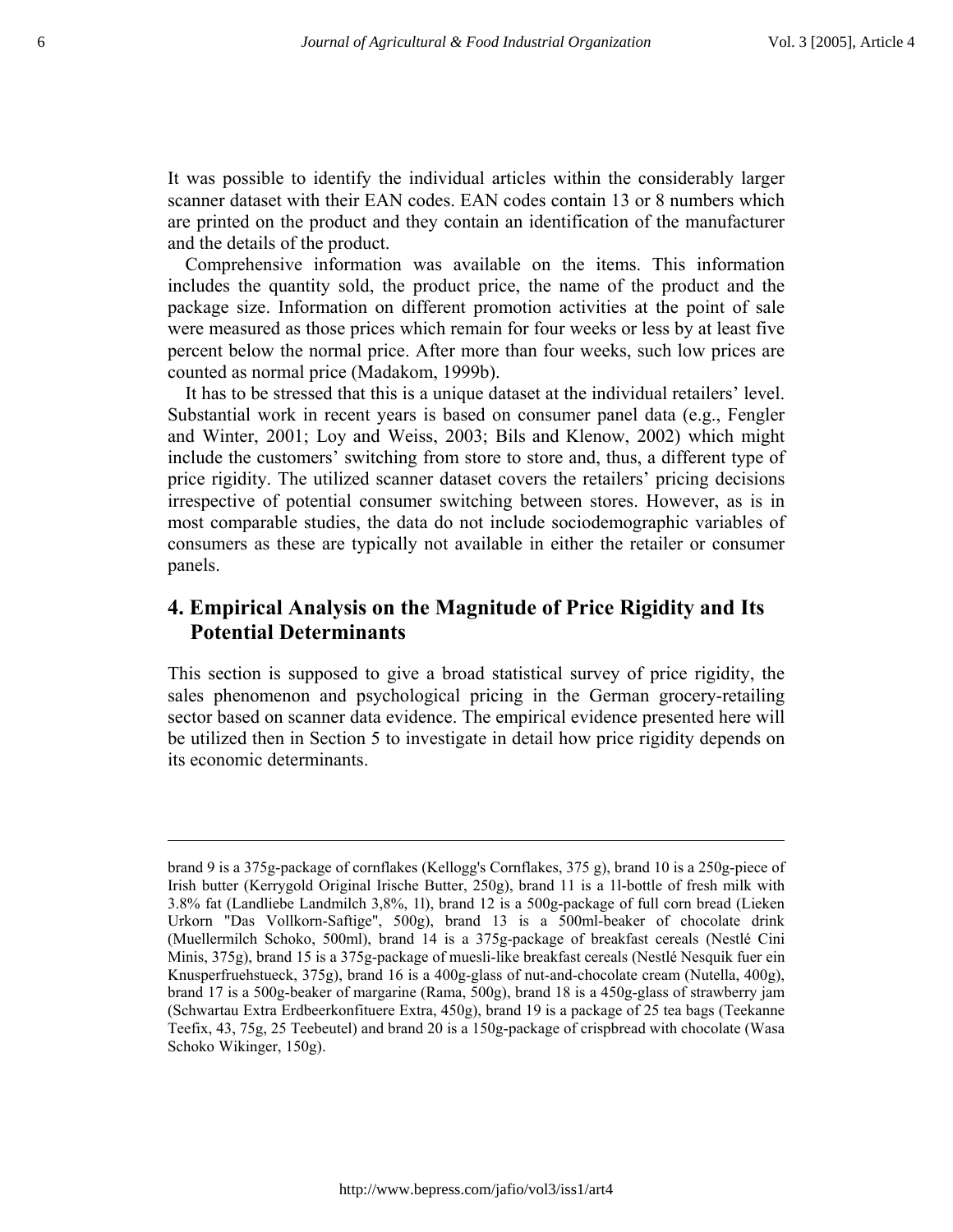#### **4.1 Magnitude of Price Rigidity**

Highly aggregated indicators of price rigidity in the four store types are given in Appendix 1 and for the six grocery-retailing firms in Appendix 2. Price rigidity (*PRIG*) is measured as the mean duration of unchanged prices, following Powers and Powers (2001):

$$
PRIG = w/w_{PCH}, \qquad (3)
$$

where *w* stands for the number of weekly price observations, and  $w_{PCH}$  is the number of weeks with price changes. Besides indicators of cost or demand transmission, the mean duration of unchanged prices is typically regarded as one major element of price stickiness.

Appendix 1 allows some important conclusions with regard to the magnitude of price rigidity in different store types:

- 1. There is a substantial degree of price rigidity at the retail level. There are brands where the median duration of unchanged prices across store types is as high as 116, 41 or 36 weeks (brands 1, 7 and 19 respectively). If we compute the median of the medians across brands, the mean duration of unchanged prices is nearly 13 weeks. This is a very substantial magnitude of price stickiness given the fact that demand as well as costs are fluctuating with a much higher frequency at the points of sale.
- 2. Apparently, the median price rigidity varies strongly across products, too. Price rigidity is much higher than 13 weeks for some brands, but for other brands it is considerably lower: 6.5 weeks for brand 4, 7.6 weeks for brand 17, and 7.7 weeks for brand 18.
- 3. Additionally, price rigidity varies widely across store types. Discounters, a store type with a very clear every-day-low-price (EDLP) strategy, have by far the highest price rigidity: The median of periods of unchanged prices is as high as 37.5 weeks, much above supermarkets (13.2 weeks), small consumer markets (11.1 weeks), and large consumer markets (9.0 weeks). Discounters on the one hand and large consumer markets on the other hand have continuously increased their market shares over the years in German grocery retailing (Clarke et al., 2002, Section 9). They are at the upper and lower end of a scale characterizing EDLP versus Hi-Lo pricing strategies.

The differences between store types are very interesting as they suggest that discounters tend to stabilize consumer prices. Up to now, we have only compared the magnitude of the medians across store types. It is possible, however, to regard the distribution of price rigidity for the 20 brands as a typical sample for all branded foods and to attach confidence intervals to the medians. Conclusions on the statistical significance of the differences in medians can then be drawn. Such median tests are presented in Table 1. The confidence intervals for median price rigidity at a 95%-level of statistical significance do not overlap for discounters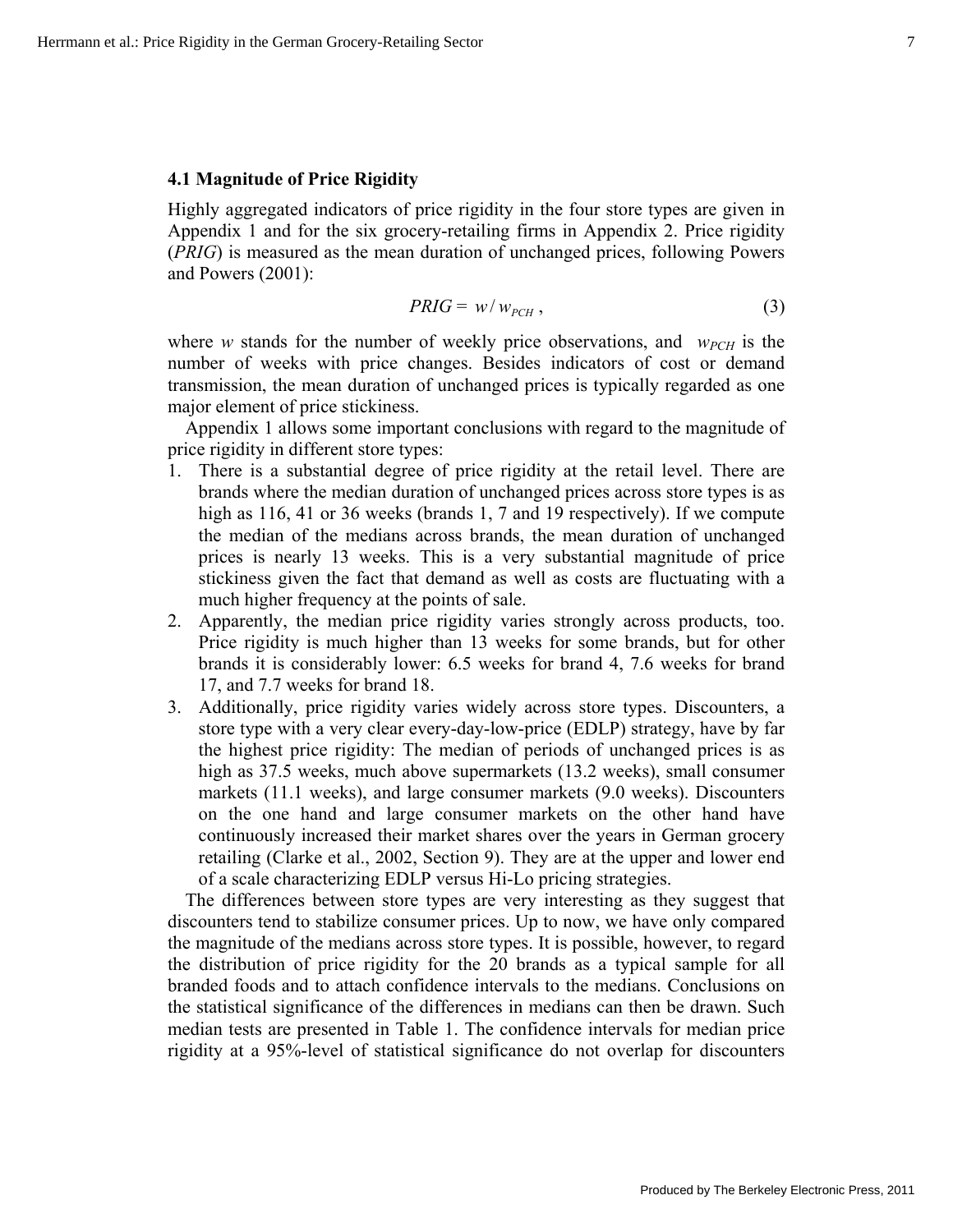and small consumer markets as well as discounters and large consumer markets. It can be concluded that median price rigidity of branded foods is significantly higher in discounters than in small and large consumer markets.

Appendix 2, where the data on price rigidity are analyzed by grocery-retailing firms, reveals that firm strategies play an important role, too. Whereas median price rigidity is as high as 44.3 weeks in Firm E and 35.8 weeks in Firm A, median price rigidity in Firm C reaches "only" 7.3 weeks and in Firm B 8.8 weeks. In Firm E, three peak values between 139 and 134 weeks (brands 1, 2, and 18) indicate that prices are adjusted in some cases only very rarely, i.e. less than all two years. On the other hand, the median of unchanged prices for major brands like Dallmayr Prodomo (brand 4), Rama (brand 17) or Nutella (brand 16) range between 2.7 and 3.9 weeks in Firm B. Apparently, prices are adjusted much more actively for some brands and in some firms compared with others.

|                                                     | <b>Median Price Rigidity (MPRIG) (in weeks)</b> |                                     |  |  |
|-----------------------------------------------------|-------------------------------------------------|-------------------------------------|--|--|
| <b>Store Type/</b><br><b>Grocery-Retailing Firm</b> | <b>Point Estimate</b>                           | <b>Confidence Interval</b><br>(95%) |  |  |
| <b>Discounters</b>                                  | 37.5                                            | $15.8 \leq MPRIG \leq 67.0$         |  |  |
| Supermarkets                                        | 13.2                                            | $10.7 \leq MPRIG \leq 20.1$         |  |  |
| Small consumer markets                              | 11.1                                            | $8.9 \leq MPRIG \leq 15.0$          |  |  |
| Large consumer markets                              | 9.0                                             | $7.8 \leq MPRIG \leq 12.2$          |  |  |
| Firm A                                              | 35.8                                            | $17.9 \leq MPRIG \leq 42.6$         |  |  |
| Firm B                                              | 8.8                                             | $5.2 \leq MPRIG \leq 14.9$          |  |  |
| Firm C                                              | 7.3                                             | $6.9 \leq MPRIG \leq 10.2$          |  |  |
| Firm D                                              | 26.3                                            | $16.8 \leq MPRIG \leq 59.3$         |  |  |
| Firm E                                              | 44.3                                            | $18.0 \leq MPRIG \leq 69.6$         |  |  |
| Firm F                                              | 11.9                                            | $9.3 \le MPRIG \le 15.2$            |  |  |

**Table 1: Significance Tests for Differences in Mean Price Rigidity by Store Types and Firms: Median Testsa)**

 $a)$  The methodology of the median test is explained in Sachs (2004), p. 337.

Source: Appendices 1 and 2 and authors' computations.

Median tests in Table 1 indicate some marked differences between firms: Price rigidity for branded foods in Firms A, D, and E is significantly higher at a 95% level of statistical significance than in Firms B, C, and F. Firms' pricing strategies clearly matter for food brands' price rigidity.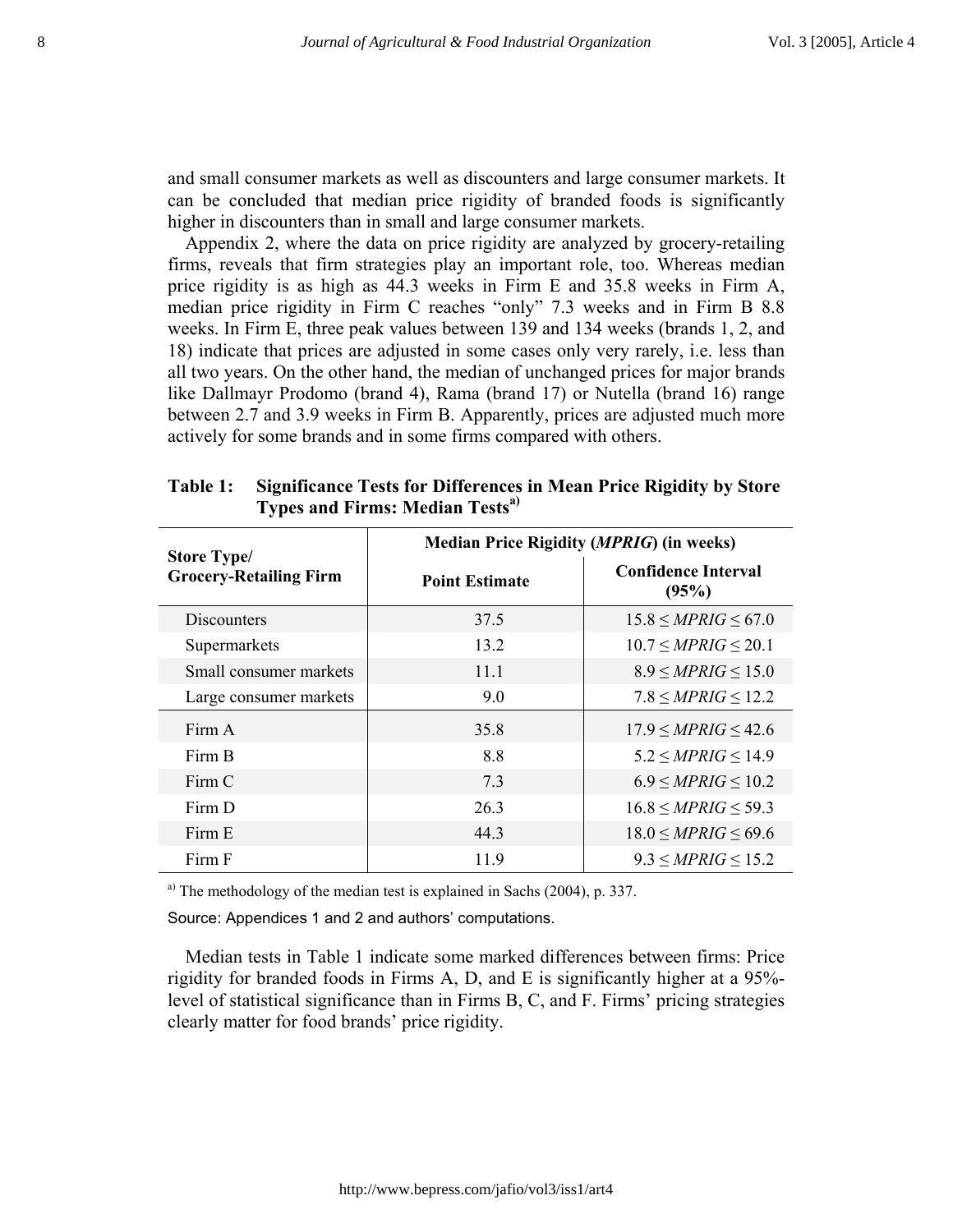Up to now, it has not been discussed how product characteristics might be associated with price rigidity. One characteristic that could be most relevant is the price elasticity of demand. Brands with a high absolute value of the price elasticity of demand are major candidates as loss-leader products that might attract customers to the stores. In Moeser (2002), short- and long-run price elasticities of demand were estimated for all the selected products. We define brands with a price elasticity of demand above 1.5 in absolute terms as highelasticity brands and those below 1.5 as low-elasticity brands. When price rigidity of high- and low-elasticity brands is then compared for all store types, the median price rigidity of low-elasticity brands is 19.1 weeks and, thus, clearly above the corresponding value of high-elasticity brands with 9.3 weeks. A median test yields the following confidence interval for median price rigidity of low-elasticity food brands:

$$
13.9 \leq MPRIG \leq 24.5. \tag{4}
$$

The confidence interval for high-elasticity food brands is:

$$
7.8 \le MPRIG \le 12.4. \tag{5}
$$

The statistical level of significance is 95% in both cases.

We can conclude that median price rigidity of low-elasticity food brands is significantly higher than of high-elasticity food brands. This suggests that highelasticity food brands are strong candidates for promotion activities. Hence, their price variability over time is higher than for low-elasticity food brands.

#### **4.2 Importance of the Sale Phenomenon**

The sale phenomenon has been identified in the literature as a major determinant of pricing strategies in grocery-retailing firms. In particular with Hi-Lo strategies of food retailers, brands are put on sale periodically and, thus, price variability is raised. Within the scanner dataset utilized, the number of price actions was counted for the selected brands. A price action indicates when a brand is on sale. It was defined as a situation in which the brand was priced at least 5% below the normal price. Appendix 3 captures statistical evidence on price actions in the four store types, and Appendix 4 covers price actions in the six grocery-retailing firms.

The main results in Appendix 3 on the importance of the sales phenomenon in German food-retailing are as follows:

1. Retail sales are widespread for branded foods in Germany. Per store, the 20 selected foods together were 151 times on sale in large consumer markets, 120 times in small consumer markets, 116 times in supermarkets, and 44 times in discounters. The median number of price actions per store was 111. If we compute the median of price actions for each individual product per store, it is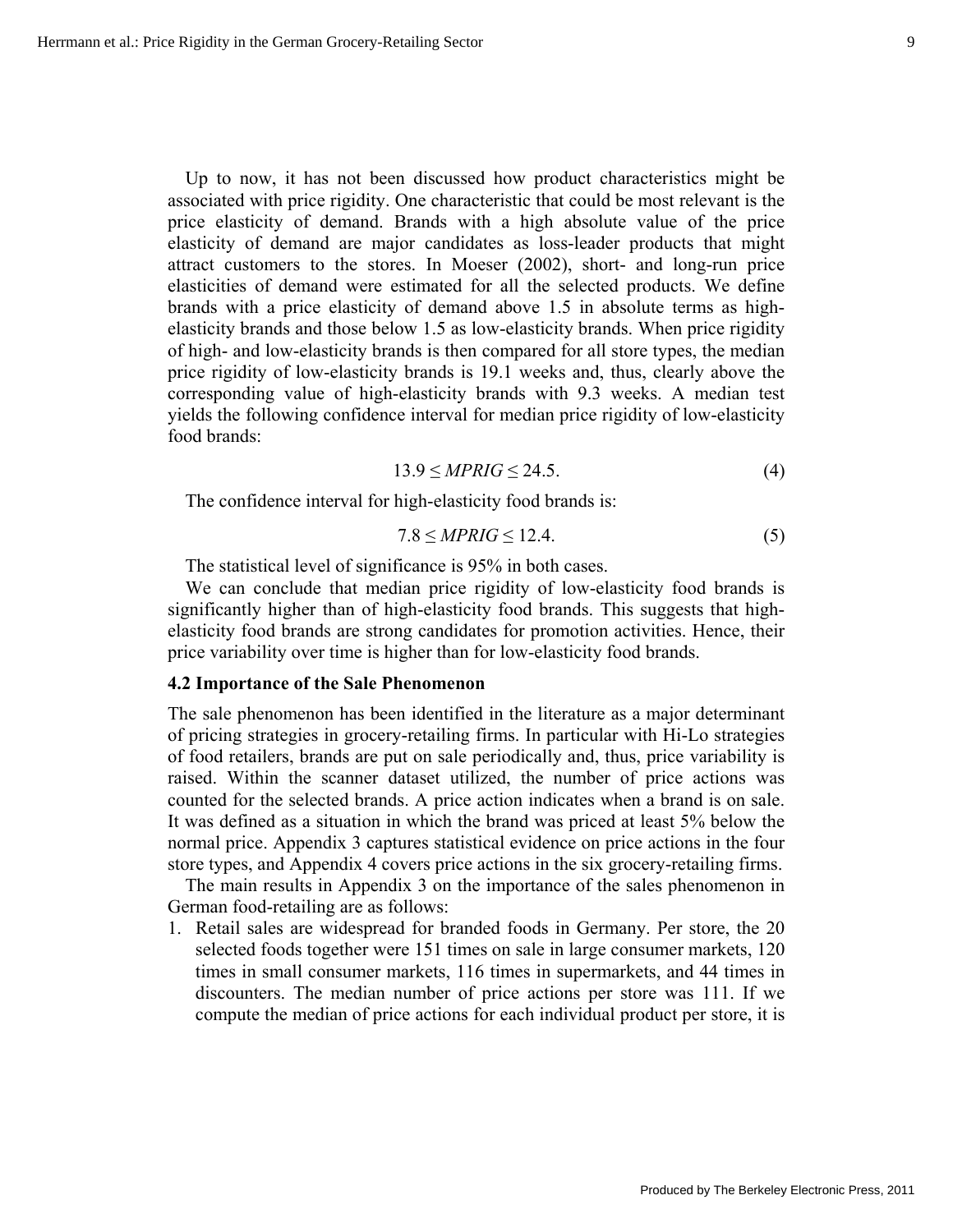5.6 – when derived across store types – and 5.4 – when derived across brands – respectively.

- 2. Not surprisingly, the brands differ substantially with regard to the frequency they are put on sale. Whereas brand 4 and brand 17 were put more than 10 times on sale, the corresponding median values for brands 1, 11, and 7 are below 2.
- 3. Additionally, the importance of the sale phenomenon is strongly dependent of the store types. It is most important in large consumer markets, small consumer markets and supermarkets. The median value of price actions per store is 7.5 for large consumer markets, but only 1.0 for discounters.

It is striking that the ranking of store types according to price actions is exactly opposite to that regarding price rigidity: Discounters realized the strongest price rigidity and the lowest number of price actions. Large consumer markets realized the lowest price rigidity, but the highest number of price actions per store.

Table 2 additionally shows some median tests. We again regard our 20 selected brands as a representative sample for branded foods in general and attach confidence intervals to the medians. The computation for the four store types reveal that significantly less price actions per store occur in discounters than in all other store types: supermarkets, small consumer markets, and large consumer markets.

Appendix 4 illustrates for the six grocery-retailing firms that the number of price actions per store varies widely across firms. Firms' promotion activities are very heterogeneous. Whereas the median number of price actions per store is as high as 9.6 for Firm C and 8.9 for Firm B, the corresponding values are much smaller for Firm E with 1.3 and Firm A with 1.7. Peak values per store are 31.3 (brand 4, Firm B) and 24.6 price actions per store (brand 17, Firm B). Other brands are not part of the promotion strategies of individual firms at all, like, e.g., brand 11 in Firms A and F. Like price rigidity, the importance of the sale phenomenon is very different across firms.

Median tests in Table 2 show the following significant differences, given a statistical significance level of 95%: The importance of price actions in Firms A and E is significantly lower than in Firms B, C, and F.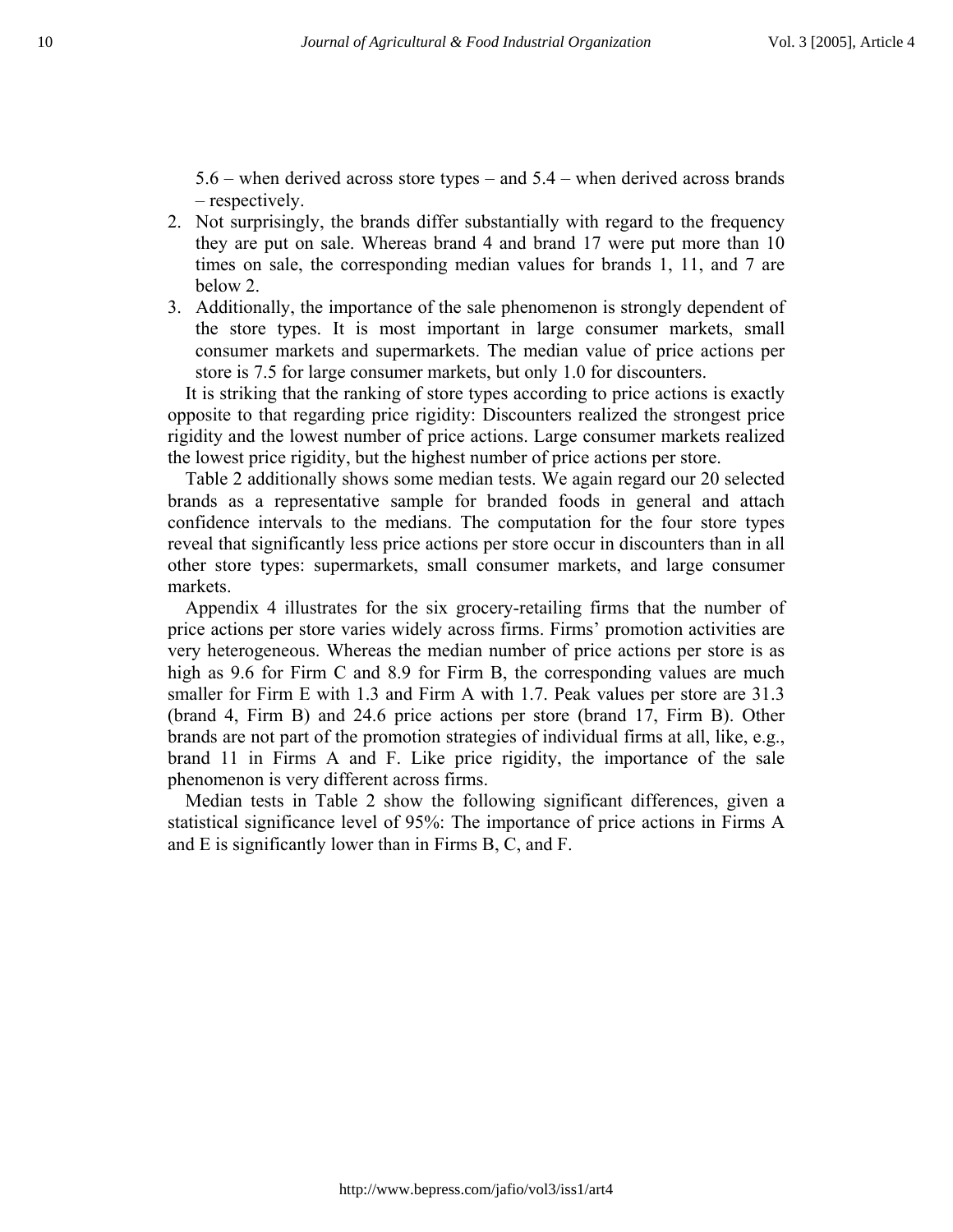| Table 2:                                            | <b>Significance Tests for Differences in Price Actions per Store by</b><br>Store Type and Firm: Median Tests <sup>a)</sup> |                                                                                           |  |
|-----------------------------------------------------|----------------------------------------------------------------------------------------------------------------------------|-------------------------------------------------------------------------------------------|--|
| <b>Store Type/</b><br><b>Grocery-Retailing Firm</b> | <b>Point Estimate</b>                                                                                                      | <b>Median of Price Actions per Store (MACTION)</b><br><b>Conficence Interval</b><br>(95%) |  |
| Discounters                                         | 1.0                                                                                                                        | $0.3 \leq MACTIONS \leq 1.2$                                                              |  |
| Supermarkets                                        | 5.1                                                                                                                        | $3.0 \leq MACTIONS \leq 6.3$                                                              |  |
| Small consumer markets                              | 6.0                                                                                                                        | $3.8 \leq MACTIONS \leq 8.0$                                                              |  |
| Large consumer markets                              | 7.5                                                                                                                        | $5.2 \leq MACTIONS \leq 9.8$                                                              |  |
| Firm A                                              | 1.7                                                                                                                        | $0.8 \leq MACTIONS \leq 3.5$                                                              |  |
| Firm B                                              | 8.9                                                                                                                        | $4.1 \leq MACTIONS \leq 11.4$                                                             |  |
| Firm C                                              | 9.6                                                                                                                        | $5.0 \leq MACTIONS \leq 11.4$                                                             |  |
| Firm D                                              | 2.6                                                                                                                        | $0.6 \leq MACTIONS \leq 5.4$                                                              |  |

# **Table 2: Significance Tests for Differences in Price Actions per Store by**

<sup>a)</sup> The methodology of the median test is explained in Sachs (2004), p. 337.

Source: Appendices 3 and 4 and authors' computations.

#### **4.3 Extent of Psychological Pricing**

Psychological prices have been suggested by economists as well as psychologists as a rationale for sticky prices. However, the marketing literature stressing psychological reasons for "odd pricing", "just-below-the-round-figure pricing" or "psychological pricing" is dominating. The economic literature has been hesitant against this theory and in their survey of business managers, Blinder et al. (1998) found no confirmation for it. However, the retailing sector was underrepresented in that study and most managers of firms which typically sell directly to consumers viewed the theory as being realistic. There is evidence in several empirical studies, too, that psychological prices are prevalent in food retailing (Friedman, 1967; Fengler and Winter, 2001).

Firm E 1.3  $1.3 \t\t 1.3 \t\t 0.0 \leq MACTIONS \leq 3.3$ Firm F 5.1 5.1 3.9 ≤ *MACTIONS* ≤ 7.3

We present an overview of psychological pricing in German grocery retailing in this section based on scanner data evidence for the selected 20 brands. Psychological prices are defined as those prices which are slightly below psychological pricing points, e.g. 0.49 DM, 0.99 DM or 4.99 DM. The most important psychological prices for all 20 products were studied in detail, i.e. those which represented 5% or more of all observed prices in the respective firms. Detailed results for all brands and the six grocery-retailing firms are presented in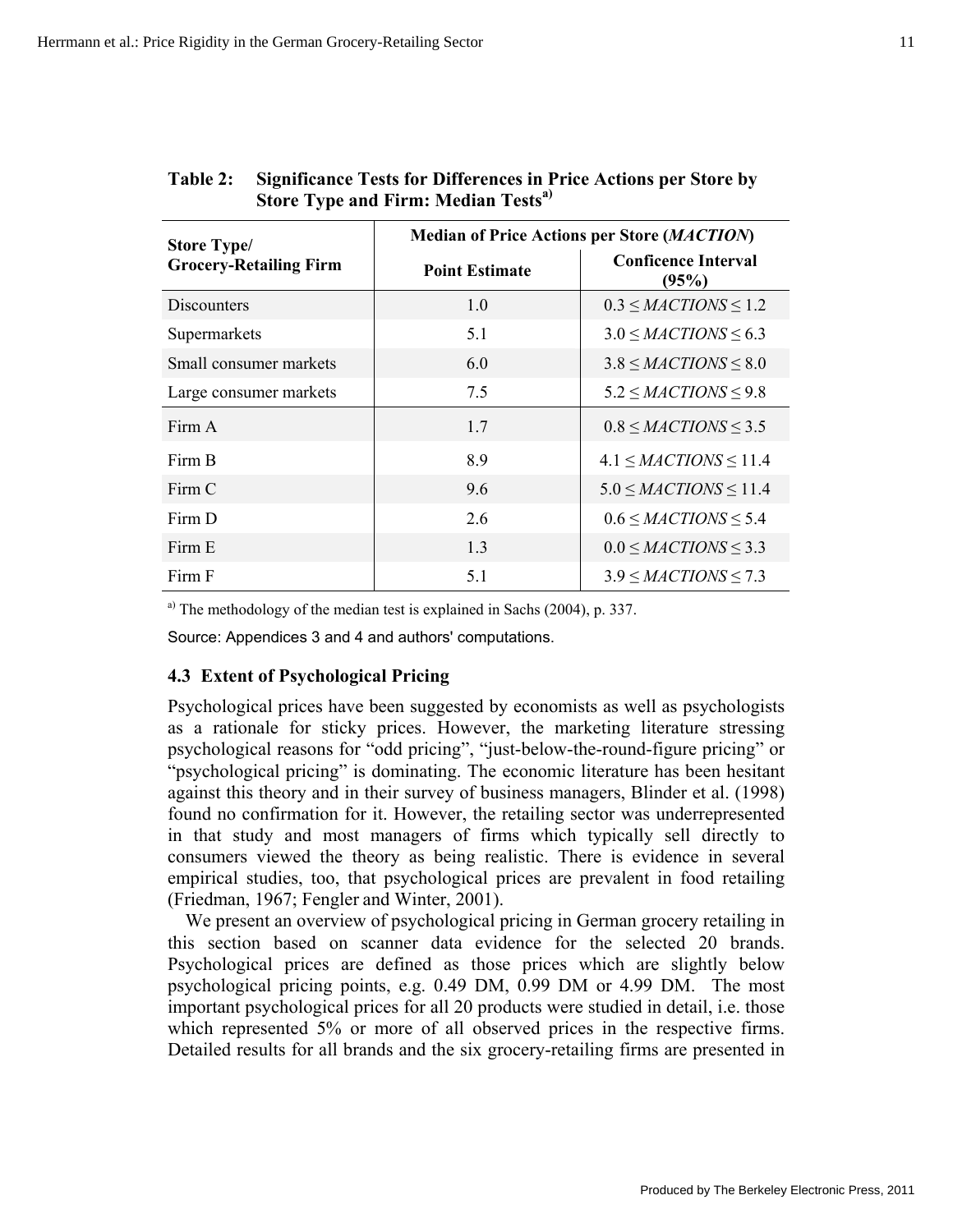Herrmann and Moeser (2004). Very aggregate indicators of psychological pricing are summarized in the Appendices 5 to 8 of this paper. Appendices 5 and 6 refer to the percentage share of the important psychological prices in all observed prices (*PSYCH*): Appendix 5 for the store types, Appendix 6 for the groceryretailing firms. Additionally, concentration ratios for the two most important psychological prices (*CR*2) are provided for all 20 products – in Appendix 7 for the store types and in Appendix 8 for the six grocery-retailing firms.

*PSYCH* can be interpreted as a measure of the overall importance of psychological prices. A high value of *PSYCH* is generally compatible with either the economic or the psychological hypotheses on psychological pricing. We argue that *CR*2 yields valuable additional information. It is *CR*2 rather than *PSYCH* which will measure the economic presumption that psychological price barriers are valid. If *CR*2 is large, this suggests that retailers will expect a strong reaction by consumers if a psychological price barrier is exceeded. Therefore, they will only rarely change a price slightly below the barrier.

It is possible, too, that *PSYCH* is much higher than *CR*2. More prices, in some cases many more psychological prices are then set by retailers. In this case, it is likely that retailers' pricing strategies are rather flexible and not limited by major psychological pricing points, and despite relatively frequent price changes, 9- or 99-ending effects occur since customers do either round down prices or apply a left-to-right comparison. This constellation implies that psychological prices are then part of a pricing strategy in which firms move from one psychological price to the next. Major price barriers, as indicated by Sweezy's kinked demand function, are not necessary for such a pricing strategy. It is rather the level effects explained in cognitive psychology that seem to be crucial for this type of observed behaviour.

It can be derived from Appendices 5 and 6 that psychological prices are the rule rather than the exception in German grocery retailing. Across all stores, *PSYCH* ranges between 75.0 % (brand 4) and 94.7% (brand 7). The median across the 20 brands is 89.6 %. This high share is even a lower limit for the overall importance of psychological prices, as less important 9-ending prices are ignored which do not reach the 5%-minimum of all observed prices. The percentage share of important psychological prices is higher than 90% for all individual store types, when medians across the brands are calculated. Psychological pricing is even more widespread in discounters than in the other three store types: The median is an impressive 96.4 % of all prices for discounters.

Median tests were again performed in order to investigate whether the overall importance of psychological prices is significantly different between store types. Results are shown in Table 3, given a 95%-level of statistical significance. As psychological prices are very important in all store types, not all the differences between the computed medians are statistically significant. It can be derived,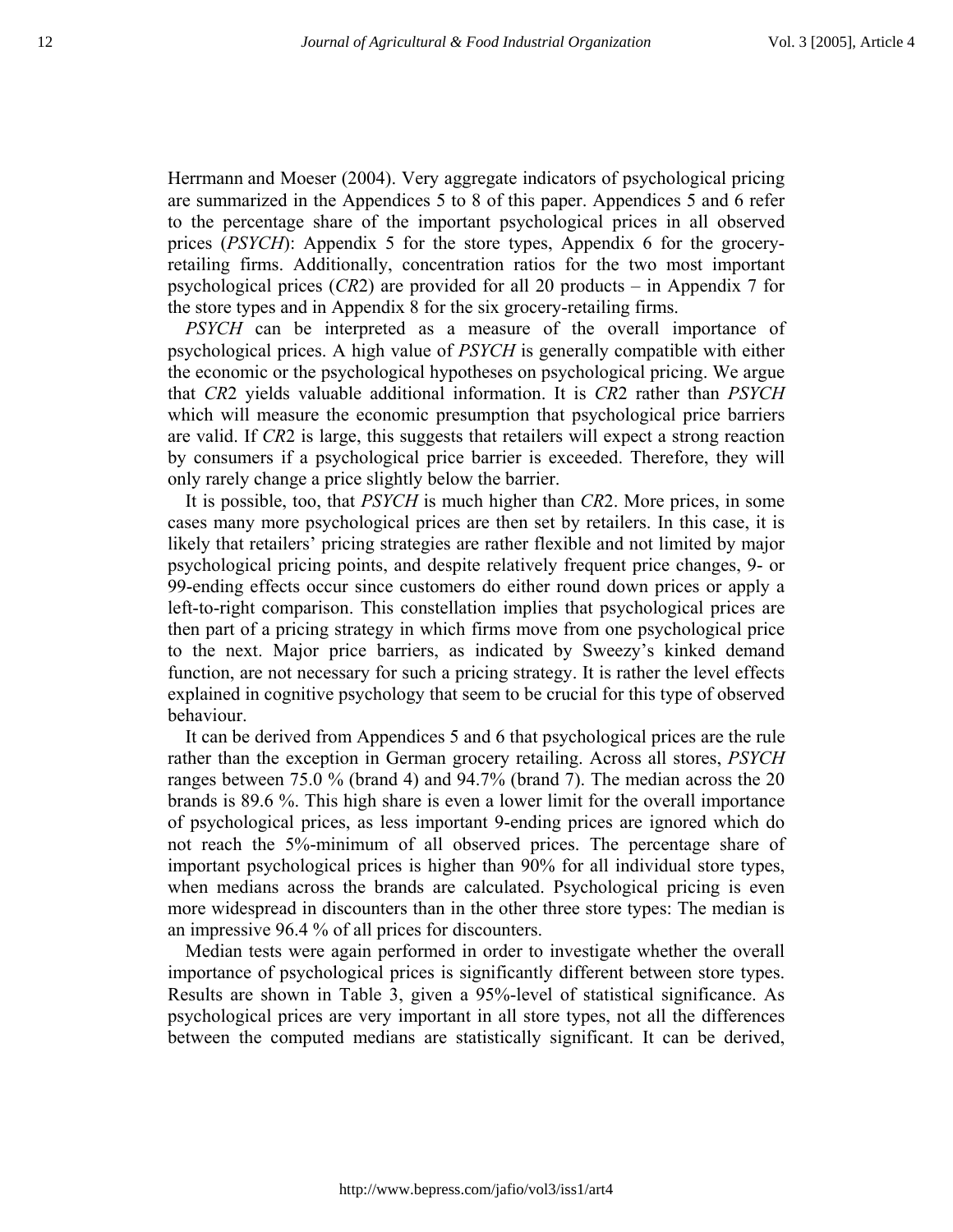however, that the overall importance of psychological prices, as measured by the median of *PSYCH*, is significantly higher for discounters than for large consumer markets.

Similarly important are the shares of psychological prices in all six groceryretailing firms, as Appendix 6 shows. Median values across brands are for all firms above 90% with Firm E being extreme: In Firm E, the median of *PSYCH* is 99.2 %. Almost all prices are psychological prices. Almost all prices are important psychological prices, too, that cover 5% or more of all observed prices. As the medians of *PSYCH* are so high for several firms, the confidence intervals of the medians do overlap in a number of cases. But some examples do exist that show that firm strategies matter and the role of psychological prices varies significantly. Table 3 shows, at the 95%-level of statistical significance, that the overall importance of psychological prices is higher for Firm E than for Firms B and C. Moreover, the importance of psychological prices in Firm C is significantly lower than in Firm A although the medians are very high in both firms.

| <b>Store Type/</b>            | <b>Median of the Share of Important Psychological Prices</b><br>in All Prices (MPSYCH) |                                     |  |  |
|-------------------------------|----------------------------------------------------------------------------------------|-------------------------------------|--|--|
| <b>Grocery-Retailing Firm</b> | <b>Point Estimate</b>                                                                  | <b>Confidence Interval</b><br>(95%) |  |  |
| <b>Discounters</b>            | 96.4                                                                                   | $93.2 \le MPSYCH \le 98.9$          |  |  |
| Supermarkets                  | 92.6                                                                                   | $89.6 \le MPSYCH \le 93.4$          |  |  |
| Small consumer markets        | 93.2                                                                                   | $89.6 \le MPSYCH \le 95.0$          |  |  |
| Large consumer markets        | 91.2                                                                                   | $87.6 \le MPSYCH \le 92.4$          |  |  |
| Firm A                        | 98.5                                                                                   | $96.2 \le MPSYCH \le 98.8$          |  |  |
| Firm B                        | 95.0                                                                                   | $90.7 \le MPSYCH \le 96.6$          |  |  |
| Firm C                        | 90.9                                                                                   | $89.2 \le MPSYCH \le 92.9$          |  |  |
| Firm D                        | 96.0                                                                                   | $93.2 \leq MPSYCH \leq 98.6$        |  |  |
| Firm E                        | 99.2                                                                                   | $97.1 \leq MPSYCH \leq 100.0$       |  |  |
| Firm F                        | 96.6                                                                                   | $90.2 \le MPSYCH \le 97.5$          |  |  |

**Table 3: Significance Tests for Differences in the Overall Importance of Psychological Prices in Store Types and Firms: Median Testsa)**

a) The methodology of the median test is explained in Sachs (2004), p. 337.

Source: Appendices 5 and 6 and authors' computations.

It can be derived from Appendices 7 and 8 that the two most important psychological prices cover already a high share of the observed prices. The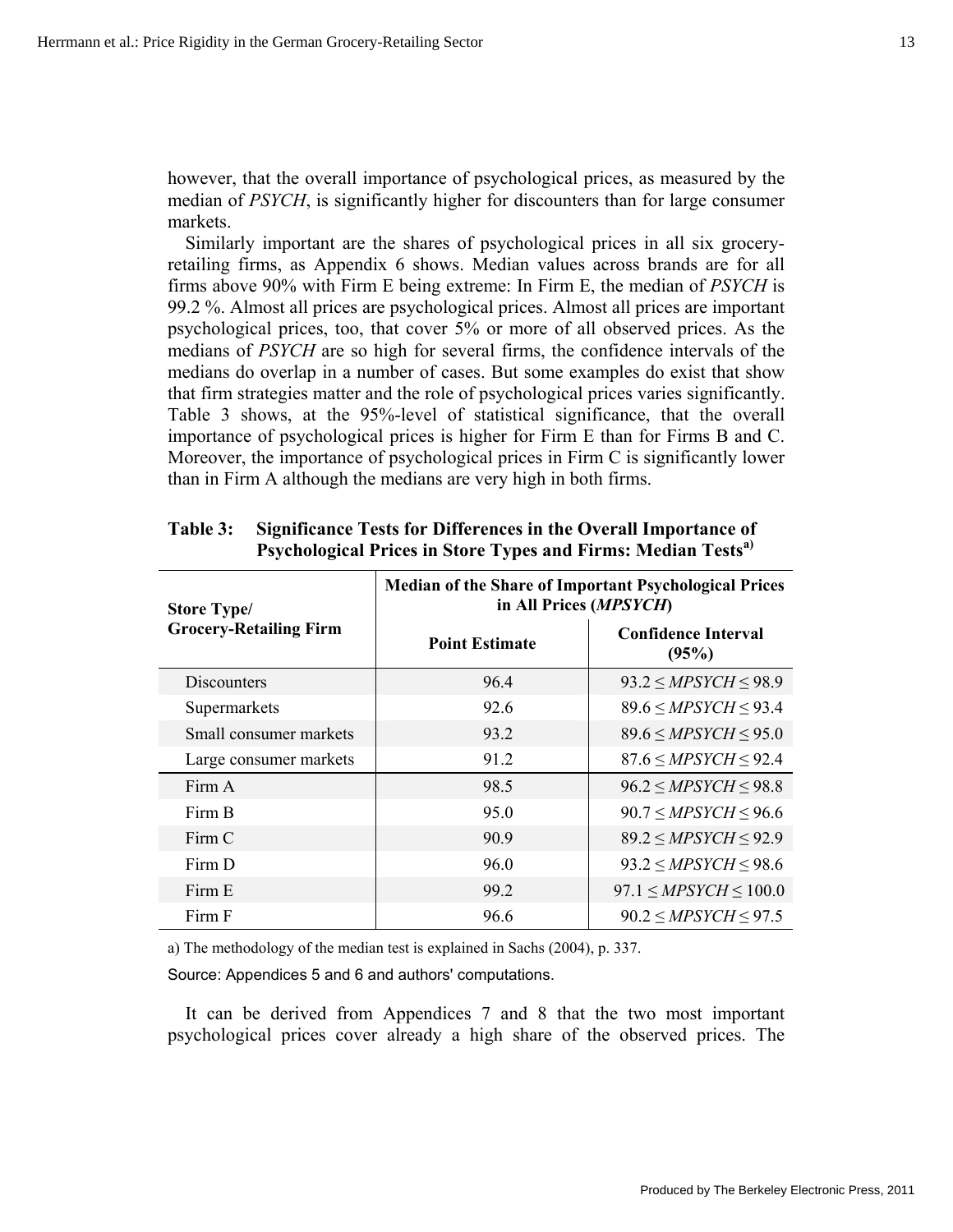variation of *CR*2, however, across store types and firms, is much higher than for *PSYCH*. Across all stores, the concentration ratio of the two most important prices ranges between 44.7% (brand 4) and 91.2% (brand 20) with a median of 66.0%. The respective concentration ratios are typically higher at the level of the individual store types: Median values for *CR*2 across brands are in the range between 66.1 and 69.4% for supermarkets, small consumer markets, and large consumer markets, and clearly higher for discounters with 85.1%. *CR*2 values for individual brands differ widely. Due to this wide variation, the confidence intervals shown in Table 4 for the median values are large and do overlap in all cases. No statistically significant differences between medians can be derived at the 95%-level.

| <b>Store Type/</b>            | <b>Median of the Concentration Ratio of the Two Most</b><br><b>Important Psychological Prices (MCR2) (%)</b> |                                     |  |  |
|-------------------------------|--------------------------------------------------------------------------------------------------------------|-------------------------------------|--|--|
| <b>Grocery-Retailing Firm</b> | <b>Point Estimate</b>                                                                                        | <b>Confidence Interval</b><br>(95%) |  |  |
| <b>Discounters</b>            | 85.3                                                                                                         | $70.0 \leq MCR2 \leq 95.4$          |  |  |
| Supermarkets                  | 66.1                                                                                                         | $53.7 \leq MCR2 \leq 76.5$          |  |  |
| Small consumer markets        | 68.3                                                                                                         | $57.2 \leq MCR2 \leq 83.8$          |  |  |
| Large consumer markets        | 69.4                                                                                                         | $61.6 \leq MCR2 \leq 78.9$          |  |  |
| Firm A                        | 91.1                                                                                                         | $83.5 \leq MCR2 \leq 98.7$          |  |  |
| Firm B                        | 661                                                                                                          | $60.6 \leq MCR2 \leq 81.7$          |  |  |
| Firm $C$                      | 79.8                                                                                                         | $69.6 \leq MCR2 \leq 87.5$          |  |  |
| Firm D                        | 83.1                                                                                                         | $72.4 \le MCR2 \le 95.7$            |  |  |
| Firm E                        | 98.3                                                                                                         | $91.1 \leq MCR2 \leq 98.9$          |  |  |
| Firm F                        | 61.2                                                                                                         | $57.8 \leq MCR2 \leq 72.7$          |  |  |

# **Table 4: Significance Tests for Differences in the Concentration Ratios of the Two Most Important Psychological Prices in Store Types and Firms: Median Testsa)**

a) The methodology of the median test is explained in Sachs (2004), p. 337.

Source: Appendices 7 and 8 and authors' computations.

According to Appendix 8, the concentration ratios for the two most important psychological prices are also high for all grocery-retailing firms. Medians for the brands across store types range between 54.7 % (brand 4) and 98.5 % (brand 20), those for firms across brands between 61.2 % (Firm F) and 98.3 % (Firm E).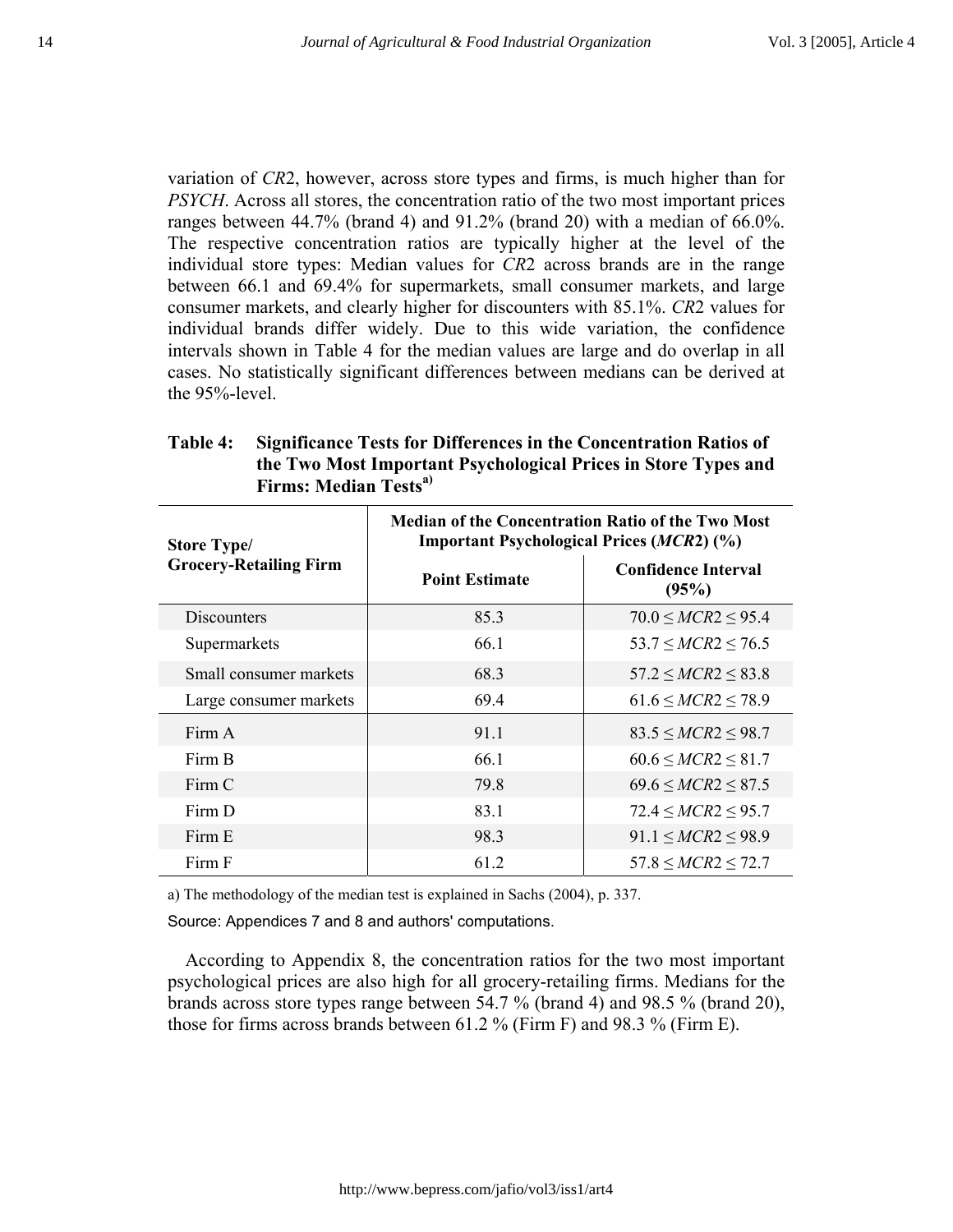$\overline{a}$ 

Table 4 reveals the importance of different firm strategies. Given a 95%-level of statistical significance, confidence intervals for the medians of *CR*2 do not overlap for several firms. The median of *CR*2 for food brands is significantly higher in Firm E than in Firms F, B, and C. Furthermore, the median of *CR*2 for food brands is significantly higher in Firm A than in Firms F and B. It appears that the way firms stick to the most important psychological prices varies starkly.

# **5. Econometric Tests: Some Determinants of Price Rigidity in Grocery Retailing**

The statistical analysis has already proven that food price rigidity differs by store types and grocery-retailing firms. Correlation analysis additionally shows that price rigidity is negatively correlated with price actions per store and positively with the importance of psychological prices. Correlation, however, is not causality. Therefore, econometric results are presented in this section in order to test whether these potential determinants do affect food price rigidity within a causal analysis.

In all the following models, price rigidity is modelled across brands and either across firms or store types. *ACTIONS*, *PSYCH*, and *CR*2 are introduced as main determinants of price rigidity. $3$ 

In various model specifications, the two alternative hypotheses were tested whether strategies at the firm level or for store types affect price rigidity either directly or indirectly. The analysis clearly shows that different firm strategies are most relevant for the explanation of retail sales and for psychological pricing, but not for price rigidity directly when the influence of *ACTIONS*, *PSYCH*, and *CR*2 are controlled for. Analogously, the findings reveal that price rigidity was not directly affected by the store type when the variables for price actions and psychological pricing were additional explanatory variables. This suggests in both cases that an indirect influence of strategies on price rigidity does exist, caused by the strategies' effects on price actions and psychological pricing. These behavioural linkages are consistent with equation (1') and (2') rather than (1) and (2). Moreover, we allowed for linkages between price actions and psychological pricing.

<sup>&</sup>lt;sup>3</sup> In the analysis of Table 5, the following assumption has been made. *PRIG* is set to 200 by assumption in those two cases where brands were distributed in all six firms but no price changes did occur in one of these firms: Golden Toast Sonntagsbroetchen/Firm D; Wasa Schoko Wikinger/Firm E. It would have been a distortion to leave the two cases with the highest price rigidity out. It would have been a distortion, too, to insert the value infinity which the equation (3) for *PRIG* yields in these two cases, if an infinitesimal value rather than zero is introduced for the number of price changes.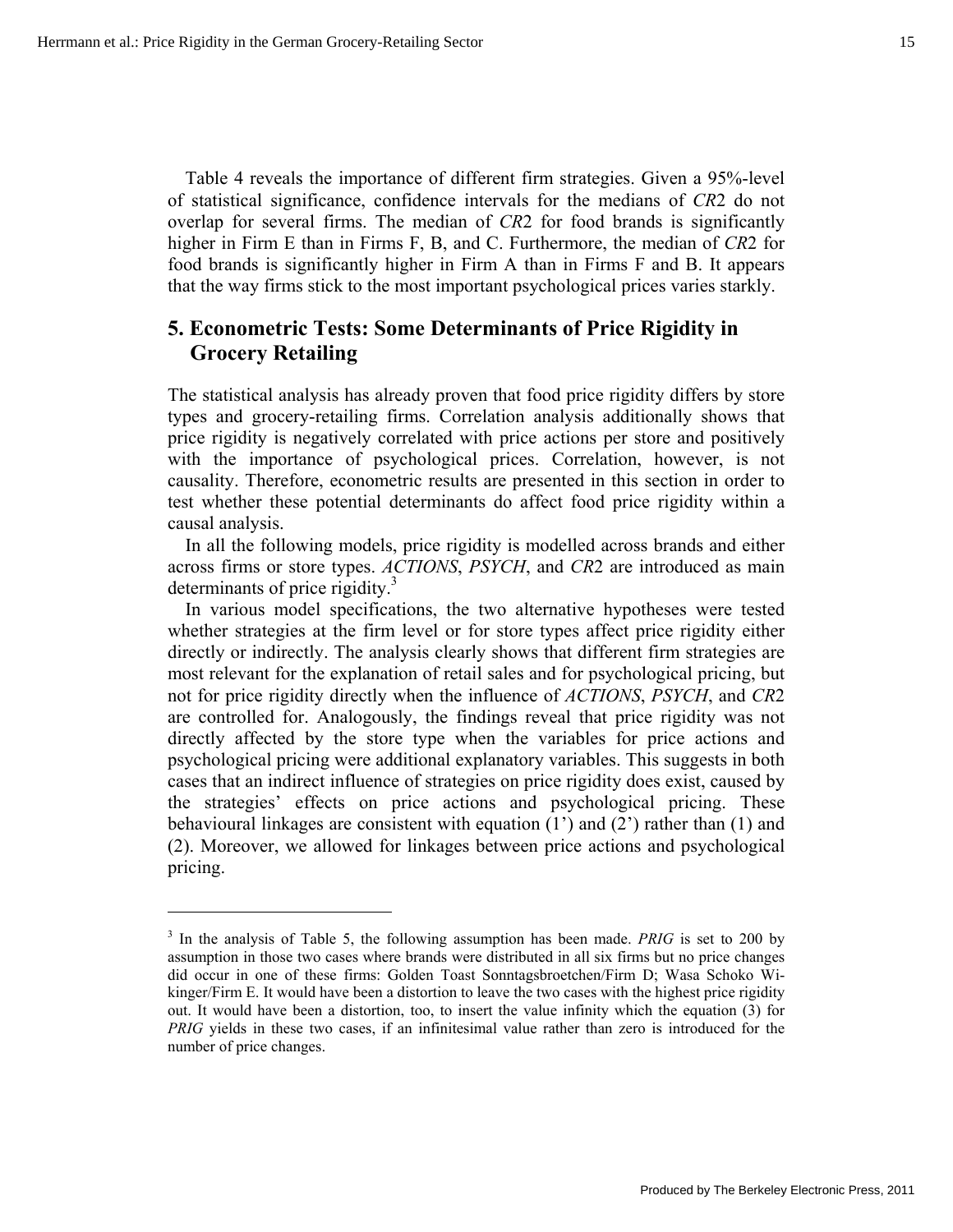The preferred empirical model of price rigidity, price actions, psychological prices, and firm strategy has the triangular form of a fully recursive system:

$$
PRIG = f(ACTIONS, PSYCH, CR2, Z),
$$
\n(6)

$$
CR2 = f(PSYCH, ACTIONS, Z), \tag{7}
$$

$$
PSYCH = f(ACTIONS, Z)
$$
 (8)

and

 $\overline{a}$ 

$$
ACTIONS = f(Z). \tag{9}
$$

The rationale for this structural model is as follows. The number of price actions and the characteristics of psychological pricing in different firms or store types are strategic decision variables and major determinants of price rigidity. There may be, additionally, linkages between the determinants of price rigidity themselves. In particular, more price actions might reduce the importance of widely used psychological prices, i.e. *PSYCH* or *CR*2.

*Z* is a vector of exogenous variables. In the structural model specified at the firm level, firms *A* to *E* (*FIRM A, FIRM B, FIRM C, FIRM D, FIRM E*) are included in the vector as dummy variables with *FIRM F* as a benchmark. In the structural model specified for store types, supermarkets (*SUPERMA*) and small and large consumer markets (*SMALLCONS, LARGECONS*) are included in *Z* as dummy variables. Discounters are used as the reference group against which the other store types are evaluated. Additionally, the short-run price elasticity of demand<sup>4</sup> (*ELAST*) is introduced as an exogenous variable in the model for firms and for store types.

Results in the specification search suggested, as indicated above, an indirect rather than a direct influence of firms' strategies and strategies for store types. Furthermore, a strong effect of the price elasticity of demand was found on price actions but not on price rigidity directly. Therefore, the empirical results shown in Table 5 and 6 do not include the whole set of exogenous variables in all equations of the system. The variables for firms and store types are excluded from the *PRIG*

 $4 \text{ In Moeser (2002)}$ , short-run and long-run price elasticities of demand were calculated. The shortrun elasticities from that source, which are based on a sample of 38 stores (ibid., p. 177), are used here for all firms and store types in order to characterize the general differences across brands. The estimated price elasticities are: -1.68 (brand 1), -1.13 (brand 2), -1.56 (brand 3), -4.28 (brand 4), - 0.27 (brand 5), -1.16 (brand 6), - 0.78 (brand 8), -0.67 (brand 9), -2.64 (brand 10), -0,59 (brand 11), -1.30 (brand 12), -0.78 (brand 13), -1.44 (brand 14), -2.84 (brand 15), -3.46 (brand 16), -3.15 (brand 17), - 2.48 (brand 18), -0.21 (brand 19), -1.02 (brand 20). In the regression equations, the price elasticity of demand for brand 7 is posited as being the average value between those of brands 6 and 12.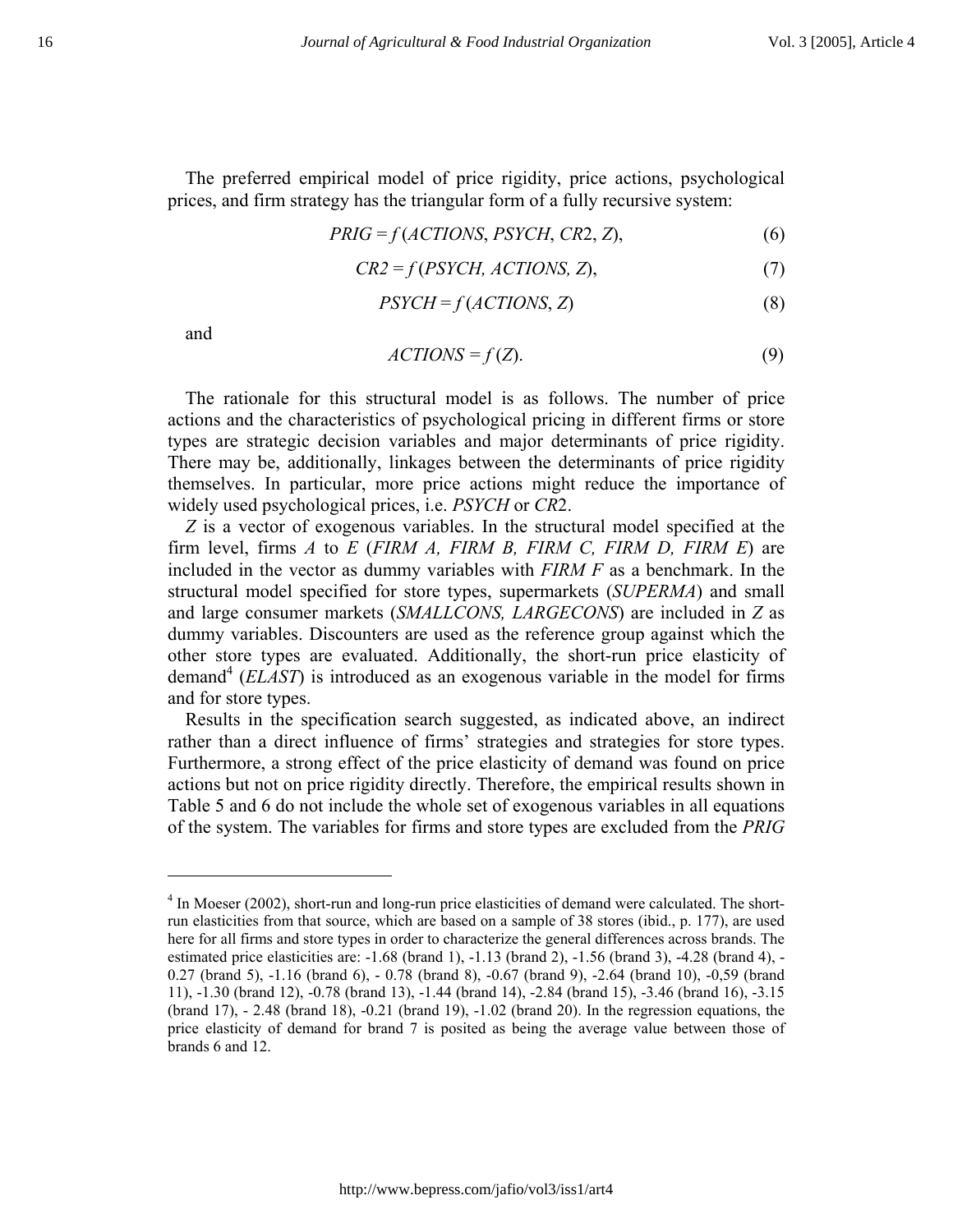$\overline{a}$ 

equation, but kept in the equations for *CR*2, *PSYCH*, and *ACTIONS*. The price elasticity of demand is included in equation (9) of both structural models, but not in equations  $(6)$  to  $(8)$ .

The system is estimated at the level of firms and store types with Zellners seemingly-unrelated-regression (SUR) technique in order to deal with crosscorrelation between the error terms (Zellner, 1963). Table 5 presents the estimated model at the firm level, Table 6 the corresponding one for the level of store types.

Table 5 reveals, at the 95%-levels of statistical significance or higher, the expected positive effect of the psychological-pricing variables on price rigidity. The regression coefficient of *CR*2 means that a rise of *CR*2 by one percentage point leads to a 0.69-week increase in price rigidity, i.e., as psychological pricing becomes more important and more concentrated on few important price barriers, food prices get more sticky.

The expected negative effect of price actions on price rigidity is also supported by Table 5. The recursive structure of the models allows here interesting conclusions on direct as opposed to indirect effects. Actions reduce price rigidity directly. Furthermore, more actions lower the concentration on only a few psychological prices within the firm. As a higher concentration on few psychological prices raises price rigidity, too, *ACTIONS* reduces *PRIG* indirectly via its negative impacts on *CR*2 and *PSYCH*. When the multiplicator effects are computed from Table 5, indirect effects are about as strong as the direct effects: An additional price action per store leads to a decline in price rigidity by 3.4 (1.7) weeks, if direct and indirect (only direct) effects are taken into account.<sup>5</sup>

Column 1 in Table 5 additionally shows that the variables *PRIG* and *ACTIONS* are not just two sides of a coin. It is not the sales phenomenon alone, but also psychological pricing that explains price rigidity. Additionally, the coefficient of determination (0.38) indicates that other factors must exist which are not yet incorporated. Most notably, menu costs and changes in input prices seem important. Unfortunately, data on these explanatory variables are not available within our dataset.

(∂CR2 / ∂ ACTIONS) + (∂PRIG / ∂PSYCH) · (∂PSYCH / ∂ ACTIONS). (∂CR2 / ∂PSYCH) · (∂PSYCH / ∂ACTIONS) + (∂PRIG / ∂CR2) ·  $dPRIG/dACTIONS = \partial PRIG/\partial ACTIONS + (\partial PRIG/\partial CR2) \cdot$ 

<sup>&</sup>lt;sup>5</sup> Formally, the overall effect of *ACTIONS* on *PRIG* can be derived from equations (6) to (9) as follows:

If the statistically significant coefficients from Table 5 are introduced, this yields (*d PRIG*/*d ACTIONS*) = -3.43. The first term on the right-hand side of the equation indicates the direct effect of *ACTIONS* on *PRIG* alone, i.e. -1.66. We thank a reviewer for his suggestion to choose this style of presentation.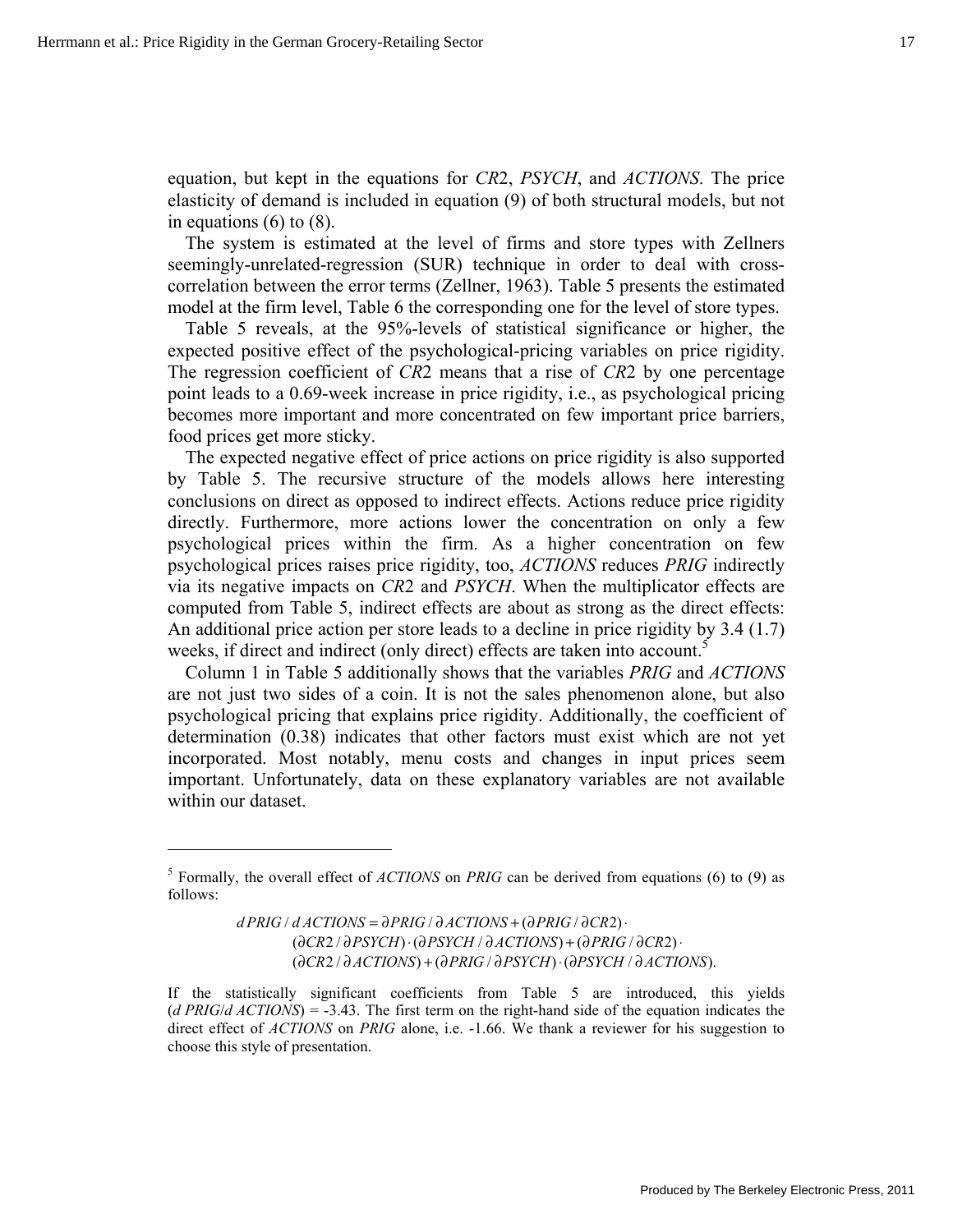| <b>Dependent Variables</b>      |                        |              |              |                      |  |
|---------------------------------|------------------------|--------------|--------------|----------------------|--|
| Independent<br><b>Variables</b> | <b>PRIG</b>            | CR2          | <b>PSYCH</b> | <b>ACTIONS</b>       |  |
| Constant                        | $-173.48$ <sup>*</sup> | 39.43        | 98.27***     | 4.49                 |  |
|                                 | $(-2.05)$              | (1.08)       | (110.29)     | (3.95)               |  |
| CR2                             | $0.69**$               |              |              |                      |  |
|                                 | (3.34)                 |              |              |                      |  |
| <b>PSYCH</b>                    | $1.70*$                | 0.34         |              |                      |  |
|                                 | (1.97)                 | (0.90)       |              |                      |  |
| <b>ACTIONS</b>                  | $-1.66*$               | $-0.99$ **   | $-0.64***$   |                      |  |
|                                 | $(-2.06)$              | $(-2.91)$    | $(-9.36)$    |                      |  |
| <b>FIRM A</b>                   |                        | 18.89***     | 1.42         | $-3.75***$           |  |
|                                 |                        | (4.41)       | (1.30)       | $(-2.72)$            |  |
| <b>FIRM B</b>                   |                        | $7.95^{[*]}$ | 0.86         | $3.60**$             |  |
|                                 |                        | (1.88)       | (0.79)       | (2.62)               |  |
| <b>FIRM C</b>                   |                        | $15.43***$   | $-1.51$      | 1.77                 |  |
|                                 |                        | (3.70)       | $(-1.42)$    | (1.29)               |  |
| <b>FIRM D</b>                   |                        | $12.43***$   | $-0.16$      | $-3.51$ <sup>*</sup> |  |
|                                 |                        | (2.96)       | $(-0.15)$    | $(-2.55)$            |  |
| <b>FIRM E</b>                   |                        | $21.09***$   | 1.16         | $-5.18***$           |  |
|                                 |                        | (4.83)       | (1.04)       | $(-3.77)$            |  |
| <b>ELAST</b>                    |                        |              |              | $-1.52***$           |  |
|                                 |                        |              |              | $(-4.36)$            |  |
| $\boldsymbol{n}$                | 108                    | 108          | 108          | 108                  |  |
| $R^2$                           | 0.38                   | 0.46         | 0.56         | 0.42                 |  |

# **Table 5: The Determinants of Price Rigidity, Price Actions, and Psychological Pricing in a Recursive Econometric Model, 20 German Food Brands, Six Firms: SUR Estimatesa)**

\*\*\*, \*\*, \*, [\*] Statistically significant at the 99.9%-, 99%-, 95%-, 90%-level.

a) The variables are defined in the text. Only those 18 products are included which are distributed in all firms  $(n = 18)$ . Values in parentheses are *t*-values.

Source: Authors' computations with data from the Appendices.

The determinants of price rigidity – *ACTIONS* and *CR*2 in particular – are mainly driven by firms' strategies. Compared with *FIRM F*, price actions are for *FIRMS A*, *D*, and *E* significantly less important as strategic variables but more important for *FIRM B*. Psychological pricing is more important for all firms than for *FIRM F*, when *CR*2 is considered. A most interesting result is that the price elasticity of demand for the individual brands is a significant determinant of price actions. As we would theoretically expect, an absolutely high price elasticity of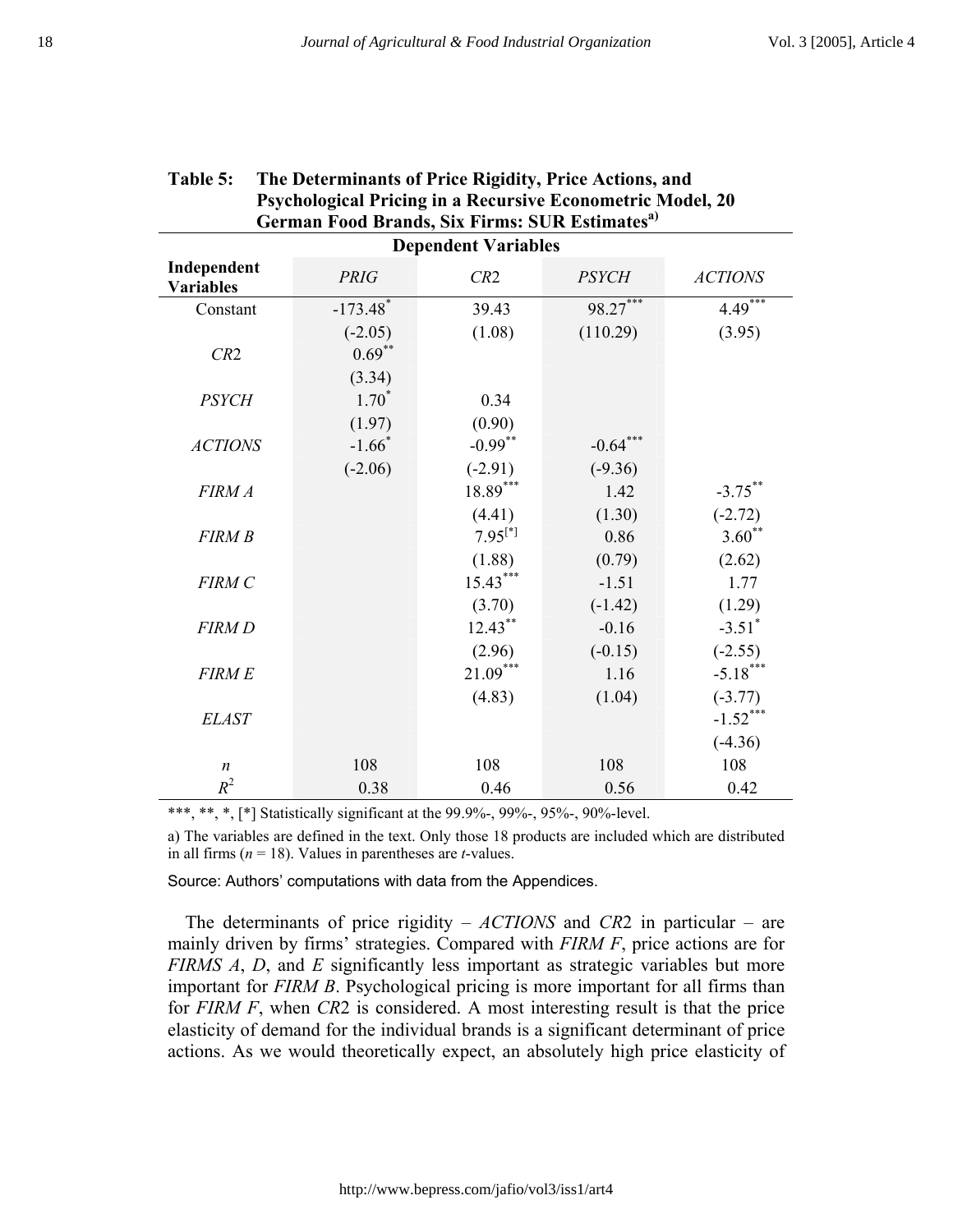$\overline{a}$ 

demand implies that the respective brand is more often on sale. Given the recursive structure of the model, there is a high impact of the price elasticity of demand on price rigidity due to direct and indirect linkages. This is due to the fact that (i) the price elasticity of demand affects the number of actions starkly; (ii) the direct and indirect effects of price actions on price rigidity are strong, too. The expression (*d PRIG* / *d ELAST*) is 5.22 on the basis of the estimated coefficients in Table 5. $^6$  I.e., if the price elasticity of demand rises in absolute terms by 0.1 (1), price rigidity declines by 0.52 (5.2) weeks.

The quantitative results across store types are shown in Table 6. Price rigidity is raised by an increasing role of psychological pricing, as measured by *CR*2, and reduced by an increasing number of price actions. Again, *ACTIONS* affects *PRIG* directly and indirectly. The indirect effect implies that price barriers lose in importance and *CR*2 and *PSYCH* are reduced when an increasingly active price promotion takes place. The overall effect of price promotions on price rigidity, as measured in footnote 5, is identical to the result for firms: -3.43. This implies that an additional price action per store lowers price rigidity by 3.4 weeks. This time, however, the overall effect is dominated by the direct linkage between *ACTIONS* and *PRIG* of -2.82.

Price actions and psychological pricing in turn are driven by differential strategies for store types. Discounters have to be distinguished from all the other store types. Significantly more price actions occur in supermarkets and small consumer markets, but mainly in large consumer markets. Psychological prices, measured by either *PSYCH* or *CR*2, are widespread in all store types. However, the significantly lower *CR*2 for supermarkets and small consumer markets indicates that they are significantly less relevant as strategic variables in those store types than in discounters. Like in the data set for firms, brands with a higher absolute value of the price elasticity of demand are chosen more often for price actions than those with lower absolute values.

We can conclude that food price rigidity is driven by psychological pricing, price promotions and strategies by firms and for store types. Psychological pricing, if measured by *PSYCH*, has a limited influence on food price rigidity, too, if the latter is analyzed across grocery-retailing firms. A generally positive influence does exist for *CR*2 on food price rigidity. The more a few price barriers are relevant, the stickier are food prices. Furthermore, the importance of the sale phenomenon for food price rigidity is strongly confirmed. An increasing number of price promotions per store make food prices less rigid. It is striking that the sale

<sup>6</sup> The coefficient of -1.52 for (∂*ACTIONS* / ∂ *ELAST* ) is multiplied by the coefficient of -3.43 resulting from the equation in footnote 5 for the overall effect of *ACTIONS* on *PRIG*. If we apply the method to store types (Table 6), the marginal impact of *ELAST* on *PRIG* is again strong: 6.89.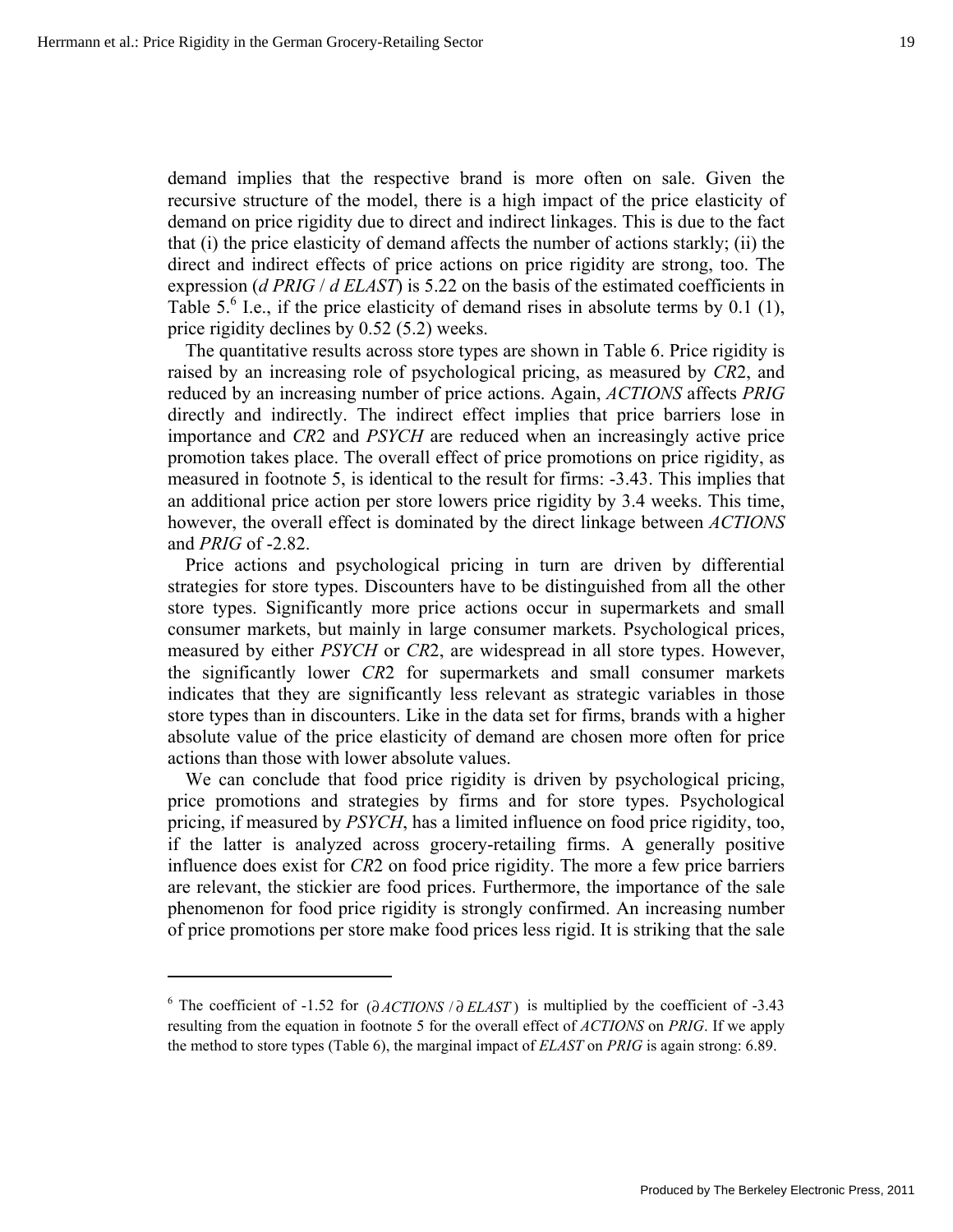phenomenon affects price rigidity, but also  $-$  to a significant degree  $-$  indirectly by its impact on psychological prices. Firm strategies and strategies for store types differ and food price rigidity is significantly affected by these differential strategies indirectly via their influence on price promotions and psychological pricing.

| <b>Dependent Variables</b>      |                                   |                                     |                          |                         |
|---------------------------------|-----------------------------------|-------------------------------------|--------------------------|-------------------------|
| Independent<br><b>Variables</b> | <b>PRIG</b>                       | CR2                                 | <b>PSYCH</b>             | <b>ACTIONS</b>          |
| Constant                        | $-46.79$<br>$(-0.58)$             | 78.76<br>(1.64)                     | 97.79***<br>(117.54)     | $-1.06$<br>$(-1.18)$    |
| CR2                             | $0.40*$<br>(2.15)                 |                                     |                          |                         |
| <b>PSYCH</b>                    | 0.65<br>(0.81)                    | 0.08<br>(0.17)                      |                          |                         |
| <b>ACTIONS</b>                  | $-2.82$ <sup>*</sup><br>$(-2.53)$ | $-1.52$ <sup>*</sup><br>$(-2.26)$   | $-1.13***$<br>$(-10.76)$ |                         |
| <b>SUPERMA</b>                  |                                   | $-9.18$ <sup>[*]</sup><br>$(-1.79)$ | $0.64*$<br>(0.54)        | $3.73***$<br>(3.68)     |
| <b>SMALLCONS</b>                |                                   | $-8.82$ <sup>[*]</sup><br>$(-1.71)$ | 1.33<br>(1.11)           | $3.77***$<br>(3.72)     |
| <b>LARGECONS</b>                |                                   | $-4.38$<br>$(-0.80)$                | 0.53<br>(0.42)           | $5.54***$<br>(5.47)     |
| <b>ELAST</b>                    |                                   |                                     |                          | $-2.01***$<br>$(-6.29)$ |
| $\boldsymbol{n}$                | 76                                | 76                                  | 76                       | 76                      |
| $R^2$                           | 0.38                              | 0.29                                | 0.60                     | 0.46                    |

# **Table 6: The Determinants of Price Rigidity, Price Actions, and Psychological Pricing in a Recursive Econometric Model, 20 German Food Stores, Four Store Types: SUR Estimatesa)**

\*\*\*, \*\*,  $*$ , [\*] Statistically significant at the 99.9%-, 99%-, 95%-, 90%-level.

a) The variables are defined in the text. Only those products are included which are distributed in all store types ( $n = 19$ ). Values in parentheses are *t*-values.

Source: Authors' computations with data from the Appendices.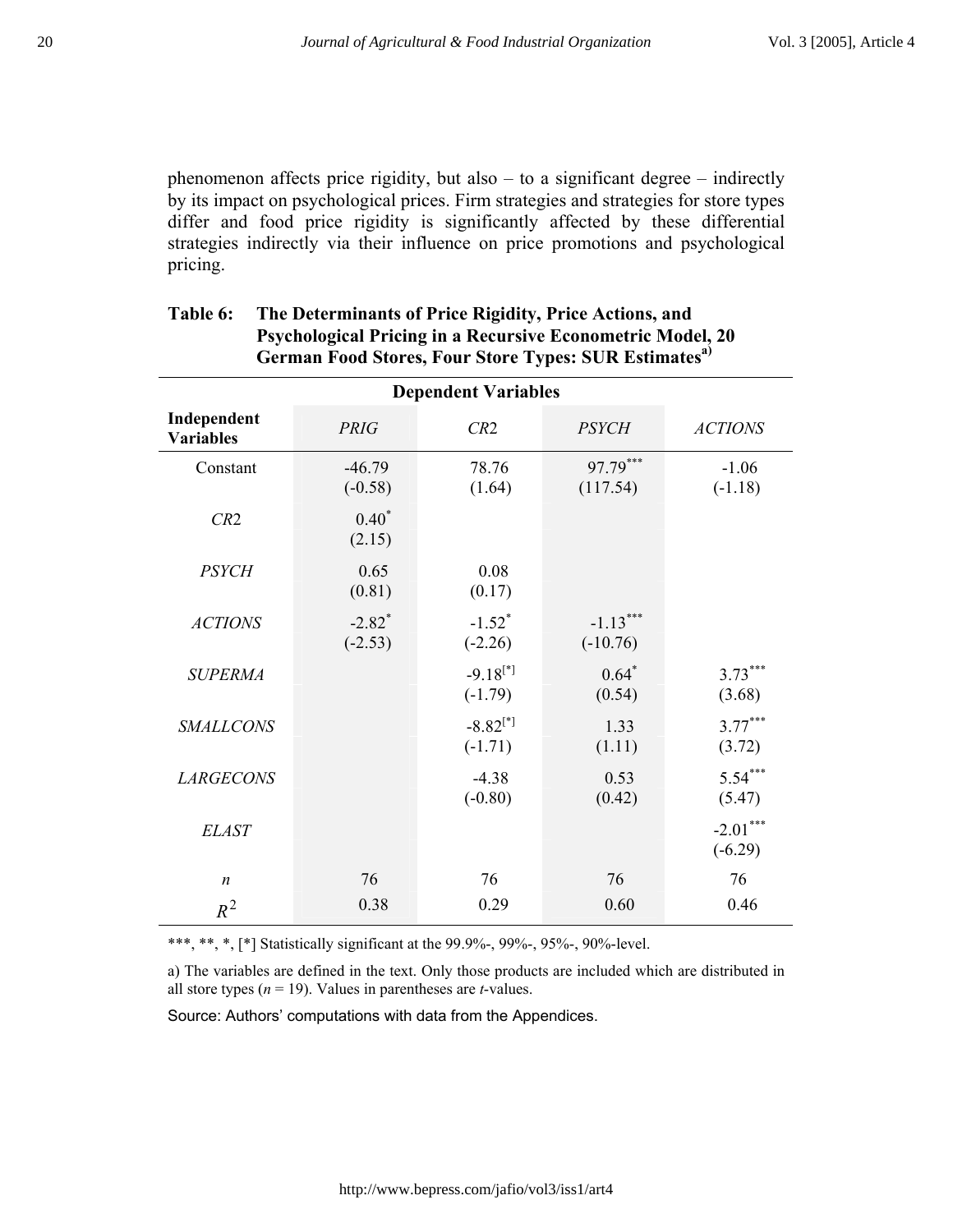#### **6. Open Questions for Future Research**

In the analysis above some important determinants of food price rigidity were discussed. Other possible determinants that should be included in future research include menu costs; explicit contracts between processors and retailers, input costs, etc. Data on these determinants are typically lacking at the individual store level, but approaches are available to deduce, e.g., the presence of menu costs from observed scanner data evidence on prices (Levy et al., 1997, 1998; Carlton, 1986). In particular, the magnitude in addition to the number of price changes may provide information about the impact of menu costs in the grocery-retailing sector. This is based on the presumption that under menu costs the number of price changes is rather small and the magnitude of such changes is higher.

One interesting issue on which initial results are available refers to the type of product, in particular the distinction between national brands and private-label goods. A statistical analysis with a more recent scanner dataset for German grocery-retailing stores for the years 2000 and 2001 in the category of edible oils suggests that private-label oils are on the one hand cheaper and otherwise show a greater price stability (see Table 7). These results are consistent with the study by Slade (1998) which also confirms stickier prices for private-label items.

The first five brands in Table 7 are representative of private-label edible oils while the brands 6 to 15 are national brands. The mean duration of unchanged prices is again computed on the basis of equation (3) in Chapter 4.1.

In doing so, the comparison between the private-label items and the national brands shows that the mean duration of unchanged prices ranges from 15.2 weeks to 120.0 weeks for the private-label products. The range of mean weeks of sticky prices lies between 3.3 and 95.0 weeks for the national brands. Thus, several items in the group of the national brands are rarely put on sale as is the case for private labels. However, there are other brands where price changes are rather frequently. Apparently, brands 7 or 9 are often used as loss leaders in stores.

Altogether, it is apparent that the mean duration of unchanged prices is higher for private labels, since 37.1 weeks pass between two price changes while for national brands this time gap is only 26.2 weeks.

In addition, Table 7 illustrates that discounters and supermarkets are the store types that embark on stickier pricing strategies than the other store types. This is consistent with the findings in Section 4.1. Across all products, discounters change their prices only each 45 weeks on average and supermarkets each 31 weeks in the two-year sample period. The largest store types are found to have the highest number of price changes, the large consumer markets and self-service warehouses (more than  $5000m<sup>2</sup>$  sales area) with 27 weeks of unchanged prices and 28 weeks respectively.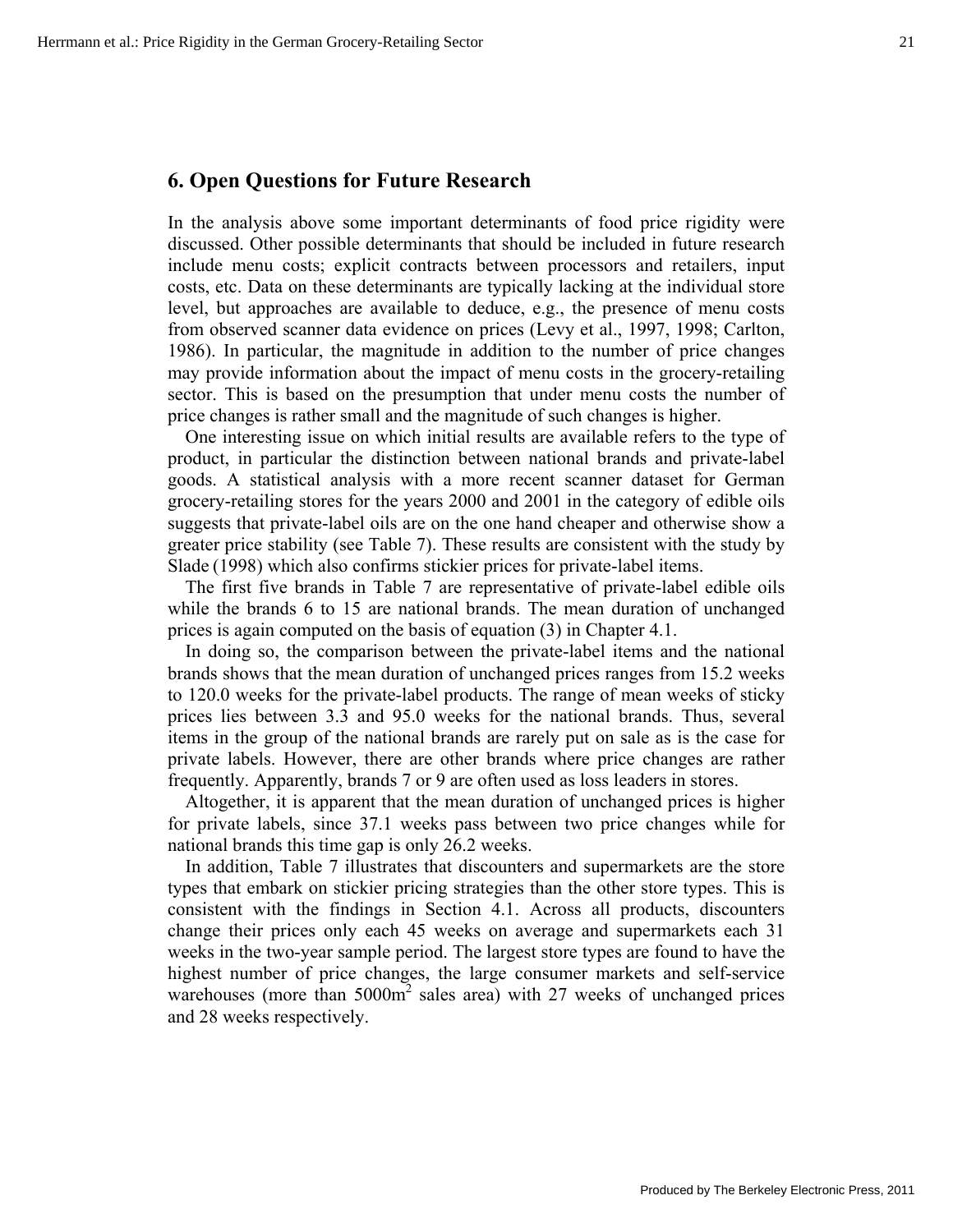| $\mathbf{Brands}^7$      | All<br><b>Stores</b> | Dis-<br>counters      | <b>Supermarkets</b> | <b>Small</b><br>Consumer<br><b>Markets</b> | Large<br>Consumer<br><b>Markets</b> | Self-service<br><b>Warehouses</b> |
|--------------------------|----------------------|-----------------------|---------------------|--------------------------------------------|-------------------------------------|-----------------------------------|
| $\mathbf{1}$             | 27.3                 | $n. d.$ <sup>a)</sup> | 31.2                | 35.6                                       | $\overline{b}$                      | 15.2                              |
| $\overline{2}$           | 22.6                 | n. d. <sup>a)</sup>   | 21.6                | 23.3                                       | (b)                                 | 22.8                              |
| 3                        | 71.4                 | n. d. <sup>a</sup>    | n. d. <sup>a)</sup> | 72.5                                       | 39.6                                | 120.0                             |
| $\overline{\mathcal{A}}$ | 32.9                 | n. d. <sup>a)</sup>   | 33.7                | 34.3                                       | 34.2                                | 29.4                              |
| 5                        | 35.9                 | n. d. <sup>a)</sup>   | 34.0                | 34.3                                       | 34.2                                | 41.2                              |
| 6                        | 30.4                 | n. d. <sup>a)</sup>   | 66.8                | 15.9                                       | 25.7                                | 13.1                              |
| $\overline{7}$           | 5.7                  | n. d <sup>a</sup>     | (b)                 | n. d. <sup>a)</sup>                        | 6.4                                 | 5.0                               |
| $\,$ $\,$                | 11.0                 | 22.9                  | 7.5                 | 7.9                                        | 11.4                                | 5.2                               |
| 9                        | 10.7                 | 24.5                  | 10.2                | 8.5                                        | 6.7                                 | 3.3                               |
| 10                       | 23.0                 | n. d. <sup>a)</sup>   | 28.7                | 23.1                                       | 26.8                                | 13.5                              |
| 11                       | 15.5                 | n. d. <sup>a)</sup>   | 20.0                | 19.5                                       | 13.3                                | 9.4                               |
| 12                       | 56.6                 | 50.5                  | 73.2                | 65.1                                       | 36.9                                | 57.0                              |
| 13                       | 22.8                 | 33.4                  | 41.7                | 20.9                                       | 9.9                                 | 8.0                               |
| 14                       | 29.0                 | n. d <sup>a</sup>     | 38.4                | 24.3                                       | 29.2                                | 24.1                              |
| 15                       | 24.0                 | 95.0                  | 5.0                 | 4.7                                        | 8.9                                 | 6.3                               |
| All<br><b>brands</b>     | 32.4                 | 45.3                  | 31.2                | 30.6                                       | 26.8                                | 28.3                              |

# **Table 7: Mean Weekly Duration of Unchanged Prices, Edible Oils, Germany, 2000-01**

a) Not distributed.  $- b$ ) Insufficient data.

Source: Authors' computations.

 $\overline{a}$ 

If this pattern of a differential dynamic pricing pattern for national brands and private labels is confirmed at a broader commodity basis, this adds an interesting

<sup>&</sup>lt;sup>7</sup> Brand 1 is a 1-litre bottle of a vegetable oil ("EM Pflanzenoel", 11), brand 2 is a 1-litre bottle of a sunflower oil ("EM Sonnenblumenoel", 11), brand 3 is an 0.75-litre bottle of a safflower oil ("Goldhand Tip Disteloel", 0.75l), brand 4 is a 1-litre bottle of a vegetable oil ("Markant Pflanzenoel", 1l), brand 5 is a 1-litre bottle of a sunflower oil ("Markant Sonnenblumenoel", 1l), brand 6 is an 0.5-litre bottle of a safflower oil ("Mazola Disteloel", 0.5l), brand 7 is a 1-litre bottle of a germ oil ("Mazola Keimoel", 1l), brand 8 is an 0.75-litre bottle of a germ oil ("Mazola Keimoel", 0.75l), brand 9 is an 0.75-litre bottle of a sunflower oil ("Thomy Sonnenblumenoel", 0.75l), brand 10 is an 0.5-litre bottle of a safflower oil ("Olio Dante Extra", 0.5l), brand 11 is an 0.75 litre-bottle of a rape-seed oil ("Rapso 100%", 0.75l), brand 12 is an 0.5-litre bottle of a vegetable oil ("Union Bechts Spezial", 0.5l), brand 13 is an 0.75-litre bottle of a vegetable oil ("Biskin Oel", 0.75l), brand 14 is an 0.75-litre bottle of a vegetable oil ("Biskin Spezial", 0.75l), brand 15 is a 1-litre bottle of a sunflower oil ("Livio Sonnenblumenoel", 1l).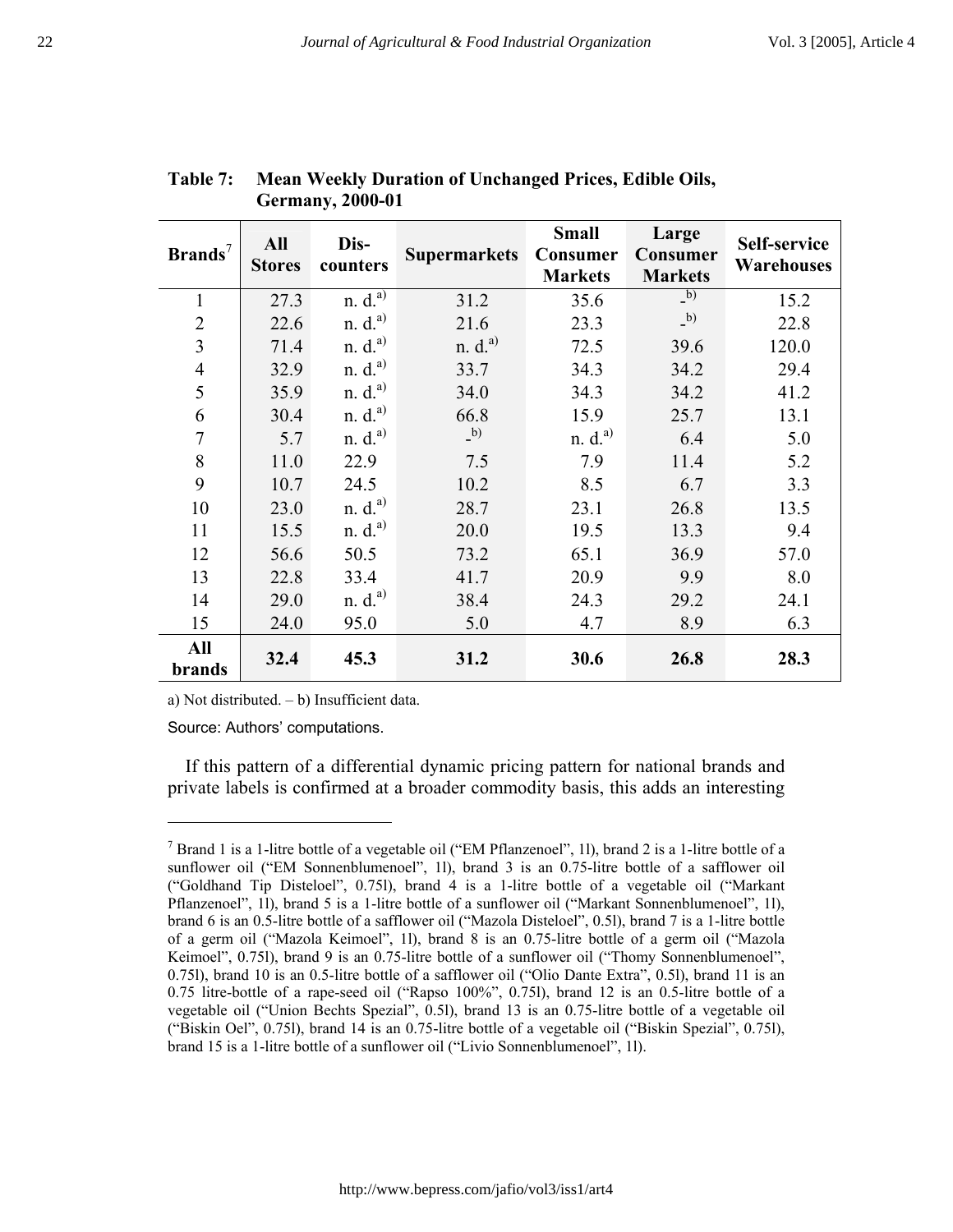finding to the literature on private labels. Up to now, the theoretical and empirical literature on private labels concentrated mainly on statistical information on the development of private labels for different products and countries. Moreover, the determinants of this development were analyzed as well as implication for the relationships between retailers and manufacturers (Bergès-Sennou, Bontems and Réquillart, 2004). In most studies, the price gap between the two types of products was of special importance. Ward et al. (2002), e.g., elaborate that the price gap between national brands and private labels widens with an increasing share of private-label products within a commodity group. Our results in Table 7 suggest that price-setting behaviour of grocery retailers does not only differ with regard to the price level of private labels as compared to national brands. Price rigidity, or more generally the dynamic pricing behaviour, seems to differ between private labels and national brands, too. Microeconomic analyses are needed to explain in much more detail this issue of retailers' pricing behaviour, which has been widely neglected up to now.

### **7. Summary and Conclusions**

The objective of this paper was to elaborate the magnitude of price rigidity in the German grocery-retailing sector on the basis of 20 selected food brands and to explain the evidence within an econometric analysis. A comprehensive set of scanner data for the period 1996-99 was utilized, which contains price and quantity information at the store level for different store types and groceryretailing firms.

There is a substantial degree of price rigidity in the German grocery-retailing sector which varies substantially across products, store types, and firms. There are brands where the median duration of unchanged prices across store types is as high as 116, 41 or 36 weeks. If the median is computed across the brand medians, the mean duration of unchanged prices is nearly 13 weeks. Median price rigidity is significantly lower in discounters than in small and, even more so, in large consumer markets. An interesting finding is additionally that median price rigidity is significantly higher for low-elasticity food brands than for high-elasticity food brands.

Retail sales are widespread for branded foods in Germany. Per store, the 20 selected foods were 111 times on sale in the period under consideration. Price actions per store differ again widely across products, store types, and groceryretailing firms. Significantly less price actions occur in discounters than in all other store types analyzed.

Although economists have been hesitant against the hypothesis that psychological pricing causes sticky prices, psychological prices are the rule rather than the exception in German grocery retailing. Across all 20 selected brands, the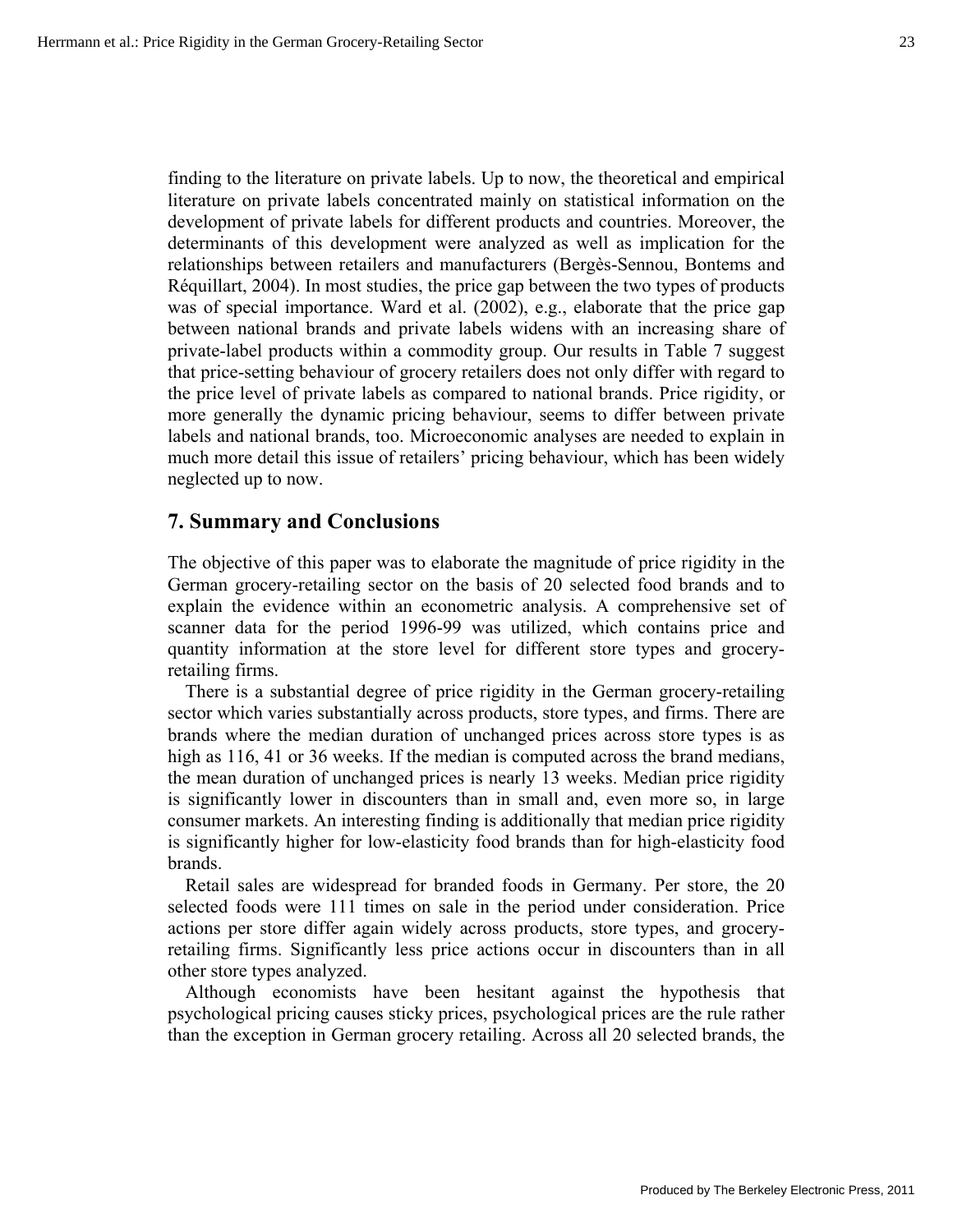median share of important psychological prices is about 90%. Nearly all psychological prices are based on 9- or 99-endings. Psychological pricing is widespread in all store types and firms and for all brands, but it is most relevant for the store type of discounters. However, the number of important psychological prices – as measured by the concentration ratio *CR*2 – differs widely across brands, store types, and firms.

In the econometric analysis, the importance of the sale phenomenon could be identified as a major determinant of food price rigidity. An increasing number of price actions lowers price rigidity directly and indirectly through its impact on psychological pricing. Food prices get stickier, as psychological pricing becomes more important and more concentrated on few important price barriers. Price rigidity is also indirectly and strongly affected by differential pricing strategies of firms and for store types.

It is argued that the analysis of food price rigidity should go beyond the important determinants identified here. Additional explanatory variables could be menu costs or input costs, i.e. variables that are much harder to identify at the individual store level.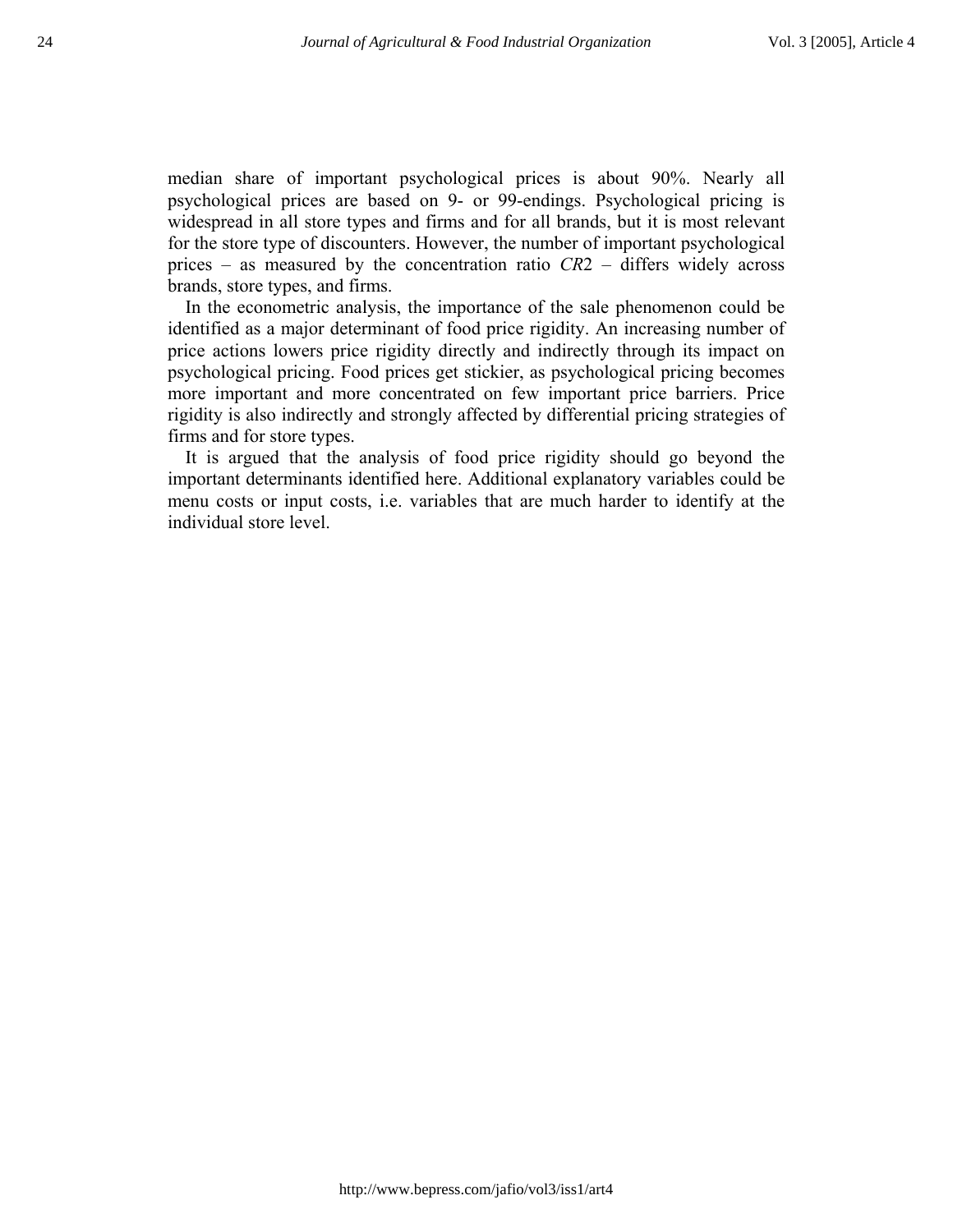# **References**

- Bergès-Sennou, F., P. Bontems and V. Requillart. "Economics of Private Labels: A Survey of Literature", *Journal of Agricultural & Food Industrial Organization* 2(2004):Article 3. Available at http://www.bepress.com/jafio/vol2/iss1/art3
- Bils, M., and P. J. Klenow. "Some Evidence on the Importance of Sticky Prices." NBER Working Paper 9069, National Bureau of Economic Research, Cambridge, Mass., 2002.
- Blinder, A. S., E. R. Canetti, D. E. Lebow and J. B. Rudd. *Asking About Prices. A New Approach to Understanding Price Stickiness*. New York: Russell Sage Foundation, 1998.
- Carlton, D. W. "The Rigidity of Prices." *American Economic Review* 76(1986):637-658.
- Clarke, R., S. Davies, P. Dobson and M. Waterson. *Buyer Power and Competition in European Food Retailing*. Cheltenham, UK, Northampton, MA, USA: Edward Elgar, 2002.
- Conlisk, J., E. Gerstner and J. Sobel. "Cyclic Pricing by A Durable Goods Monopolist." *The Quarterly Journal of Economics* 99 (1984):489-505.
- Fengler, M., and J. Winter, "Price-Setting and Price-Adjustment Behavior for Fast-Moving Consumer Goods," in *Social and Economic Research with Consumer Panel Data*, (2001), edited by Papastefanou, G., P. Schmidt, A. Börsch-Supan, H. Lüdtke and U. Oltersdorf, (ZUMA Spezial Band 7), Zentrum für Umfragen, Methoden und Analysen (ZUMA), Mannheim, pp. 95-113.
- Friedman, L., "Psychological Pricing in the Food Industry," in *Prices: Issues in Theory, Practice, and Public Policy*, (1967), edited by Phillips, A. and O. E. Williamson, Philadelphia, PA, University of Pennsylvania Press, pp. 187-201.
- Herrmann, R., and A. Moeser. "Price Variability or Rigidity in the Food-retailing Sector? Theoretical Analysis and Evidence from German Scanner Data." Paper presented at the  $25<sup>th</sup>$  International Conference of the International Association of Agricultural Economists, Durban, South Africa, 16-22 August 2003.
- Herrmann, R., and A. Moeser. "Psychological Prices of Branded Foods and Price Rigidity: Evidence from German Scanner Data." Discussion Paper in Agricultural Economics, No. 73, Institute of Agricultural Policy and Market Research, University of Giessen, Giessen, 2004.
- Hoch, S. J., X. Drèze and M. E. Purk. "EDLP, Hi-Lo, and Margin Arithmetic." *Journal of Marketing* 58(1994):16-27.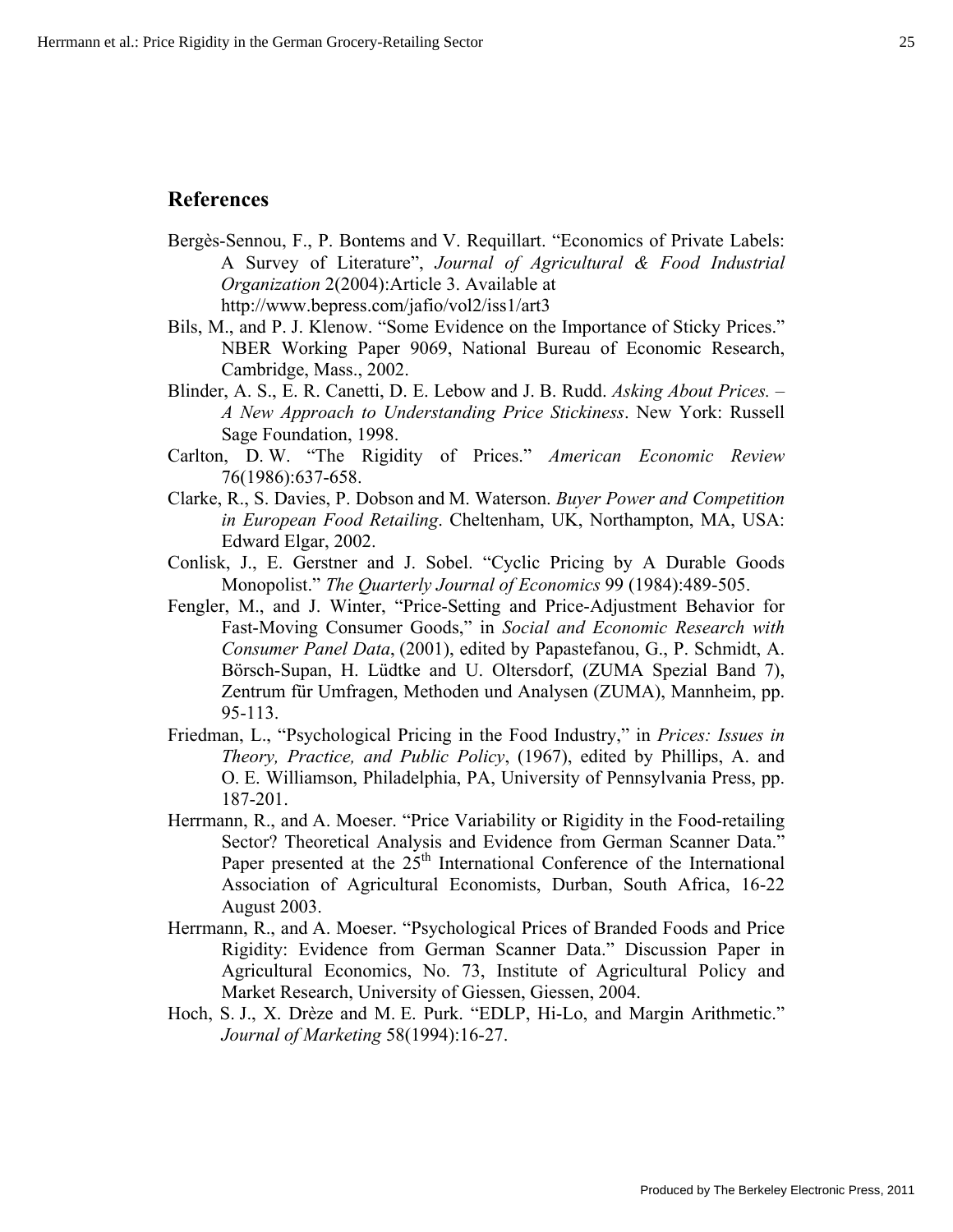- Hosken, D., and D. Reiffen. "Multiproduct Retailers and the Sale Phenomenon." *Agribusiness* 17(2001):115-137.
- Hosken, D., D. Matsa and D. Reiffen. "Pricing Dynamics of Multiproduct Retailers." *Advances in Applied Microeconomics: A Research Annual* 10(2001):129-153.
- Kashyap, A. "Sticky Prices: New Evidence from Retail Catalogs." *The Quarterly Journal of Economics* 110(1995):245-274.
- Levy, D., M. Bergen, S. Dutta and R. Venable. "The Magnitude of Menu Costs: Direct Evidence from Large U.S. Supermarket Chains." *Quarterly Journal of Economics* 112(1997):791-825.
- Levy, D., S. Dutta, M. Bergen and R. Venable. "Price Adjustment at Multiproduct Retailers." *Managerial and Decision Economics* 19(1998): 81-120.
- Loy, J.-P., and C. Weiss. "Staggering and Synchronisation of Pricing Behaviour: New Evidence from German Food Retailers." *Agribusiness* 18(2003):437- 457.
- Madakom GmbH (ed.), Madakom Pool für Scannerdaten. Cologne, July 29, 1999a.
- Madakom GmbH (ed.), Written information by Mr. T. Bartram, August 17., 1999b.
- Moeser, A. Intertemporale Preisbildung im Lebensmitteleinzelhandel Theorie und empirische Tests. Giessener Schriften zur Agrar- und Ernährungswirtschaft; H. 32. Frankfurt am Main: DLG-Verlag, 2002.
- Owen, A., and D. Trzepacz. "Menu Costs, Firm Strategy, and Price Rigidity." *Economics Letters* 76(2002):345-349.
- Powers, E. T., and N. J. Powers. "The Size and Frequency of Price Changes: Evidence from Grocery Stores." *Review of Industrial Organization* 18(2001):397-416.
- Sachs, L. *Angewandte Statistik: Anwendung statistischer Methoden*. 11., ueberarb. und erw. Auflage, Berlin: Springer, 2004.
- Schindler, R. M., and P. N. Kirby. "Patterns of Rightmost Digits Used in Advertised Prices: Implications for Nine-Ending Effects." *Journal of Consumer Research* 24(1997):192-201.
- Schindler, R. M., and T. M. Kibarian. "Increased Consumer Sales Response Through Use of 99-Ending Prices." *Journal of Retailing* 72(1996):187- 199.
- Slade, M. E. "Optimal Pricing with Costly Adjustment: Evidence form Retail-Grocery Prices." *Review of Economic Studies* 65(1998):87-107.
- Stiving, M., and R. S. Winter. "An Empirical Analysis of Price Endings with Scanner Data," *Journal of Consumer Research* 1(1997):57-67.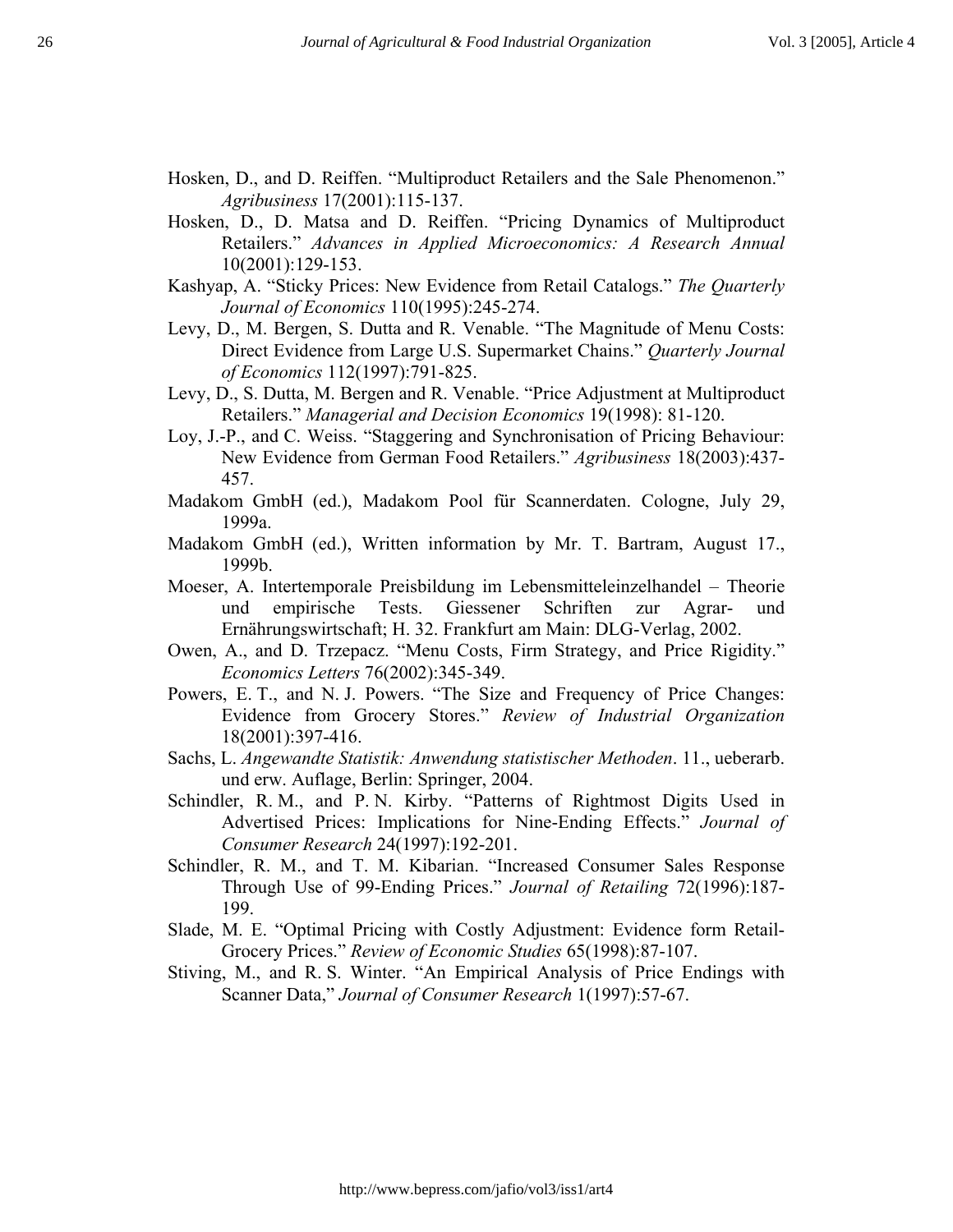- Ward, M. B., J. P. Shimshack, J. M. Perloff and J. M. Harris, "Effects of the Private-Label Invasion in Food Industries." *American Journal of Agricultural Economics* 84(2002):961-973.
- Zellner, A. "Estimators for Seemingly Unrelated Regressions and Tests of Aggregation Bias" *Journal of the American Statistical Association* 57(1963): 348-368.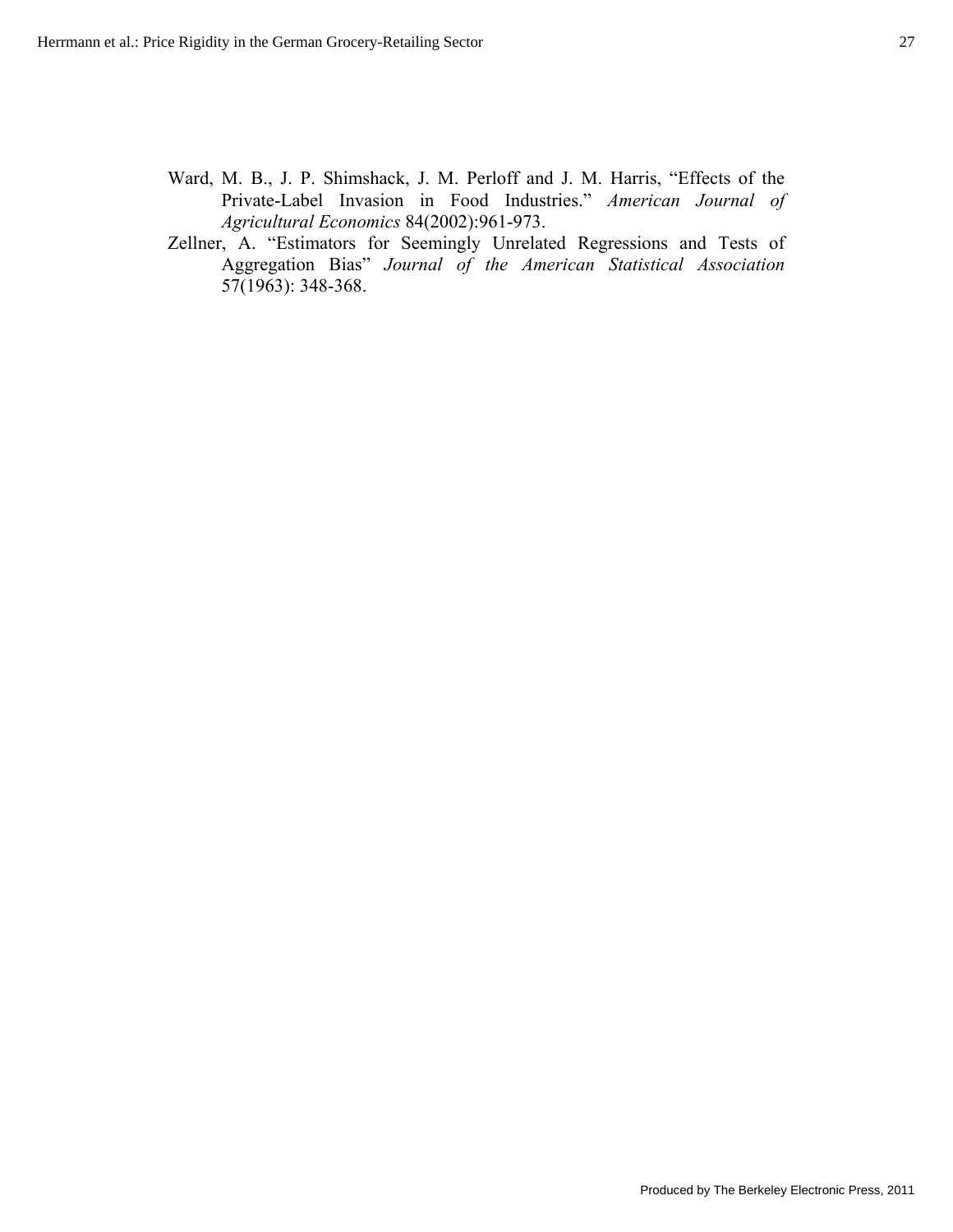|                          | Average Price Rigidity (PRIG) in Four Store Types <sup>b)</sup> |                     |                                                |                                     |                              |
|--------------------------|-----------------------------------------------------------------|---------------------|------------------------------------------------|-------------------------------------|------------------------------|
| <b>Brands</b>            | <b>Discounters</b>                                              | <b>Supermarkets</b> | <b>Small</b><br>Consume<br>r<br><b>Markets</b> | Large<br>Consumer<br><b>Markets</b> | Median                       |
| $\mathbf{1}$             | 123.0                                                           | 45.0                | 195.7                                          | 108.1                               | 115.6                        |
| $\overline{c}$           | 36.2                                                            | 17.2                | 20.4                                           | 9.1                                 | 18.8                         |
| $\overline{\mathbf{3}}$  | 37.5                                                            | 10.4                | 8.8                                            | 8.2                                 | 9.6                          |
| $\overline{\mathcal{L}}$ | 7.7                                                             | 5.3                 | 7.8                                            | 5.1                                 | 6.5                          |
| 5                        | 23.7                                                            | 10.8                | 8.8                                            | 8.8                                 | 9.8                          |
| $\boldsymbol{6}$         | 28.1                                                            | 20.1                | 7.1                                            | 7.3                                 | 13.7                         |
| $\overline{7}$           | 57.0                                                            | 54.9                | 17.9                                           | 27.3                                | 41.1                         |
| 8                        | 81.6                                                            | 11.8                | 10.5                                           | 11.0                                | 11.4                         |
| 9                        | 70.0                                                            | 19.1                | 15.0                                           | 17.4                                | 18.3                         |
| 10                       | 15.8                                                            | 11.6                | 10.1                                           | 9.7                                 | 10.9                         |
| 11                       | n. d. b)                                                        | 66.3                | 9.8                                            | 18.6                                | 18.6                         |
| 12                       | 67.0                                                            | 20.8                | 25.8                                           | 12.2                                | 23.2                         |
| 13                       | 15.3                                                            | 13.9                | 11.7                                           | 6.8                                 | 12.8                         |
| 14                       | 93.8                                                            | 10.7                | 12.2                                           | 7.8                                 | 11.5                         |
| 15                       | 51.5                                                            | 12.4                | 13.0                                           | 8.2                                 | 12.7                         |
| 16                       | 14.5                                                            | 7.8                 | 10.0                                           | 8.8                                 | 9.4                          |
| 17                       | 8.8                                                             | 6.4                 | 8.9                                            | 4.9                                 | 7.6                          |
| 18                       | 24.3                                                            | 7.8                 | 7.5                                            | 6.5                                 | 7.7                          |
| 19                       | 43.5                                                            | 31.9                | 39.5                                           | 30.3                                | 35.7                         |
| 20                       | 77.3                                                            | 31.8                | 19.1                                           | 24.5                                | 28.2                         |
| Median                   | 37.5                                                            | 13.2                | 11.1                                           | 9.0                                 | $12.2^{\rm c})/12.8^{\rm d}$ |

# **Appendix 1: Price Rigidity in German Food Stores, 20 Brands, Four Store Types, Weekly Prices, 1996-99a)**

a) Sample period, store types and the computation of price rigidity are explained in the text, brands are described in Footnote 1 of the text. The number of observations differs across store types. – b) Not distributed. – c) Median of the medians, computed across the four store types. – d) Median of the medians, computed across the 20 brands.

Source: Authors' computations.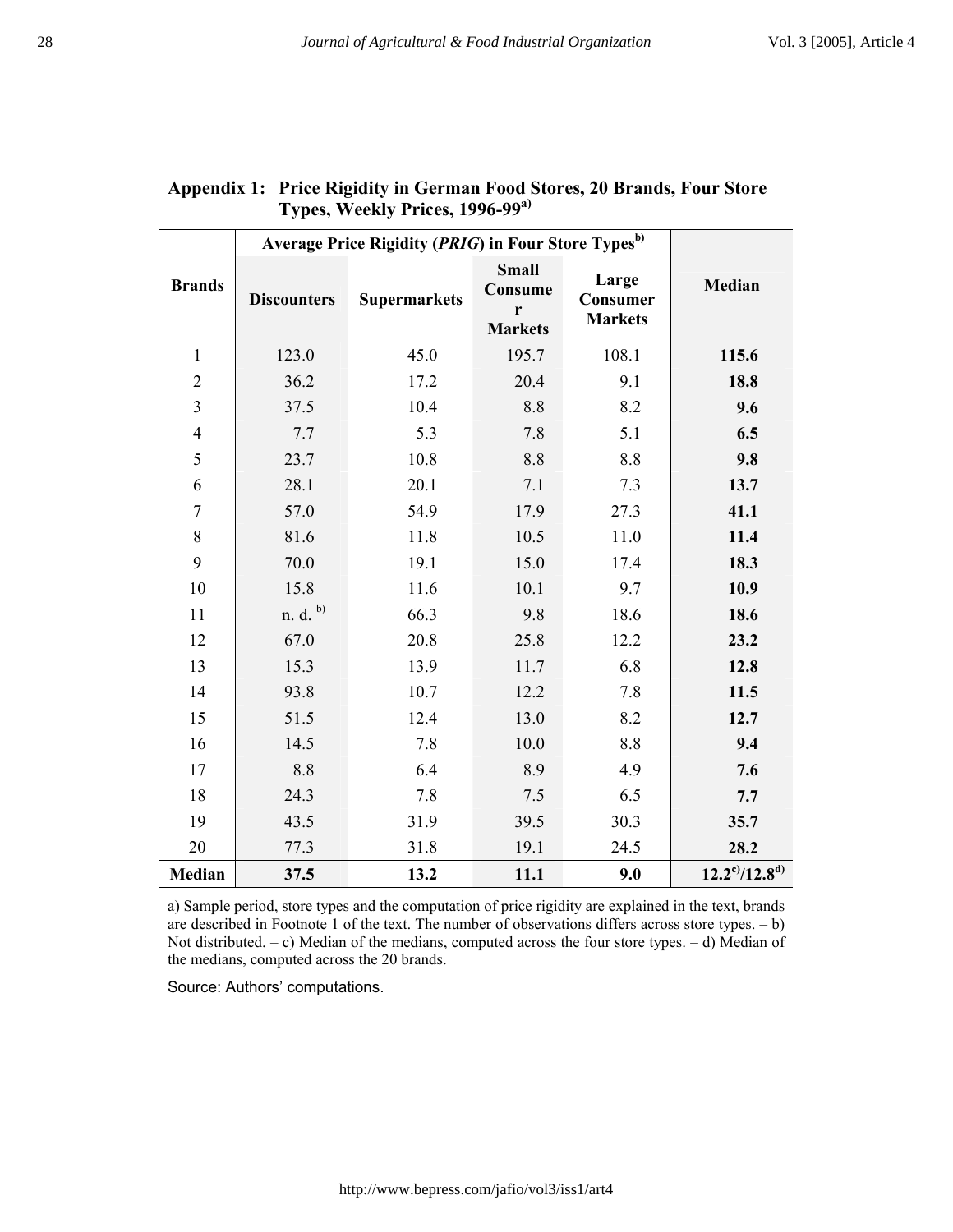| <b>Brands</b>  | <b>Average Price Rigidity (PRIG)</b><br>in Six Grocery-Retailing Firms <sup>b)</sup> |          |             |                |                | <b>Median</b>  |                                   |
|----------------|--------------------------------------------------------------------------------------|----------|-------------|----------------|----------------|----------------|-----------------------------------|
|                | $\mathbf{A}$                                                                         | $\bf{B}$ | $\mathbf C$ | D              | $\bf{E}$       | $\mathbf F$    |                                   |
| $\mathbf{1}$   | 200.5                                                                                | 72.4     | 175.0       | (d)            | 134.0          | 69.3           | 134.0                             |
| $\overline{2}$ | 35.9                                                                                 | 11.2     | 8.5         | 23.2           | 139.0          | 11.9           | 17.6                              |
| $\overline{3}$ | 35.8                                                                                 | 8.7      | 3.8         | 19.6           | 94.5           | 9.5            | 14.6                              |
| $\overline{4}$ | 16.3                                                                                 | 2.7      | 7.2         | 11.1           | 18.0           | 9.3            | 10.2                              |
| 5              | 24.1                                                                                 | 6.3      | 6.7         | 18.3           | 9.9            | 12.7           | 11.3                              |
| 6              | 14.1                                                                                 | 14.9     | 6.5         | 104.0          | 9.4            | 5.0            | 11.8                              |
| $\tau$         | 73.7                                                                                 | 93.3     | 11.3        | $\overline{c}$ | 24.1           | 15.2           | 24.1                              |
| 8              | 50.8                                                                                 | 9.6      | 7.1         | 16.8           | 48.9           | 10.4           | 13.6                              |
| 9              | 36.6                                                                                 | 17.9     | 17.7        | 33.6           | 34.0           | 7.4            | 25.8                              |
| 10             | 23.3                                                                                 | 5.1      | 7.1         | 37.8           | 16.9           | 27.7           | 20.1                              |
| 11             | (d)                                                                                  | 21.2     | 6.9         | 63.4           | (d)            | $\overline{c}$ | 21.2                              |
| 12             | 22.0                                                                                 | 8.9      | 21.6        | 69.0           | 81.5           | 22.2           | 22.1                              |
| 13             | 16.7                                                                                 | 6.7      | 7.3         | 14.5           | 10.5           | 15.1           | 12.5                              |
| 14             | 39.5                                                                                 | 5.2      | 6.8         | 59.3           | 60.3           | 10.2           | 24.9                              |
| 15             | 42.6                                                                                 | 5.6      | 7.1         | 127.4          | 49.0           | 11.6           | 27.1                              |
| 16             | 17.9                                                                                 | 3.9      | 19.5        | 16.3           | 69.6           | 13.6           | 17.1                              |
| 17             | 10.2                                                                                 | 3.3      | 7.4         | 10.9           | 39.8           | 7.2            | 8.8                               |
| 18             | 19.9                                                                                 | 4.5      | 4.2         | 18.7           | 139.3          | 8.2            | 13.5                              |
| 19             | 46.3                                                                                 | 26.7     | 39.3        | 29.3           | 31.1           | 56.1           | 35.2                              |
| 20             | 123.3                                                                                | 23.1     | 10.2        | 82.6           | $\overline{c}$ | 17.8           | 23.1                              |
| <b>Median</b>  | 35.8                                                                                 | 8.8      | 7.3         | 26.3           | 44.3           | 11.9           | $19.1^{\text{e}}/18.9^{\text{f}}$ |

| Appendix 2: Price Rigidity in German Food Stores, 20 Brands, Six Grocery- |
|---------------------------------------------------------------------------|
| Retailing Firms, Weekly Prices, 1996-99 <sup>a)</sup>                     |

a) The sample period and the included stores are explained in the text. The number of observations differs across the grocery-retailing firms and products. Brands are described in Footnote 1 of the text.  $-$  b) Price rigidity is measured as in equation (1) in the text.  $-$  c) Not computed as no price changes were observed.  $-$  d) Not distributed in this grocery-retailing firm.  $-$  e) Median of the medians, computed across firms. – f) Median of the medians, computed across brands.

Source: Authors' computations.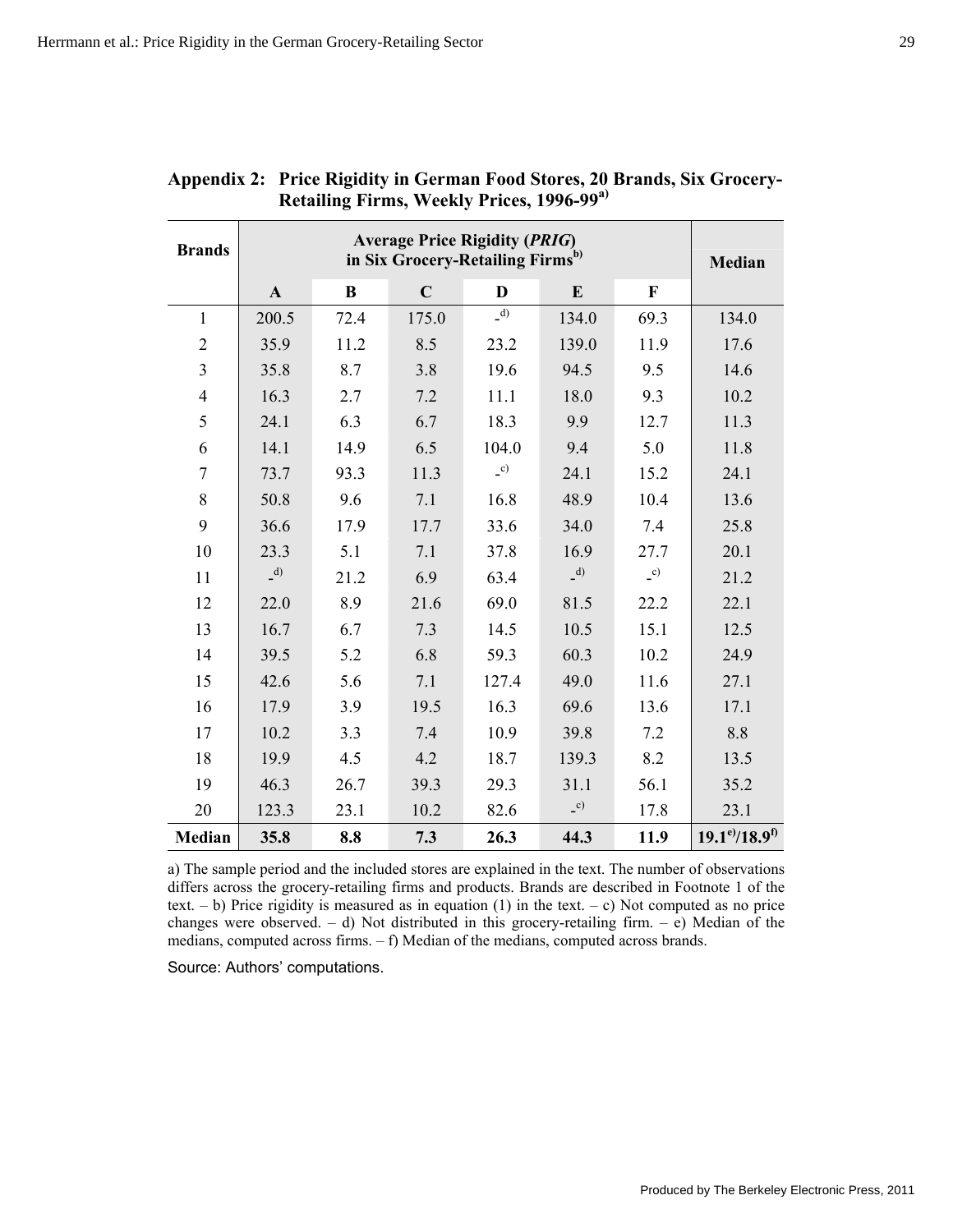| <b>Brands</b>    | <b>Discounters</b>  | <b>Supermarkets</b> | <b>Small</b><br>Consumer<br><b>Markets</b> | Large<br>Consumer<br><b>Markets</b> | Median                    |
|------------------|---------------------|---------------------|--------------------------------------------|-------------------------------------|---------------------------|
| $\mathbf{1}$     | 0.0                 | 1.6                 | 0.3                                        | 0.3                                 | 0.3                       |
| $\overline{2}$   | 2.8                 | 7.0                 | 5.2                                        | 10.8                                | 6.1                       |
| $\overline{3}$   | 1.2                 | 3.1                 | 6.8                                        | 8.0                                 | 4.5                       |
| $\overline{4}$   | 12.8                | 19.3                | 13.4                                       | 15.9                                | 14.7                      |
| 5                | 0.3                 | 3.0                 | 5.8                                        | 7.5                                 | 4.4                       |
| 6                | 1.5                 | 5.3                 | 9.4                                        | 10.2                                | 7.4                       |
| $\boldsymbol{7}$ | 0.0                 | 1.3                 | 2.7                                        | 2.5                                 | 1.9                       |
| 8                | 1.3                 | 6.9                 | 8.8                                        | 10.2                                | 7.9                       |
| 9                | 0.7                 | 6.0                 | 8.2                                        | 6.7                                 | 6.4                       |
| 10               | 2.7                 | 7.2                 | 8.0                                        | 7.5                                 | 7.4                       |
| 11               | n. d. <sup>b)</sup> | 0.3                 | 4.2                                        | 1.5                                 | 1.5                       |
| 12               | 0.8                 | 4.8                 | 3.5                                        | 6.2                                 | 4.2                       |
| 13               | 5.3                 | 6.3                 | 8.3                                        | 11.7                                | 7.3                       |
| 14               | 0.3                 | 6.2                 | 6.2                                        | 9.8                                 | 6.2                       |
| 15               | 0.8                 | 4.3                 | 4.8                                        | 9.5                                 | 4.6                       |
| 16               | 4.8                 | 10.1                | 6.5                                        | 6.8                                 | 6.7                       |
| 17               | 7.7                 | 14.0                | 8.8                                        | 16.4                                | 11.4                      |
| 18               | 0.0                 | 4.8                 | 3.8                                        | 5.2                                 | 4.3                       |
| 19               | 1.0                 | 2.3                 | 2.3                                        | 1.0                                 | 1.7                       |
| 20               | 0.3                 | 1.7                 | 3.2                                        | 3.5                                 | 2.5                       |
| <b>Sum</b>       | 44.3                | 115.7               | 120.2                                      | 151.0                               | 111.4                     |
| <b>Median</b>    | 1.0                 | 5.1                 | 6.0                                        | 7.5                                 | $5.6^{\circ}/5.4^{\circ}$ |

| Appendix 3: Price Actions per Store in German Grocery Retailing,  |
|-------------------------------------------------------------------|
| 20 Brands, Four Store Types, Weekly Prices, 1996-99 <sup>a)</sup> |

a) Sample period and store types are explained in the text, the brands in Footnote 1 of the text. – b) Not distributed. – c) Median of the medians, computed across the four store types. – d) Median of the medians, computed across the brands.

Source: Moeser (2002), p. 200 and authors' computations.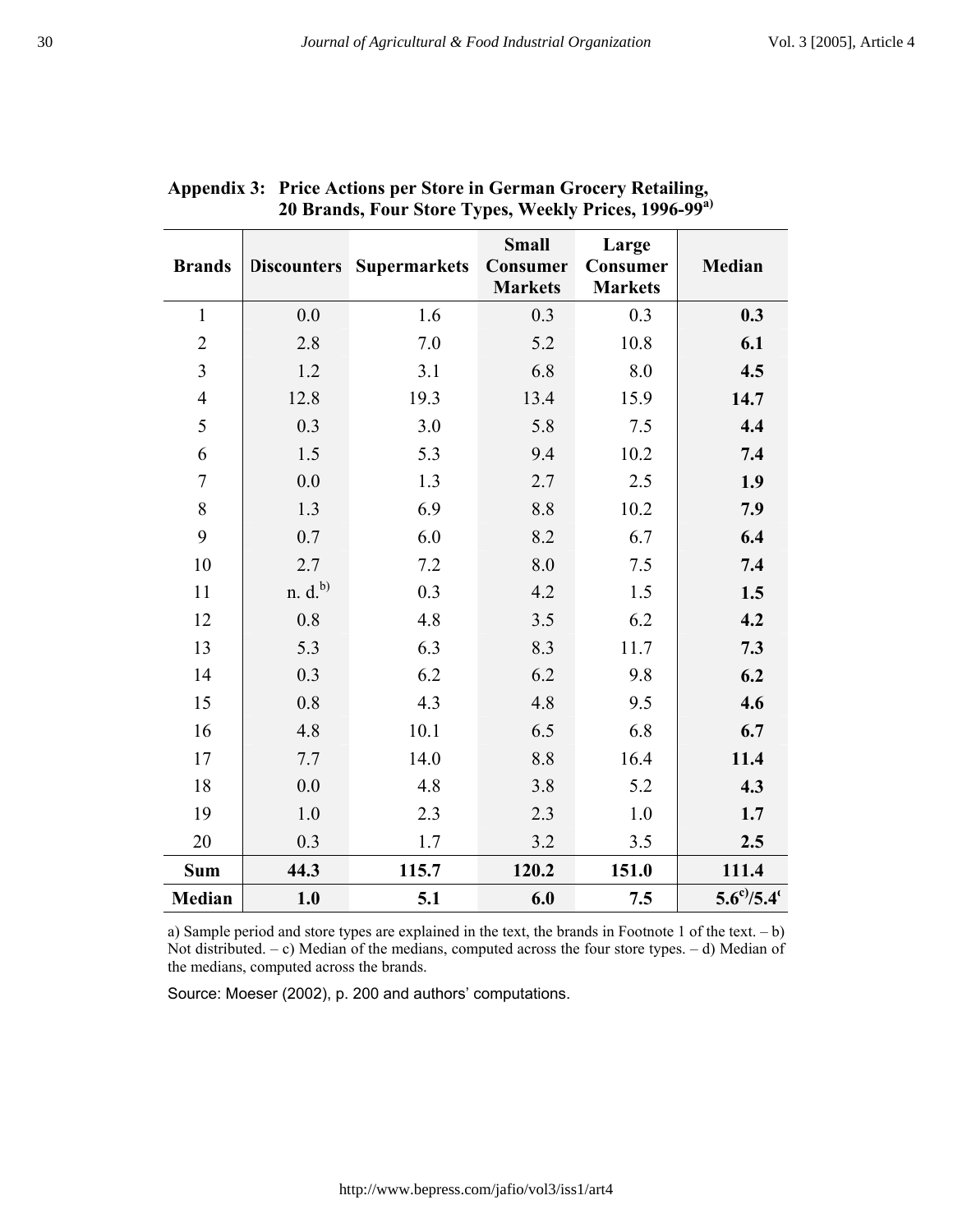| <b>Brands</b>            |              |          |             |                     |                     |             |                                   |
|--------------------------|--------------|----------|-------------|---------------------|---------------------|-------------|-----------------------------------|
|                          | $\mathbf{A}$ | $\bf{B}$ | $\mathbf C$ | D                   | E                   | $\mathbf F$ | Median                            |
| $\mathbf{1}$             | 0.3          | 0.6      | 0.8         | n. d. <sup>b)</sup> | 0.0                 | 1.6         | 0.6                               |
| $\overline{2}$           | 2.0          | 9.6      | 11.4        | 5.4                 | 0.0                 | 9.6         | 7.5                               |
| $\overline{\mathbf{3}}$  | 1.3          | 4.3      | 18.0        | 3.8                 | 0.0                 | 5.9         | 4.1                               |
| $\overline{\mathcal{L}}$ | 6.8          | 31.3     | 16.2        | 7.8                 | 5.8                 | 13.9        | 10.9                              |
| 5                        | 0.5          | 7.6      | 10.4        | 1.5                 | 3.8                 | 4.7         | 4.3                               |
| 6                        | 10.3         | 4.0      | 12.8        | 0.9                 | 3.3                 | 17.1        | 7.2                               |
| $\tau$                   | 2.8          | 0.4      | 5.0         | 0.0                 | 1.3                 | 3.7         | 2.1                               |
| 8                        | 1.0          | 11.4     | 9.4         | 8.0                 | 4.5                 | 7.3         | 7.7                               |
| 9                        | 5.3          | 5.7      | 4.6         | 5.5                 | 3.5                 | 11.0        | 5.4                               |
| 10                       | 2.0          | 14.9     | 12.8        | 2.4                 | 1.8                 | 3.9         | 3.2                               |
| 11                       | 0.0          | 0.8      | 11.8        | 0.4                 | n. d. <sup>b)</sup> | 0.0         | 0.4                               |
| 12                       | 3.8          | 10.2     | 2.0         | 0.6                 | 0.5                 | 4.9         | 2.9                               |
| 13                       | 5.3          | 11.4     | 13.4        | 6.9                 | 5.3                 | 7.3         | 7.1                               |
| 14                       | 1.3          | 12.6     | 10.0        | 3.8                 | 1.3                 | 5.3         | 4.6                               |
| 15                       | 1.3          | 12.2     | 9.8         | 0.3                 | 1.5                 | 4.6         | 3.1                               |
| 16                       | 3.5          | 17.8     | 2.4         | 4.8                 | 0.0                 | 5.7         | 4.2                               |
| 17                       | 9.0          | 24.6     | 8.8         | 9.3                 | 0.0                 | 11.0        | 9.2                               |
| 18                       | 0.8          | 8.2      | 5.2         | 1.4                 | 0.0                 | 4.6         | 3.0                               |
| 19                       | 0.5          | 1.8      | 0.0         | 2.6                 | 2.0                 | 2.7         | 1.9                               |
| 20                       | 0.5          | 4.1      | 5.6         | 0.3                 | 0.0                 | 3.4         | 2.0                               |
| Sum                      | 58.3         | 193.5    | 170.4       | 65.7                | 34.6                | 128.2       | 97.0                              |
| Median                   | 1.7          | 8.9      | 9.6         | 2.6                 | 1.3                 | 5.1         | $3.9^{\rm c})$ /4.2 <sup>d)</sup> |

## **Appendix 4: Price Actions per Store in German Grocery Retailing, 20 Brands, Six Firms, Weekly Prices, 1996-99a)**

a) Footnotes a), e) and f) of Appendix 2 are valid again. – b) Not distributed. – c) Median of the medians, computed across the six firms. – d) Median of the medians, computed across the brands.

Source: Moeser (2002), p. 206 and authors' computations.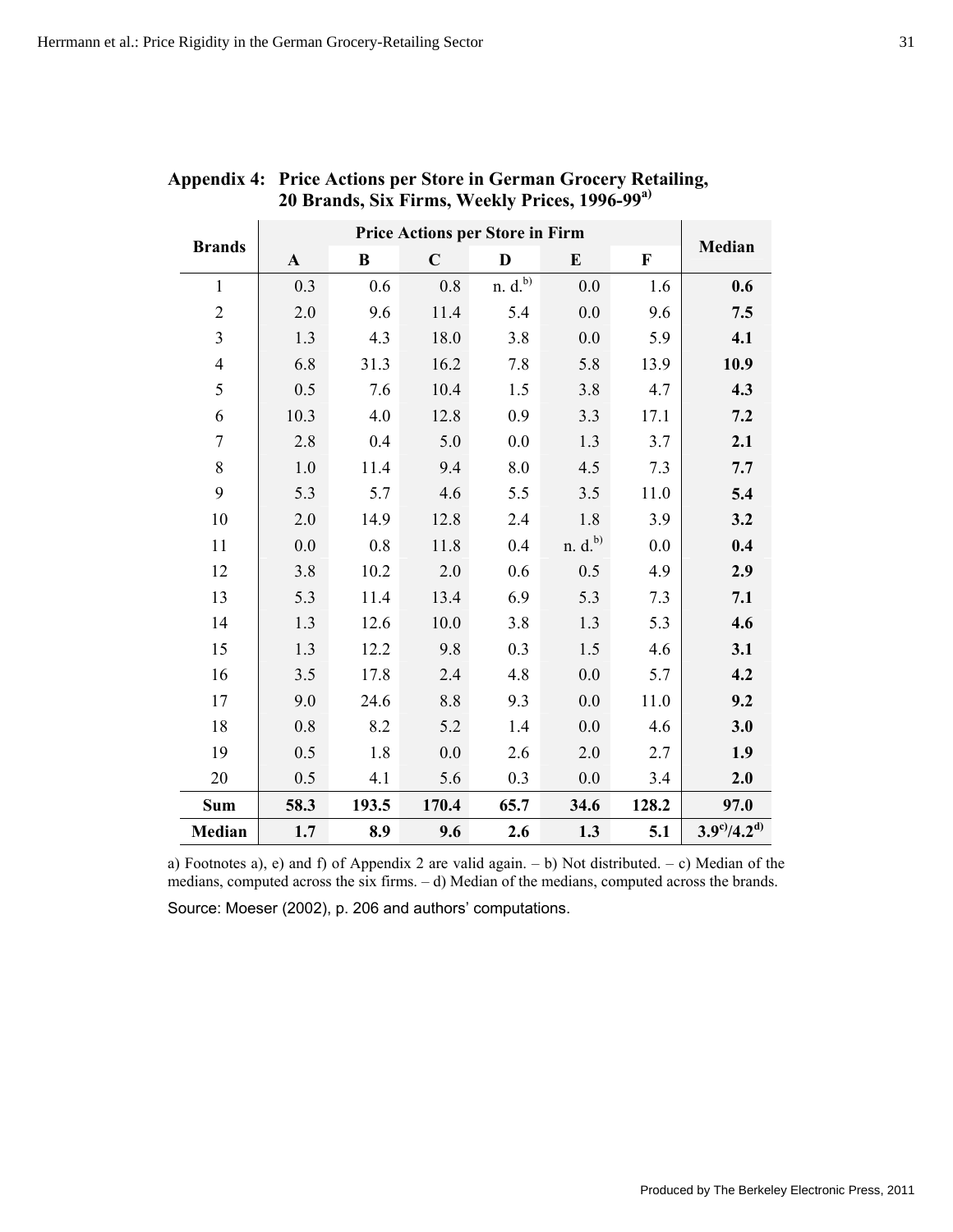| <b>Brands</b>    | <b>All Stores</b> | <b>Discounters</b> | <b>Supermarkets</b> | <b>Small</b><br>Consumer<br><b>Markets</b> | Large<br>Consumer<br><b>Markets</b> |
|------------------|-------------------|--------------------|---------------------|--------------------------------------------|-------------------------------------|
| $\mathbf{1}$     | 94.3              | 100.0              | 99.3                | 98.7                                       | 96.5                                |
| $\boldsymbol{2}$ | 92.7              | 98.9               | 92.9                | 95.0                                       | 90.3                                |
| $\overline{3}$   | 89.7              | 95.7               | 92.7                | 89.6                                       | 90.5                                |
| $\overline{4}$   | 75.0              | 81.7               | 75.8                | 75.8                                       | 78.0                                |
| 5                | 86.3              | 99.1               | 93.4                | 89.6                                       | 90.0                                |
| 6                | 83.1              | 95.4               | 94.3                | 93.2                                       | 87.6                                |
| $\tau$           | 94.7              | 100.0              | 100.0               | 95.8                                       | 87.2                                |
| $\,8\,$          | 90.5              | 97.9               | 92.0                | 92.8                                       | 88.0                                |
| 9                | 91.4              | 100.0              | 88.5                | 98.2                                       | 93.7                                |
| 10               | 89.4              | 93.2               | 87.8                | 95.4                                       | 92.3                                |
| 11               | 92.2              | (b)                | 99.1                | 94.3                                       | 97.5                                |
| 12               | 92.7              | 97.3               | 92.5                | 96.1                                       | 93.7                                |
| 13               | 87.4              | 98.4               | 92.8                | 93.2                                       | 92.9                                |
| 14               | 86.9              | 96.4               | 90.4                | 88.6                                       | 84.1                                |
| 15               | 87.8              | 95.4               | 95.8                | 93.1                                       | 84.4                                |
| 16               | 89.7              | 87.2               | 89.4                | 92.7                                       | 92.3                                |
| 17               | 80.0              | 94.2               | 82.8                | 86.7                                       | 79.0                                |
| 18               | 86.3              | 86.8               | 89.6                | 95.1                                       | 91.8                                |
| 19               | 81.2              | 90.7               | 92.2                | 89.5                                       | 92.4                                |
| 20               | 91.5              | 99.8               | 98.1                | 93.3                                       | 94.6                                |
| Median           | 89.6              | 96.4               | 92.6                | 93.2                                       | 91.2                                |

## **Appendix 5: Psychological Prices in German Food Stores, 20 Brands, Four Store Types, Weekly Prices, 1996-99a)**

a) The brands are explained in Footnote 1. Those psychological prices are included that cover 5% of all observed prices or more. Footnote a) of Appendix 3 is again valid. - b) Not distributed.

Source: Authors' computations.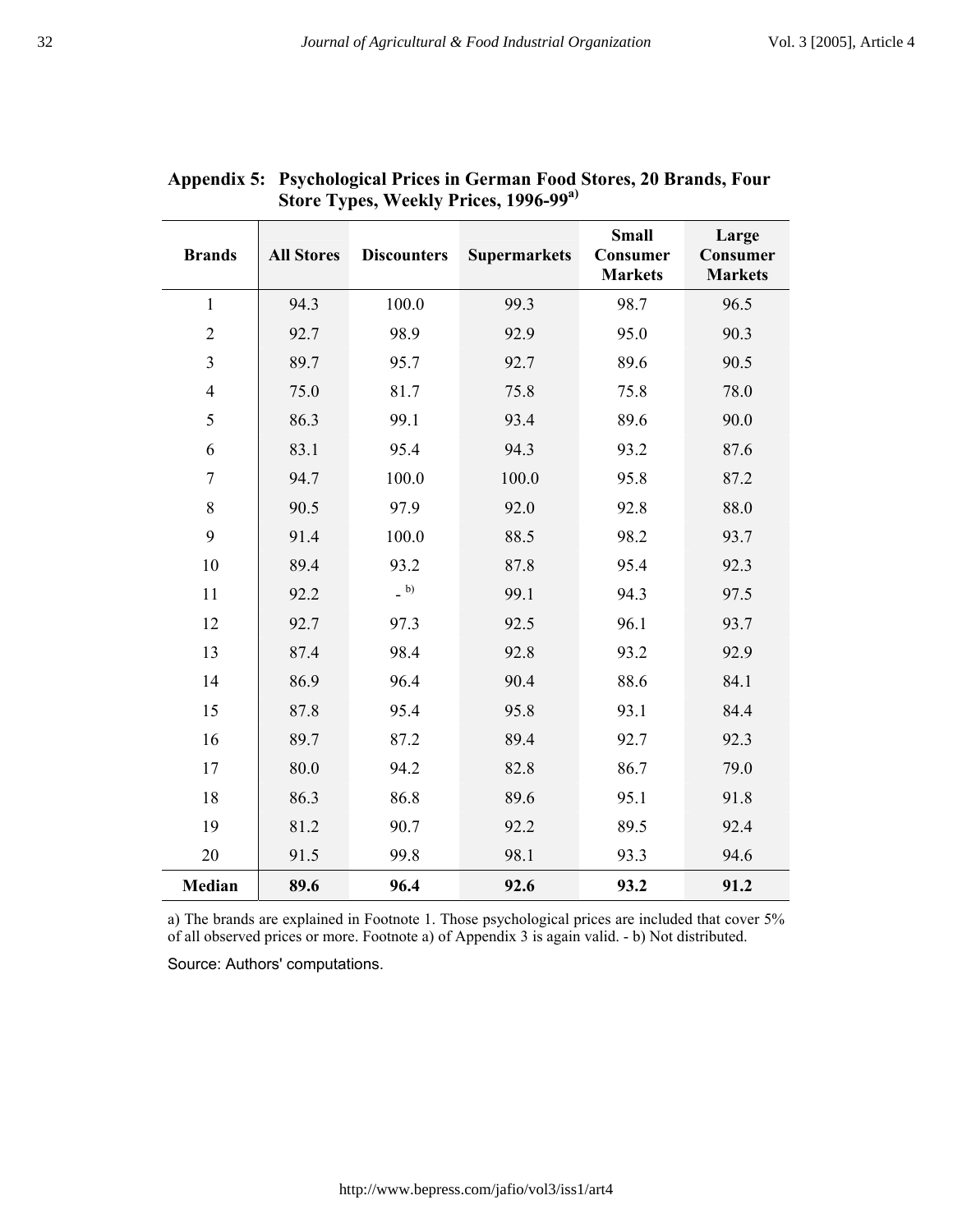| <b>Brands</b>  | $\mathbf{A}$      | $\bf{B}$ | $\mathbf C$ | D                  | $\bf{E}$ | $\mathbf F$ | <b>Median</b>               |
|----------------|-------------------|----------|-------------|--------------------|----------|-------------|-----------------------------|
| $\mathbf{1}$   | 99.8              | 99.7     | 96.8        | n.d. <sup>b)</sup> | 100.0    | 99.2        | 99.5                        |
| $\overline{2}$ | 98.8              | 94.2     | 89.3        | 99.2               | 100.0    | 97.9        | 98.4                        |
| 3              | 98.7              | 95.0     | 89.8        | 98.6               | 100.0    | 96.6        | 97.6                        |
| $\overline{4}$ | 94.6              | 77.4     | 83.1        | 86.5               | 93.7     | 85.6        | 86.1                        |
| 5              | 94.7              | 93.5     | 88.1        | 97.8               | 95.9     | 96.6        | 95.3                        |
| 6              | 97.5              | 98.4     | 83.1        | 99.0               | 93.5     | 86.9        | 95.5                        |
| $\tau$         | 99.6              | 99.4     | 97.5        | 100.0              | 97.1     | 98.0        | 98.7                        |
| 8              | 99.5              | 91.3     | 89.2        | 95.8               | 100.0    | 95.7        | 95.8                        |
| 9              | 98.2              | 94.9     | 91.6        | 93.2               | 99.2     | 97.5        | 96.2                        |
| 10             | 98.3              | 90.7     | 92.9        | 93.8               | 97.0     | 94.0        | 93.9                        |
| 11             | n.d. <sup>b</sup> | 96.6     | 91.1        | n.d. <sup>b</sup>  | 99.2     | 100.0       | 97.9                        |
| 12             | 98.5              | 95.1     | 98.1        | 99.3               | 99.4     | 97.8        | 98.3                        |
| 13             | 93.6              | 98.3     | 89.1        | 95.5               | 95.0     | 97.0        | 95.3                        |
| 14             | 98.8              | 98.0     | 92.5        | 97.6               | 99.1     | 87.8        | 97.8                        |
| 15             | 98.7              | 96.3     | 90.7        | 95.7               | 98.9     | 88.8        | 96.0                        |
| 16             | 97.8              | 82.1     | 98.3        | 92.6               | 99.3     | 91.2        | 95.2                        |
| 17             | 96.2              | 87.9     | 87.5        | 92.7               | 99.1     | 89.6        | 91.2                        |
| 18             | 94.6              | 80.4     | 90.0        | 92.4               | 100.0    | 90.2        | 91.3                        |
| 19             | 99.8              | 90.9     | 95.8        | 96.1               | 100.0    | 98.9        | 97.5                        |
| 20             | 99.6              | 96.9     | 93.8        | 99.7               | 100.0    | 97.4        | 98.5                        |
| Median         | 98.5              | 95.0     | 90.9        | 96.0               | 99.2     | 96.6        | $96.3^{\circ}/96.1^{\circ}$ |

**Appendix 6: Psychological Prices in German Food Stores, 20 Brands, Six Grocery-Retailing Firms, Weekly Prices, 1996-99a)** 

a) Psychological prices, sample period, store types and the computation of price rigidity are explained in the text, brands are described in Footnote 1 of the text. The number of observations differs across store types.  $- b$ ) Not distributed.  $- c$ ) Median of the medians, computed across the six firms. – d) Median of the medians, computed across the brands.

Source: Herrmann and Moeser (2004), various Appendices.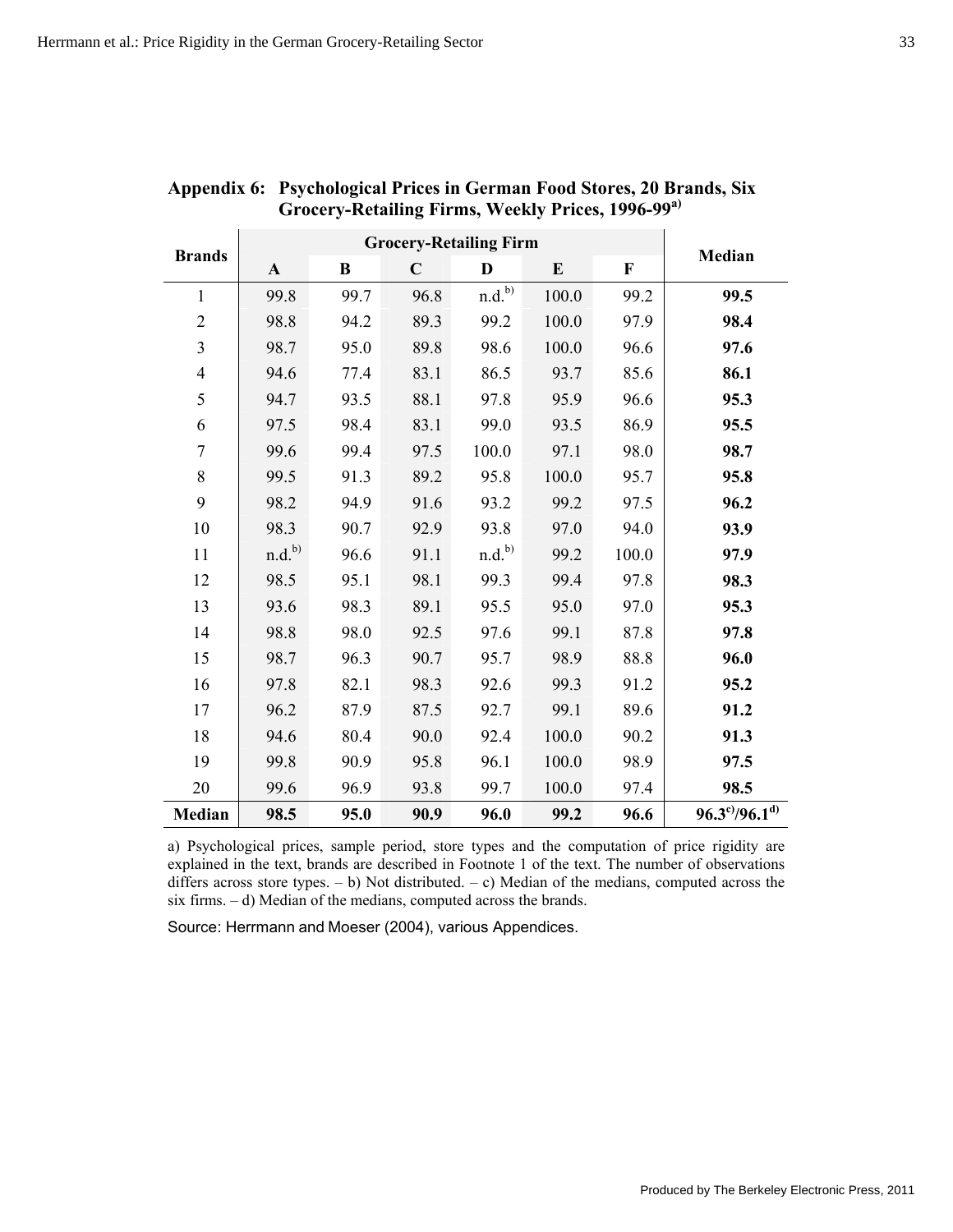| Weekly Prices, 1996-99ª' |                   |                    |                     |                                            |                                     |  |  |
|--------------------------|-------------------|--------------------|---------------------|--------------------------------------------|-------------------------------------|--|--|
| <b>Brands</b>            | <b>All Stores</b> | <b>Discounters</b> | <b>Supermarkets</b> | <b>Small</b><br>Consumer<br><b>Markets</b> | Large<br>Consumer<br><b>Markets</b> |  |  |
| $\mathbf{1}$             | 75.3              | 100.0              | 62.3                | 86.9                                       | 96.5                                |  |  |
| $\overline{2}$           | 54.0              | 91.3               | 68.6                | 65.7                                       | 61.6                                |  |  |
| 3                        | 73.1              | 95.7               | 51.8                | 70.8                                       | 90.5                                |  |  |
| $\overline{4}$           | 44.7              | 37.4               | 53.7                | 46.8                                       | 44.9                                |  |  |
| 5                        | 52.3              | 60.3               | 49.3                | 42.3                                       | 70.5                                |  |  |
| 6                        | 70.2              | 95.4               | 73.2                | 75.6                                       | 74.5                                |  |  |
| $\boldsymbol{7}$         | 74.1              | 79.5               | 76.5                | 94.9                                       | 87.2                                |  |  |
| 8                        | 59.2              | 85.3               | 64.1                | 53.5                                       | 59.7                                |  |  |
| 9                        | 45.4              | 100.0              | 40.2                | 45.3                                       | 52.1                                |  |  |
| 10                       | 61.3              | 93.2               | 49.5                | 59.7                                       | 69.5                                |  |  |
| 11                       | 85.0              | (b)                | 99.1                | 94.3                                       | 87.7                                |  |  |
| 12                       | 46.8              | 97.3               | 79.6                | 60.1                                       | 67.3                                |  |  |
| 13                       | 33.8              | 69.9               | 51.8                | 33.6                                       | 53.4                                |  |  |
| 14                       | 86.9              | 96.4               | 90.4                | 88.6                                       | 78.9                                |  |  |
| 15                       | 87.8              | 82.1               | 95.8                | 93.1                                       | 79.3                                |  |  |
| 16                       | 57.0              | 78.6               | 62.8                | 57.2                                       | 66.9                                |  |  |
| 17                       | 72.6              | 79.5               | 68.1                | 80.4                                       | 68.3                                |  |  |
| 18                       | 63.4              | 69.7               | 63.3                | 64.9                                       | 69.2                                |  |  |
| 19                       | 68.5              | 70.0               | 92.2                | 83.8                                       | 40.7                                |  |  |
| 20                       | 91.2              | 94.7               | 98.1                | 93.3                                       | 94.6                                |  |  |
| Median                   | 66.0              | 85.3               | 66.1                | 68.3                                       | 69.4                                |  |  |

# **Appendix 7: Concentration Ratios of the Two Most Important Psychological Prices for 20 Brands in Four German Store Types (***CR***2), Weekly Prices, 1996-99a)**

a) Sample period and store types are explained in the text, brands are described in Footnote 1 of the text. The number of observations differs across store types. - b) Not distributed.

Source: Authors' computations.